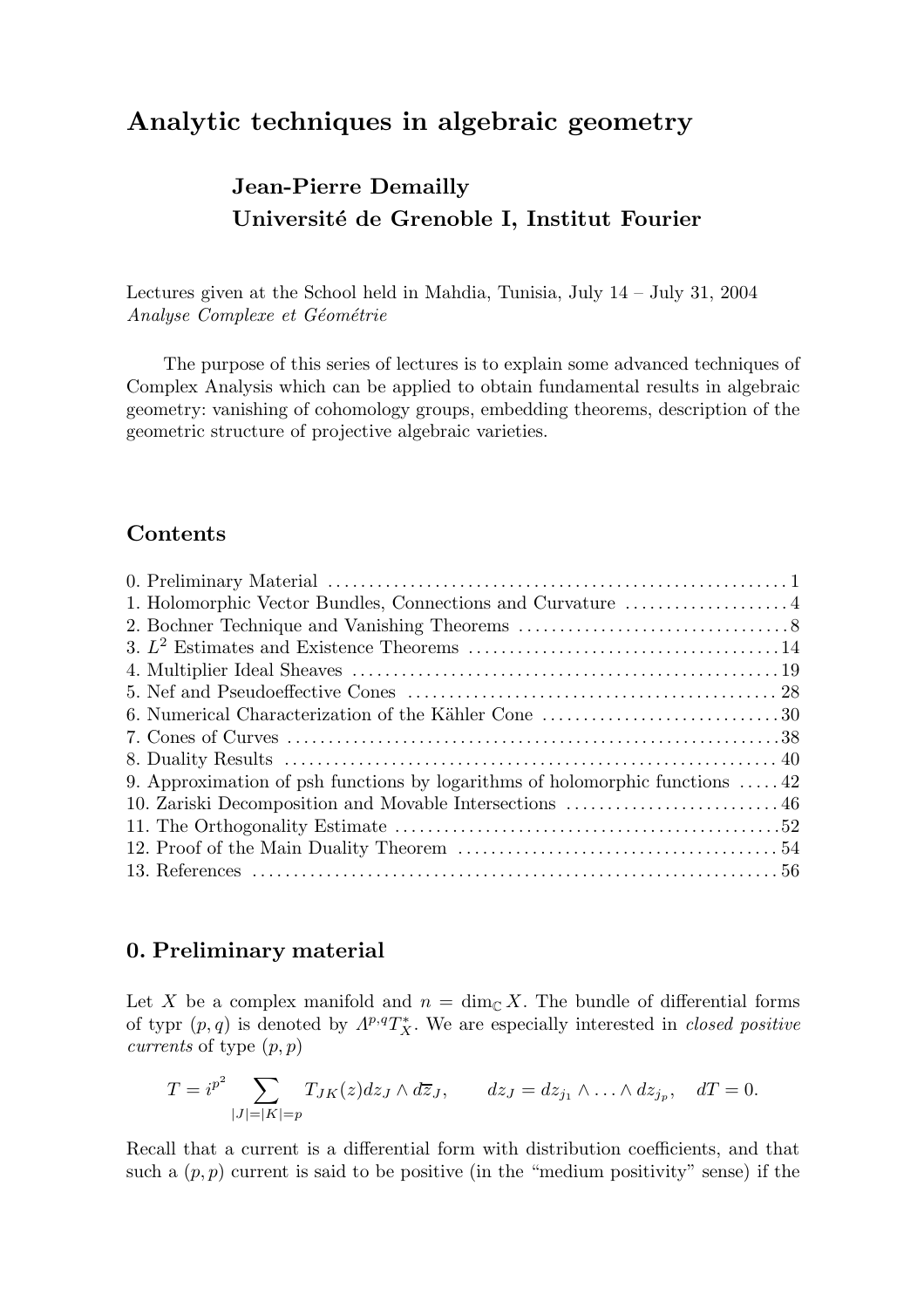distribution  $\sum \lambda_J \overline{\lambda}_K T_{JK}$  is a positive measure for all complex numbers  $\lambda_J$ . The coefficients  $T_{JK}$  are then complex measures. Important examples of closed positive  $(p, p)$ -currents are currents of integration over analytic cycles of codimension p:

$$
Z = \sum c_j Z_j, \qquad [Z] = \sum c_j [Z_j]
$$

where the current  $[Z_i]$  is defined by duality as

$$
\langle [Z_j],u\rangle=\int_{Z_j}u_{|Z_j}
$$

for every  $(n - p, n - p)$  test form u on X. Another important example of positive (1, 1)-current is the Hessian form  $T = i\partial\overline{\partial}\varphi$  of a plurisubharmonic function on an open set  $\Omega \subset X$ . A Kähler metric on X is a positive definite hermitian (1, 1)-form

$$
\omega(z) = i \sum_{1 \le j,k \le n} \omega_{jk}(z) dz_j \wedge d\overline{z}_k \quad \text{such that } d\omega = 0,
$$

with smooth coefficients. To every closed real  $(1, 1)$ -form (or current)  $\alpha$  is associated its De Rham cohomology class

$$
\{\alpha\} \in H^{1,1}(X,\mathbb{R}) \subset H^2(X,\mathbb{R}).
$$

We denote here by  $H^k(X,\mathbb{C})$  (resp.  $H^k(X,\mathbb{R})$ ) the complex (real) De Rham cohomology group of degree k, and by  $H^{p,q}(X,\mathbb{C})$  the subspace of classes which can be represented as closed  $(p, q)$ -forms,  $p + q = k$ .

We will rely on the nontrivial fact that all cohomology groups involved (De Rham, Dolbeault, . . .) can be defined either in terms of smooth forms or in terms of currents. In fact, if we consider the associated complexes of sheaves, forms and currents both provide acyclic resolutions of the same sheaf (locally constant functions, resp. holomorphic sections), hence define the same cohomology groups.

In the sequel, we are mostly interested in the geometry of *compact complex* manifolds. The compactness assumption brings many interesting features such as finitess results for the cohomology or the topology, Stokes theorem, intersection formulas of Bezout type, etc. A projective algebraic manifold is a closed submanifold X of some complex projective space  $\mathbb{P}^N = \mathbb{P}^N_{\mathbb{C}}$  defined by a finite collection of homogeneous polynomial equations

$$
P_j(z_0, z_1, \ldots, z_N) = 0, \quad 1 \le j \le k
$$

(in such a way that  $X$  is non singular). An important theorem due to Chow states that every complex analytic submanifold of  $\mathbb{P}^N$  is in fact automatically algebraic, i.e. defined as above by a finite collection of polynomials. We will prove this in section 4.

However, we will sometimes need to study local situations, and in that case it is also useful to consider the case of (pseudoconvex) open sets in  $\mathbb{C}^n$ .

#### (0.1) Definition.

a) A hermitian manifold is a pair  $(X, \omega)$  where  $\omega$  is a  $C^{\infty}$  positive definite  $(1, 1)$ form on X.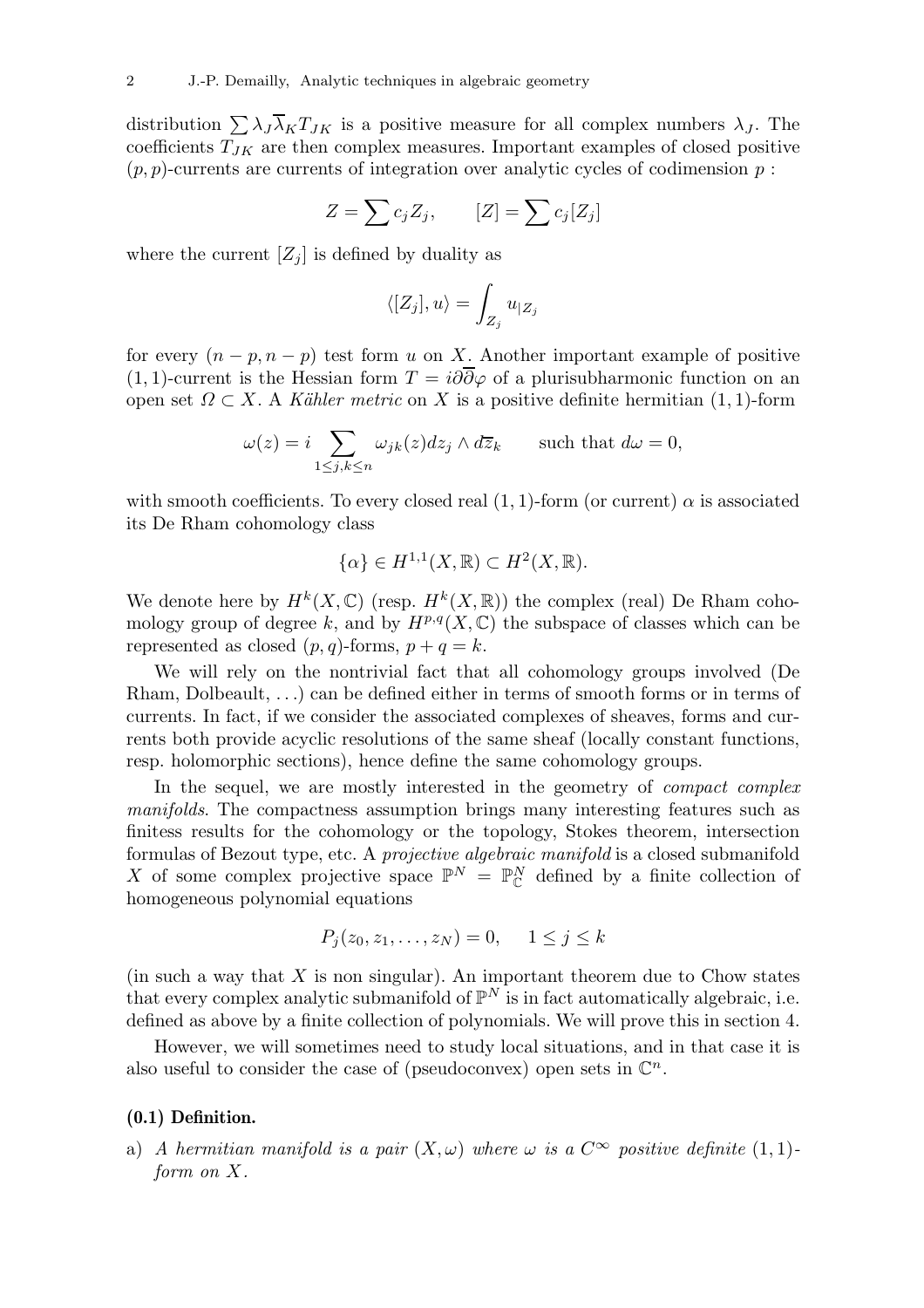#### b) X is said to be a Kähler manifold if X carries at least one Kähler metric  $\omega$ .

Since  $\omega$  is real, the conditions  $d\omega = 0$ ,  $d'\omega = 0$ ,  $d''\omega = 0$  are all equivalent. In local coordinates we see that  $d'\omega = 0$  if and only if

$$
\frac{\partial \omega_{jk}}{\partial z_l} = \frac{\partial \omega_{lk}}{\partial z_j} \quad , \quad 1 \le j, k, l \le n.
$$

A simple computation gives

$$
\frac{\omega^n}{n!} = \det(\omega_{jk}) \bigwedge_{1 \leq j \leq n} \left( idz_j \wedge d\overline{z}_j \right) = 2^n \det(\omega_{jk}) \, dx_1 \wedge dy_1 \wedge \cdots \wedge dx_n \wedge dy_n,
$$

where  $z_n = x_n + iy_n$ . Therefore the  $(n, n)$ -form

$$
dV = \frac{1}{n!} \omega^n
$$

is positive and coincides with the hermitian volume element of  $X$ . If  $X$  is compact, then  $\int_X \omega^n = n! \text{ Vol}_{\omega}(X) > 0$ . This simple remark already implies that compact Kähler manifolds must satisfy some restrictive topological conditions:

#### (0.3) Consequence.

- a) If  $(X, \omega)$  is compact Kähler and if  $\{\omega\}$  denotes the cohomology class of  $\omega$  in  $H^2(X,\mathbb{R}),$  then  $\{\omega\}^n \neq 0.$
- b) If X is compact Kähler, then  $H^{2k}(X,\mathbb{R}) \neq 0$  for  $0 \leq k \leq n$ . In fact,  $\{\omega\}^k$  is a non zero class in  $H^{2k}(X,\mathbb{R})$ .

(0.4) Example. The complex projective space  $\mathbb{P}^n$  is Kähler. A natural Kähler metric  $\omega_{\text{FS}}$  on  $\mathbb{P}^n$ , called the *Fubini-Study metric*, is defined by

$$
p^{\star}\omega_{\rm FS} = \frac{1}{2\pi}d'd''\log(|\zeta_0|^2 + |\zeta_1|^2 + \cdots + |\zeta_n|^2)
$$

where  $\zeta_0, \zeta_1, \ldots, \zeta_n$  are coordinates of  $\mathbb{C}^{n+1}$  and where  $p : \mathbb{C}^{n+1} \setminus \{0\} \to \mathbb{P}^n$  is the projection. Let  $z = (\zeta_1/\zeta_0, \ldots, \zeta_n/\zeta_0)$  be non homogeneous coordinates on  $\mathbb{C}^n \subset \mathbb{P}^n$ . Then a calculation shows that

$$
\omega_{\rm FS} = \frac{i}{2\pi} d'd'' \log(1+|z|^2), \quad \int_{\mathbb{P}^n} \omega_{\rm FS}^n = 1.
$$

It is also well-known from topology that  $\{\omega_{\text{FS}}\} \in H^2(\mathbb{P}^n, \mathbb{Z})$  is a generator of the cohomology algebra  $H^{\bullet}(\mathbb{P}^n,\mathbb{Z})$ .

(0.5) Example. A complex torus is a quotient  $X = \mathbb{C}^n / \Gamma$  by a lattice  $\Gamma$  of rank  $2n$ . Then X is a compact complex manifold. Any positive definite hermitian form  $\omega =$  $i\sum \omega_{jk}dz_j \wedge d\overline{z}_k$  with constant coefficients defines a Kähler metric on X.

(0.6) Example. Every (complex) submanifold Y of a Kähler manifold  $(X, \beta)$  is Kähler with metric  $\omega = \beta_{\upharpoonright Y}$ . Especially, all complex submanifolds of  $X \subset \mathbb{P}^N$  are Kähler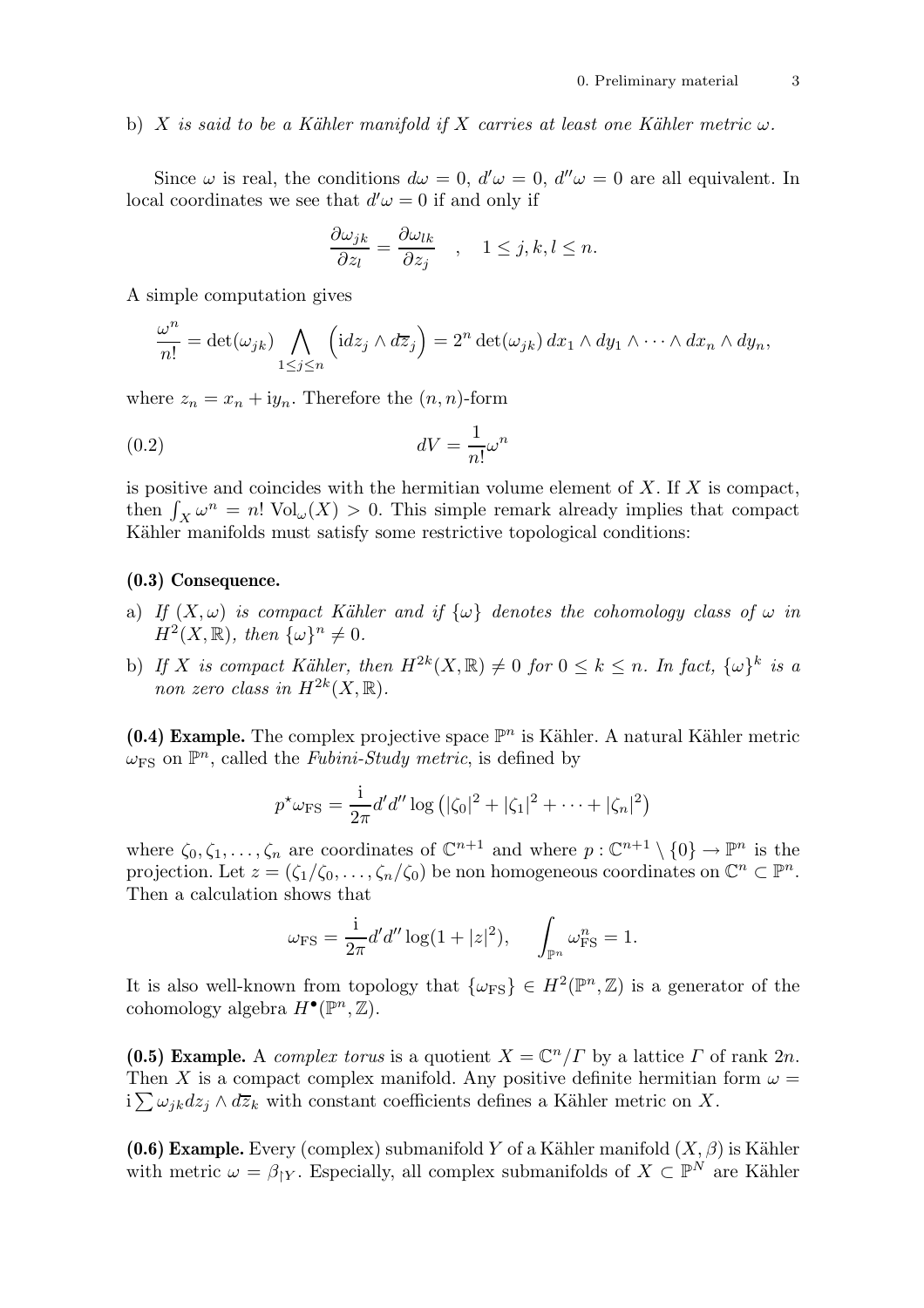with Kähler metric  $\omega = \omega_{\text{FS}|\text{X}}$ . Since  $\omega_{\text{FS}}$  is in  $H^2(\mathbb{P}, \mathbb{Z})$ , the restriction  $\omega$  is an integral class in  $H^2(X,\mathbb{Z})$ . Conversely, the Kodaira embedding theorem [Kod54] states that every compact Kähler manifold X possessing a Kähler metric  $\omega$  with an integral cohomology class  $\{\omega\} \in H^2(X,\mathbb{Z})$  can be embedded in projective space as a projective algebraic subvariety. We will prove this in section 4.

(0.7) Example. Consider the complex surface

$$
X = (\mathbb{C}^2 \setminus \{0\}) / \Gamma
$$

where  $\Gamma = {\lambda^n \text{ ; } n \in \mathbb{Z}}$ ,  $\lambda < 1$ , acts as a group of homotheties. Since  $\mathbb{C}^2 \setminus \{0\}$ is diffeomorphic to  $\mathbb{R}_+^* \times S^3$ , we have  $X \simeq S^1 \times S^3$ . Therefore  $H^2(X, \mathbb{R}) = 0$  by Künneth's formula, and property  $(0.3 b)$  shows that X is not Kähler. More generally, one can take  $\Gamma$  to be an infinite cyclic group generated by a holomorphic contraction of  $\mathbb{C}^2$ , of the form

$$
\begin{pmatrix} z_1 \\ z_2 \end{pmatrix} \longmapsto \begin{pmatrix} \lambda_1 z_1 \\ \lambda_2 z_2 \end{pmatrix}, \quad \text{resp.} \quad \begin{pmatrix} z_1 \\ z_2 \end{pmatrix} \longmapsto \begin{pmatrix} \lambda z_1 \\ \lambda z_2 + z_1^p \end{pmatrix},
$$

where  $\lambda, \lambda_1, \lambda_2$  are complex numbers such that  $0 < |\lambda_1| \leq |\lambda_2| < 1$ ,  $0 < |\lambda| < 1$ , and  $p$  a positive integer. These non Kähler surfaces are called *Hopf surfaces*.

## 1. Hermitian Vector Bundles, Connections and Curvature

The goal of this section is to recall the most basic definitions of hemitian differential geometry related to the concepts of connection, curvature and first Chern class of a line bundle.

Let  $F$  be a complex vector bundle of rank  $r$  over a smooth differentiable manifold  $M$ . A connection  $D$  on  $F$  is a linear differential operator of order 1

$$
D: C^{\infty}(M, \Lambda^q T_M^{\star} \otimes F) \to C^{\infty}(M, \Lambda^{q+1} T_M^{\star} \otimes F)
$$

such that

(1.1) 
$$
D(f \wedge u) = df \wedge u + (-1)^{\deg f} f \wedge Du
$$

for all forms  $f \in C^{\infty}(M, \Lambda^p T_M^*)$ ,  $u \in C^{\infty}(X, \Lambda^q T_M^* \otimes F)$ . On an open set  $\Omega \subset M$ where F admits a trivialization  $\theta: F_{|\Omega} \longrightarrow \Omega \times \mathbb{C}^r$ , a connection D can be written

$$
Du \simeq_{\theta} du + \varGamma \wedge u
$$

where  $\Gamma \in C^{\infty}(\Omega, \Lambda^1 T_M^* \otimes \text{Hom}(\mathbb{C}^r, \mathbb{C}^r))$  is an arbitrary matrix of 1-forms and d acts componentwise. It is then easy to check that

$$
D^2u \simeq_{\theta} (d\Gamma + \Gamma \wedge \Gamma) \wedge u \quad \text{on } \Omega.
$$

Since  $D^2$  is a globally defined operator, there is a global 2-form

(1.2) 
$$
\Theta(D) \in C^{\infty}(M, \Lambda^2 T_M^{\star} \otimes \text{Hom}(F, F))
$$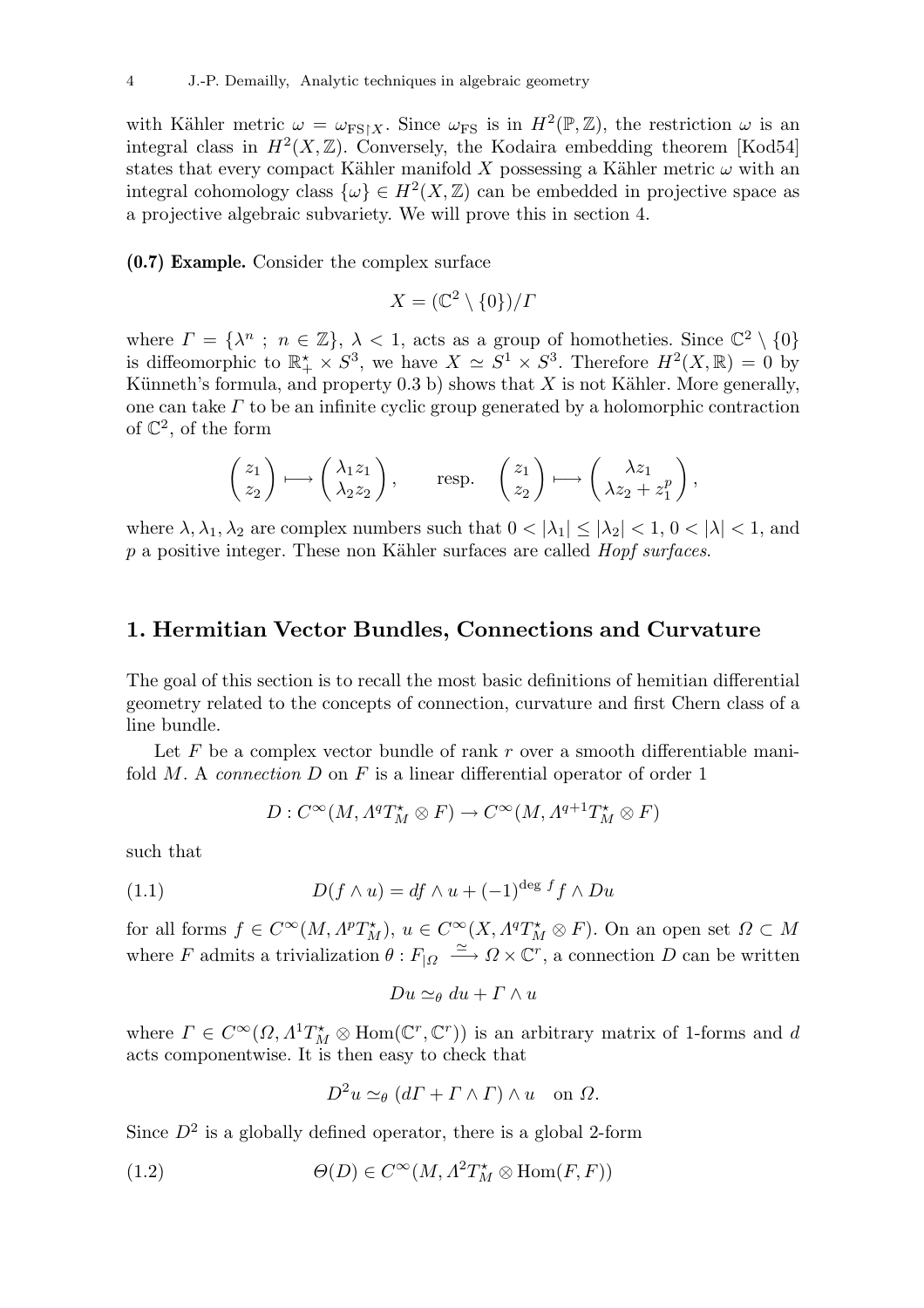such that  $D^2u = \Theta(D) \wedge u$  for every form u with values in F.

Assume now that F is endowed with a  $C^{\infty}$  hermitian metric along the fibers and that the isomorphism  $F_{|\Omega} \simeq \Omega \times \mathbb{C}^r$  is given by a  $C^{\infty}$  frame  $(e_{\lambda})$ . We then have a canonical sesquilinear pairing

(1.3) 
$$
C^{\infty}(M, \Lambda^p T_M^{\star} \otimes F) \times C^{\infty}(M, \Lambda^q T_M^{\star} \otimes F) \longrightarrow C^{\infty}(M, \Lambda^{p+q} T_M^{\star} \otimes \mathbb{C})
$$

$$
(u, v) \longmapsto \{u, v\}
$$

given by

$$
\{u,v\}=\sum_{\lambda,\mu}u_\lambda\wedge \overline{v}_\mu\langle e_\lambda,e_\mu\rangle,\qquad u=\sum u_\lambda\otimes e_\lambda,\quad v=\sum v_\mu\otimes e_\mu.
$$

The connection  $D$  is said to be *hermitian* if it satisfies the additional property

$$
d\{u, v\} = \{Du, v\} + (-1)^{\deg u} \{u, Dv\}.
$$

Assuming that  $(e_{\lambda})$  is orthonormal, one easily checks that D is hermitian if and only if  $\Gamma^* = -\Gamma$ . In this case  $\Theta(D)^* = -\Theta(D)$ , thus

$$
i\Theta(D) \in C^{\infty}(M, \Lambda^2 T_M^{\star} \otimes \text{Herm}(F, F)).
$$

(1.4) Special case. For a bundle F of rank 1, the connection form  $\Gamma$  of a hermitian connection D can be seen as a 1-form with purely imaginary coefficients  $\Gamma = iA(A)$ real). Then we have  $\Theta(D) = d\Gamma = idA$ . In particular  $i\Theta(F)$  is a closed 2-form. The first Chern class of  $F$  is defined to be the cohomology class

$$
c_1(F)_{\mathbb{R}} = \left\{ \frac{\mathrm{i}}{2\pi} \Theta(D) \right\} \in H_{\mathrm{DR}}^2(M, \mathbb{R}).
$$

The cohomology class is actually independent of the connection, since any other connection  $D_1$  differs by a global 1-form,  $D_1u = Du + B \wedge u$ , so that  $\Theta(D_1)$  =  $\Theta(D) + dB$ . It is well-known that  $c_1(F)_{\mathbb{R}}$  is the image in  $H^2(M, \mathbb{R})$  of an integral class  $c_1(F) \in H^2(M, \mathbb{Z})$ ; by using the exponential exact sequence

$$
0 \to \mathbb{Z} \to \mathcal{E} \to \mathcal{E}^{\star} \to 0,
$$

 $c_1(F)$  can be defined in Cech cohomology theory as the image by the coboundary map  $H^1(M, \mathcal{E}^*) \to H^2(M, \mathbb{Z})$  of the cocycle  $\{g_{jk}\}\in H^1(M, \mathcal{E}^*)$  defining F; see e.g. [GrH78] for details.  $\square$ 

We now concentrate ourselves on the complex analytic case. If  $M = X$  is a complex manifold X, every connection D on a complex  $C^{\infty}$  vector bundle F can be splitted in a unique way as a sum of a  $(1,0)$  and of a  $(0,1)$ -connection,  $D = D' + D''$ . In a local trivialization  $\theta$  given by a  $C^{\infty}$  frame, one can write

$$
(1.5') \t\t D'u \simeq_{\theta} d'u + \Gamma' \wedge u,
$$

$$
(1.5'') \t\t D''u \simeq_{\theta} d''u + \Gamma'' \wedge u,
$$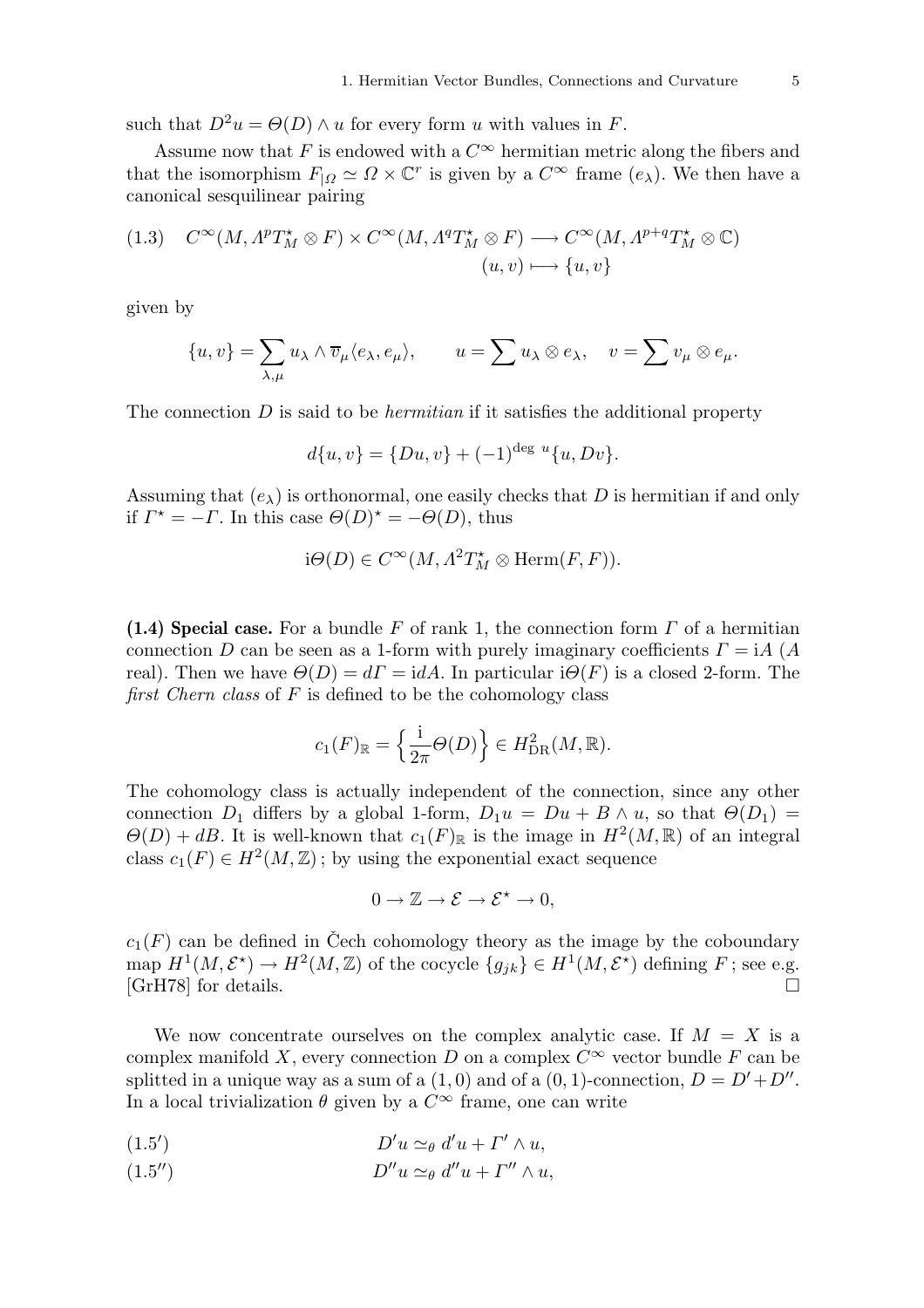with  $\Gamma = \Gamma' + \Gamma''$ . The connection is hermitian if and only if  $\Gamma' = -(\Gamma'')^*$  in any orthonormal frame. Thus there exists a unique hermitian connection D corresponding to a prescribed  $(0,1)$  part  $D''$ .

Assume now that the bundle  $F$  itself has a *holomorphic* structure. The unique hermitian connection for which  $D''$  is the d'' operator defined in § 1 is called the *Chern connection* of F. In a local holomorphic frame  $(e_{\lambda})$  of  $E_{|\Omega}$ , the metric is given by the hermitian matrix  $H = (h_{\lambda\mu}), h_{\lambda\mu} = \langle e_{\lambda}, e_{\mu} \rangle$ . We have

$$
\{u, v\} = \sum_{\lambda, \mu} h_{\lambda \mu} u_{\lambda} \wedge \overline{v}_{\mu} = u^{\dagger} \wedge H \overline{v},
$$

where  $u^{\dagger}$  is the transposed matrix of u, and easy computations yield

$$
d\{u, v\} = (du)^{\dagger} \wedge H\overline{v} + (-1)^{\deg u} u^{\dagger} \wedge (dH \wedge \overline{v} + H\overline{dv})
$$
  
= 
$$
(du + \overline{H}^{-1} d'\overline{H} \wedge u)^{\dagger} \wedge H\overline{v} + (-1)^{\deg u} u^{\dagger} \wedge (dv + \overline{H}^{-1} d'\overline{H} \wedge v)
$$

using the fact that  $dH = d'H + \overline{d'\overline{H}}$  and  $\overline{H}^{\dagger} = H$ . Therefore the Chern connection  $D$  coincides with the hermitian connection defined by

(1.6) 
$$
\begin{cases} Du \simeq_{\theta} du + \overline{H}^{-1} d' \overline{H} \wedge u, \\ D' \simeq_{\theta} d' + \overline{H}^{-1} d' \overline{H} \wedge \bullet = \overline{H}^{-1} d' (\overline{H}_{\bullet}), \quad D'' = d''. \end{cases}
$$

It is clear from this relations that  $D^2 = D^{\prime\prime 2} = 0$ . Consequently  $D^2$  is given by to  $D^2 = D'D'' + D''D'$ , and the curvature tensor  $\Theta(D)$  is of type  $(1, 1)$ . Since  $d'd'' + d''d' = 0$ , we get

$$
(D'D'' + D''D')u \simeq_{\theta} \overline{H}^{-1}d'\overline{H} \wedge d''u + d''(\overline{H}^{-1}d'\overline{H} \wedge u)
$$

$$
= d''(\overline{H}^{-1}d'\overline{H}) \wedge u.
$$

(1.7) Proposition. The Chern curvature tensor  $\Theta(F) := \Theta(D)$  is such that

$$
i \Theta(F) \in C^{\infty}(X, \Lambda^{1,1}T_X^{\star} \otimes \text{Herm}(F, F)).
$$

If  $\theta: E_{\dagger\Omega} \to \Omega \times \mathbb{C}^r$  is a holomorphic trivialization and if H is the hermitian matrix representing the metric along the fibers of  $F_{\restriction \Omega}$ , then

$$
i \Theta(F) \simeq_{\theta} i d''(\overline{H}^{-1}d'\overline{H}) \quad \text{on } \Omega.
$$

Let  $(z_1, \ldots, z_n)$  be holomorphic coordinates on X and let  $(e_{\lambda})_{1 \leq \lambda \leq r}$  be an orthonormal frame of F. Writing

$$
i\Theta(F) = \sum_{1 \le j,k \le n, 1 \le \lambda,\mu \le r} c_{jk\lambda\mu} dz_j \wedge dz_k \otimes e_{\lambda}^{\star} \otimes e_{\mu},
$$

we can identify the curvature tensor to a hermitian form

(1.8) 
$$
\widetilde{\Theta}(F)(\xi \otimes v) = \sum_{1 \le j,k \le n, 1 \le \lambda,\mu \le r} c_{jk\lambda\mu} \xi_j \overline{\xi}_k v_\lambda \overline{v}_\mu
$$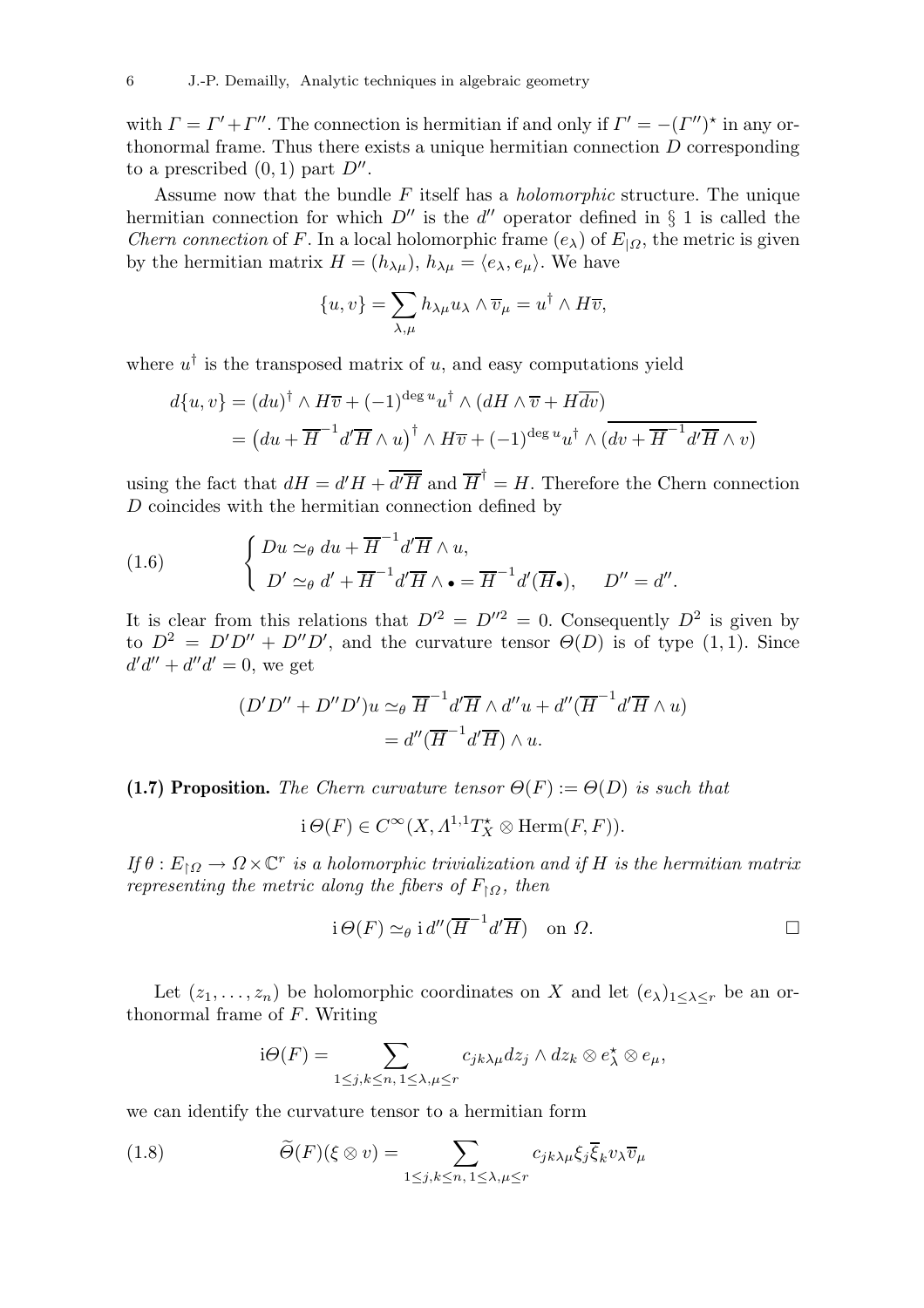on  $T_X \otimes F$ . This leads in a natural way to positivity concepts, following definitions introduced by Kodaira [Kod53], Nakano [Nak55] and Griffiths [Gri69].

(1.9) Definition. The hermitian vector bundle F is said to be

- a) positive in the sense of Nakano if  $\Theta(F)(\tau) > 0$  for all non zero tensors  $\tau =$  $\sum \tau_j \lambda \partial/\partial z_j \otimes e_\lambda \in T_X \otimes F.$
- b) positive in the sense of Griffiths if  $\Theta(F)(\xi \otimes v) > 0$  for all non zero decomposable tensors  $\xi \otimes v \in T_X \otimes F$ ;

Corresponding semipositivity concepts are defined by relaxing the strict inequalities.

 $(1.10)$  Special case of rank 1 bundles. Assume that F is a line bundle. The hermitian matrix  $H = (h_{11})$  associated to a trivialization  $\theta : F \upharpoonright \Omega \simeq \Omega \times \mathbb{C}$  is simply a positive function which we find convenient to denote by  $e^{-\varphi}, \varphi \in C^{\infty}(\Omega, \mathbb{R})$ . In this case the curvature form  $\Theta(F)$  can be identified to the  $(1, 1)$ -form  $2d'd''\varphi$ , and

$$
\frac{\mathrm{i}}{2\pi}\Theta(F)=\frac{\mathrm{i}}{\pi}d'd''\varphi=dd^c\varphi
$$

is a real  $(1, 1)$ -form. Hence F is semipositive (in either the Nakano or Griffiths sense) if and only if  $\varphi$  is psh, resp. positive if and only if  $\varphi$  is *strictly psh*. In this setting, the Lelong-Poincaré equation can be generalized as follows: let  $\sigma \in H^0(X, F)$  be a non zero holomorphic section. Then

(1.11) 
$$
dd^c \log \|\sigma\| = [Z_{\sigma}] - \frac{i}{2\pi} \Theta(F).
$$

Formula (1.11) is immediate if we write  $\|\sigma\| = |\theta(\sigma)|e^{-\varphi}$  and if we apply (1.20) to the holomorphic function  $f = \theta(\sigma)$ . As we shall see later, it is very important for the applications to consider also singular hermitian metrics.

 $(1.12)$  **Definition.** A singular (hermitian) metric on a line bundle F is a metric which is given in any trivialization  $\theta: F_{\upharpoonright \Omega} \stackrel{\simeq}{\longrightarrow} \Omega \times \mathbb{C}$  by

$$
\|\xi\| = |\theta(\xi)| \, e^{-\varphi(x)}, \quad x \in \Omega, \xi \in F_x
$$

where  $\varphi \in L^1_{loc}(\Omega)$  is an arbitrary function, called the weight of the metric with respect to the trivialization  $\theta$ .

If  $\theta' : F_{\upharpoonright \Omega'} \longrightarrow \Omega' \times \mathbb{C}$  is another trivialization,  $\varphi'$  the associated weight and  $g \in \mathcal{O}^{\star}(\Omega \cap \Omega')$  the transition function, then  $\theta'(\xi) = g(x) \theta(\xi)$  for  $\xi \in F_x$ , and so  $\varphi' = \varphi + \log|g|$  on  $\Omega \cap \Omega'$ . The curvature form of F is then given formally by the closed (1, 1)-current  $\frac{1}{2\pi}\Theta(F) = dd^c\varphi$  on  $\Omega$ ; our assumption  $\varphi \in L^1_{loc}(\Omega)$  guarantees that  $\Theta(F)$  exists in the sense of distribution theory. As in the smooth case,  $\frac{1}{2\pi}\Theta(F)$ is globally defined on  $X$  and independent of the choice of trivializations, and its De Rham cohomology class is the image of the first Chern class  $c_1(F) \in H^2(X,\mathbb{Z})$  in  $H_{DR}^2(X,\mathbb{R})$ . Before going further, we discuss two basic examples.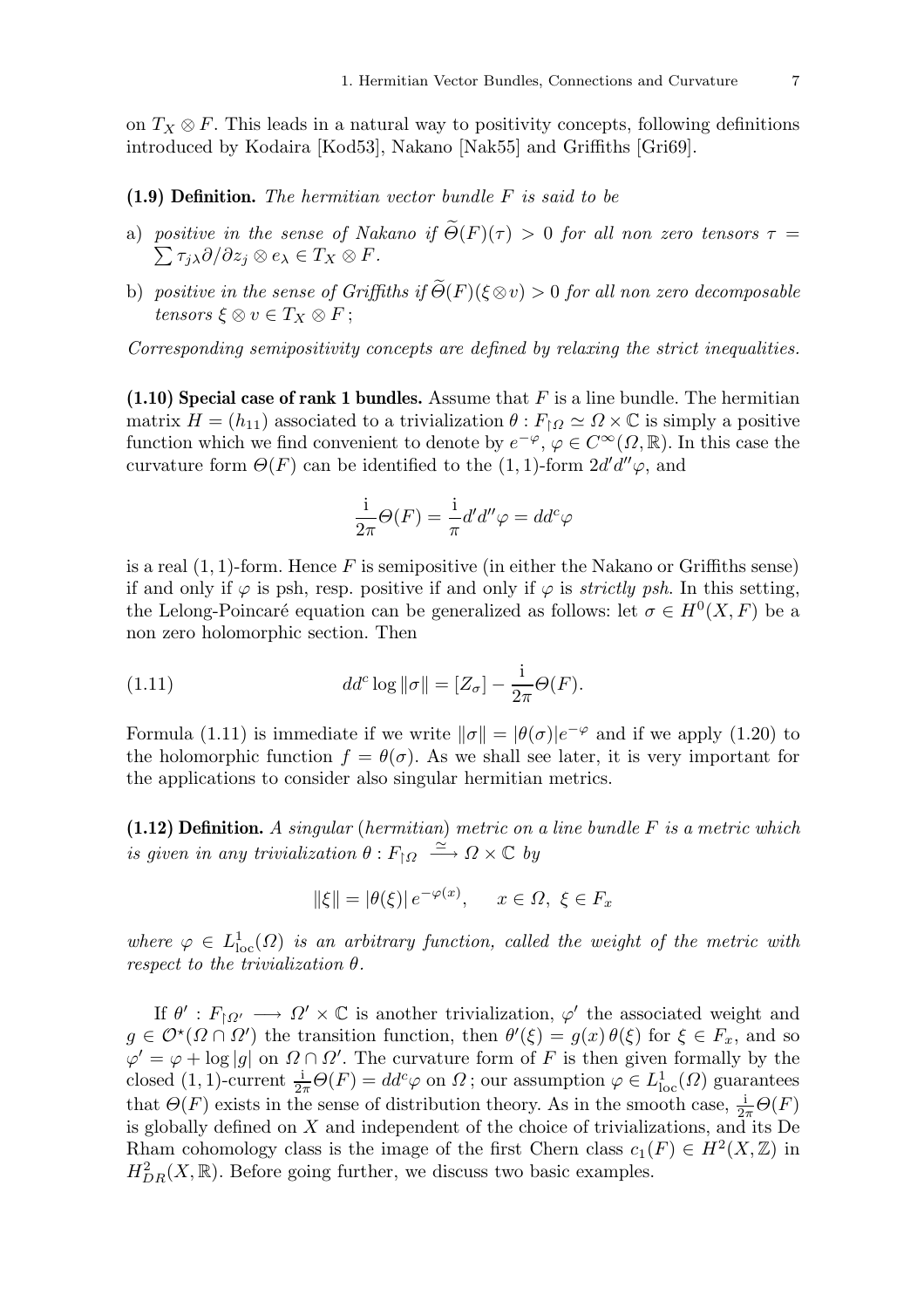(1.13) Example. Let  $D = \sum \alpha_j D_j$  be a divisor with coefficients  $\alpha_j \in \mathbb{Z}$  and let  $F = \mathcal{O}(D)$  be the associated invertible sheaf of meromorphic functions u such that  $div(u) + D \geq 0$ ; the corresponding line bundle can be equipped with the singular metric defined by  $||u|| = |u|$ . If  $g_j$  is a generator of the ideal of  $D_j$  on an open set  $\Omega \subset X$  then  $\theta(u) = u \prod g_i^{\alpha_i}$  $j_j^{\alpha_j}$  defines a trivialization of  $\mathcal{O}(D)$  over  $\Omega$ , thus our singular metric is associated to the weight  $\varphi = \sum \alpha_j \log |g_j|$ . By the Lelong-Poincaré equation, we find

$$
\frac{1}{2\pi}\Theta\big(\mathcal{O}(D)\big) = dd^c\varphi = [D],
$$

where  $[D] = \sum \alpha_j [D_j]$  denotes the current of integration over D.

(1.14) Example. Assume that  $\sigma_1, \ldots, \sigma_N$  are non zero holomorphic sections of F. Then we can define a natural (possibly singular) hermitian metric on  $F^*$  by

$$
\|\xi^{\star}\|^2 = \sum_{1 \le j \le n} |\xi^{\star} \cdot \sigma_j(x)|^2 \quad \text{for } \xi^{\star} \in F_x^{\star}.
$$

The dual metric on  $F$  is given by

$$
\|\xi\|^2 = \frac{|\theta(\xi)|^2}{|\theta(\sigma_1(x))|^2 + \ldots + |\theta(\sigma_N(x))|^2}
$$

with respect to any trivialization  $\theta$ . The associated weight function is thus given by  $\varphi(x) = \log \left( \sum_{1 \leq j \leq N} |\theta(\sigma_j(x))|^2 \right)^{1/2}$ . In this case  $\varphi$  is a psh function, thus  $i\Theta(F)$  is a closed positive current. Let us denote by  $\varSigma$  the linear system defined by  $\sigma_1, \ldots, \sigma_N$ and by  $B_{\Sigma} = \bigcap \sigma_i^{-1}$  $j^{-1}(0)$  its base locus. We have a meromorphic map

$$
\Phi_{\Sigma}: X \setminus B_{\Sigma} \to \mathbb{P}^{N-1}, \qquad x \mapsto (\sigma_1(x) : \sigma_2(x) : \ldots : \sigma_N(x)).
$$

Then  $\frac{1}{2\pi}\Theta(F)$  is equal to the pull-back over  $X \setminus B_{\Sigma}$  of the Fubini-Study metric  $\omega_{\text{FS}}=\frac{\text{i}}{2\pi}$  $\frac{1}{2\pi} \log(|z_1|^2 + ... + |z_N|^2)$  of  $\mathbb{P}^{N-1}$  by  $\Phi_{\Sigma}$ .

(1.15) Ample and very ample line bundles. A holomorphic line bundle F over a compact complex manifold X is said to be

- a) very ample if the map  $\Phi_{|F|}:X\to\mathbb P^{N-1}$  associated to the complete linear system  $|F| = P(H^0(X, F))$  is a regular embedding (by this we mean in particular that the base locus is empty, i.e.  $B_{|F|} = \emptyset$ .
- b) ample if some multiple  $mF$ ,  $m > 0$ , is very ample.

Here we use an additive notation for  $Pic(X) = H^1(X, \mathcal{O}^*)$ , hence the symbol  $mF$ denotes the line bundle  $F^{\otimes m}$ . By Example 1.14, every ample line bundle F has a smooth hermitian metric with positive definite curvature form; indeed, if the linear system  $|mF|$  gives an embedding in projective space, then we get a smooth hermitian metric on  $F^{\otimes m}$ , and the m-th root yields a metric on F such that  $\frac{1}{2\pi}\Theta(F)$  =  $\frac{1}{m}\varPhi_{|n}^{\star}$  $\sum_{|mF|}^{\star}\omega_{\text{FS}}.$  Conversely, the Kodaira embedding theorem [Kod54] tells us that every positive line bundle  $F$  is ample (see  $(4.14)$ ) for a straightforward analytic proof of the Kodaira embedding theorem).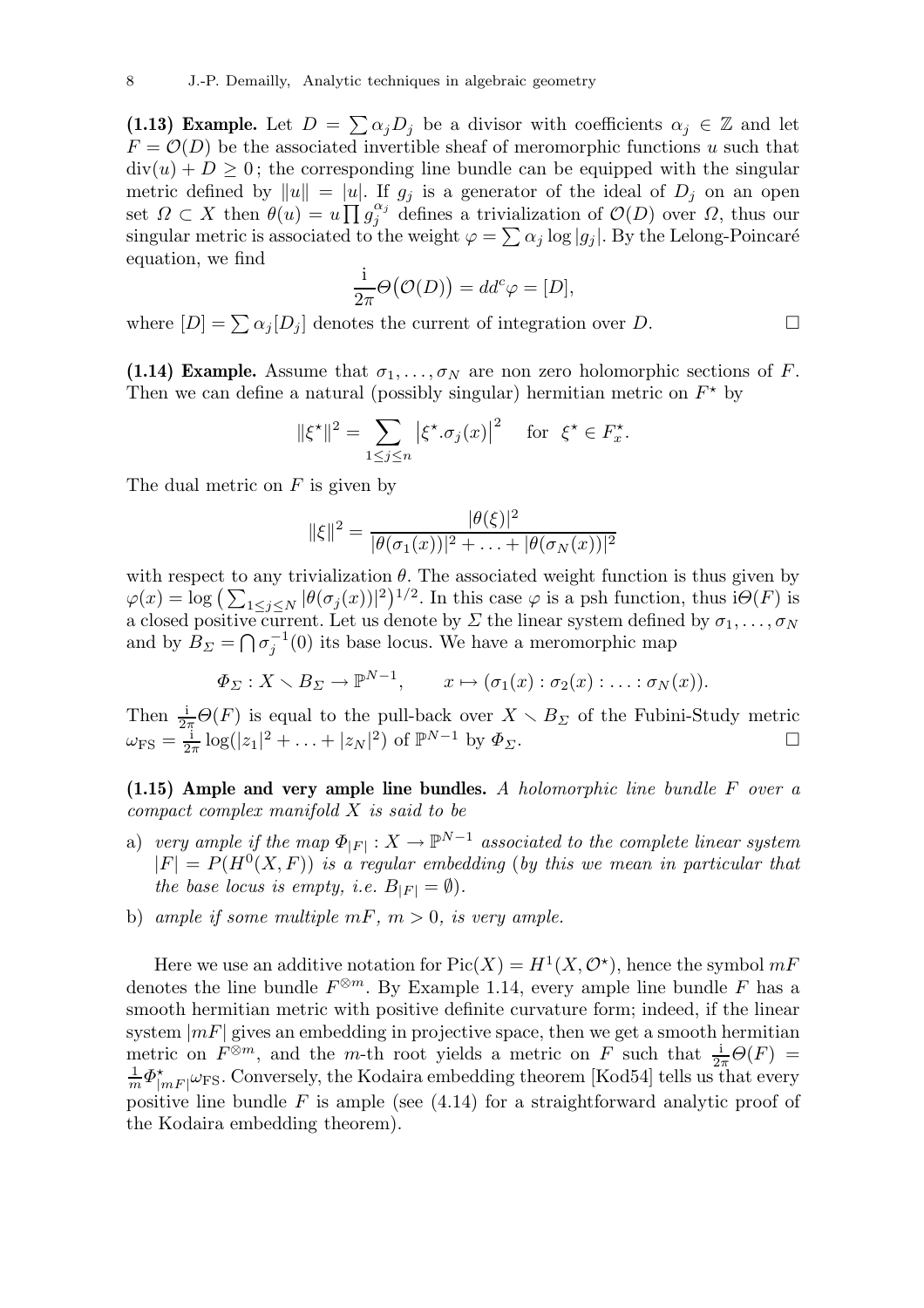# 2. Bochner Technique and Vanishing Theorems

We first recall briefly a few basic facts of Hodge theory. Assume for the moment that M is a differentiable manifold equipped with a Riemannian metric  $g = \sum g_{ij} dx_i$  ⊗  $dx_j$ . Given a q-form u on M with values in F, we consider the global  $L^2$  norm

$$
||u||^2 = \int_M |u(x)|^2 dV_g(x)
$$

where |u| is the pointwise hermitian norm and  $dV<sub>q</sub>$  is the Riemannian volume form. The Laplace-Beltrami operator associated to the connection  $D$  is

$$
\varDelta = DD^\star + D^\star D
$$

where

$$
D^{\star}: C^{\infty}(M, \Lambda^q T^{\star}_M \otimes F) \to C^{\infty}(M, \Lambda^{q-1} T^{\star}_M \otimes F)
$$

is the (formal) adjoint of D with respect to the  $L^2$  inner product. Assume that M is compact. Since

$$
\varDelta: C^\infty(M, \varLambda^q T_M^\star \otimes F) \to C^\infty(M, \varLambda^q T_M^\star \otimes F)
$$

is a self-adjoint elliptic operator in each degree, standard results of PDE theory show that there is an orthogonal decomposition

$$
C^\infty(M, \varLambda^qT^{\star}_{M}\otimes F)=\mathcal{H}^q(M,F)\oplus \text{\rm Im}\,\varDelta
$$

where  $\mathcal{H}^q(M,F) = \text{Ker }\Delta$  is the space of harmonic forms of degree q;  $\mathcal{H}^q(M,F)$  is a finite dimensional space. Assume moreover that the connection  $D$  is *integrable*, i.e. that  $D^2 = 0$ . It is then easy to check that there is an orthogonal direct sum

$$
\operatorname{Im} \Delta = \operatorname{Im} D \oplus \operatorname{Im} D^*,
$$

indeed  $\langle Du, D^{\star}v \rangle = \langle D^2u, v \rangle = 0$  for all u, v. Hence we get an orthogonal decomposition

$$
C^\infty(M, \varLambda^q T_M^\star \otimes F) = \mathcal{H}^q(M,F) \oplus \operatorname{Im} D \oplus \operatorname{Im} D^\star,
$$

and Ker  $D = (\text{Im } D^*)^{\perp}$  is precisely equal to  $\mathcal{H}^q(M, F) \oplus \text{Im } D$ . Especially, the qth cohomology group  $H^q_{DR}(M, F) := \text{Ker } D/\text{Im } D$  is isomorphic to  $\mathcal{H}^q(M, F)$ . In general, a nontrivial vector bundle  $F$  does not admit an integrable connection, but this is certainly the case for the trivial bundle  $F = M \times \mathbb{C}$ . This implies that the De Rham cohomology groups  $H^q_{DR}(M, \mathbb{C})$  can be computed in terms of harmonic forms:

 $(2.1)$  Hodge Fundamental Theorem. If M is a compact Riemannian manifold, there is an isomorphism

$$
H^q_{\mathrm{DR}}(M,\mathbb{C})\simeq \mathcal{H}^q(M,\mathbb{C})
$$

from De Rham cohomology groups onto spaces of harmonic forms.

A rather important consequence of the Hodge fundamental theorem is a proof of the *Poincaré duality theorem*. Assume that the Riemannian manifold  $(M, q)$  is oriented. Then there is a (conjugate linear) Hodge star operator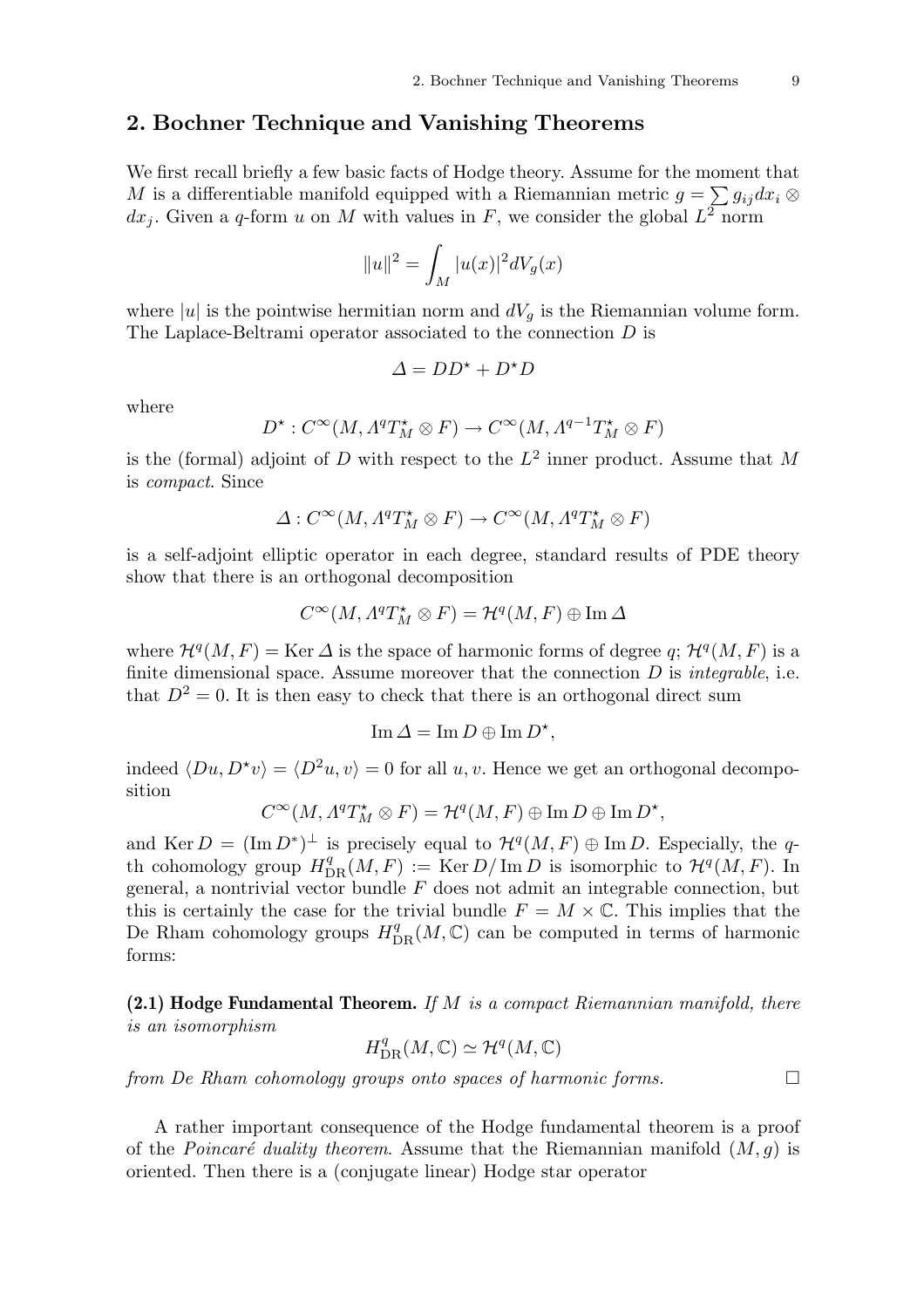10 J.-P. Demailly, Analytic techniques in algebraic geometry

$$
\star: \varLambda^q T^{\star}_M \otimes \mathbb{C} \to \varLambda^{m-q} T^{\star}_M \otimes \mathbb{C}, \qquad m = \dim_{\mathbb{R}} M
$$

defined by  $u \wedge \star v = \langle u, v \rangle dV_g$  for any two complex valued q-forms u, v. A standard computation shows that  $\star$  commutes with  $\Delta$ , hence  $\star u$  is harmonic if and only if u is. This implies that the natural pairing

(2.2) 
$$
H_{\text{DR}}^q(M,\mathbb{C}) \times H_{\text{DR}}^{m-q}(M,\mathbb{C}), \qquad (\{u\},\{v\}) \mapsto \int_M u \wedge v
$$

is a nondegenerate duality, the dual of a class  $\{u\}$  represented by a harmonic form being  $\{*u\}.$ 

Let us now suppose that  $X$  is a compact complex manifold equipped with a hermitian metric  $\omega = \sum \omega_{jk} dz_j \wedge d\overline{z}_k$ . Let F be a holomorphic vector bundle on X equipped with a hermitian metric, and let  $D = D' + D''$  be its Chern curvature form. All that we said above for the Laplace-Beltrami operator  $\Delta$  still applies to the complex Laplace operators

$$
\Delta' = D'D'^\star + D'^\star D', \qquad \Delta'' = D''D''^{\star} + D''^{\star}D'',
$$

with the great advantage that we always have  $D^2 = D^{\prime\prime 2} = 0$ . Especially, if X is a compact complex manifold, there are isomorphisms

(2.3) 
$$
H^{p,q}(X,F) \simeq \mathcal{H}^{p,q}(X,F)
$$

between Dolbeault cohomology groups  $H^{p,q}(X, F) := \text{Ker } D'' / \text{Im } D''$  and spaces  $\mathcal{H}^{p,q}(X, F)$  of  $\Delta''$ -harmonic forms of bidegree  $(p, q)$  with values in F; indeed, as above, we have an orthogonal direct sum

$$
C^{\infty}(X, A^{p,q}T_X^* \otimes F) = \text{Ker }\Delta'' \oplus \text{Im }\Delta'' = \mathcal{H}^{p,q}(X, F) \oplus \text{Im } D'' \oplus \text{Im } D''^*
$$

and Ker  $D'' = (\text{Im } D''^*)^{\perp} = \mathcal{H}^{p,q}(X, F) \oplus \text{Im } D''$ . Now, there is a generalized Hodge star operator

$$
\star: \Lambda^{p,q}T_X^{\star} \otimes F \to \Lambda^{n-p,n-q}T_X^{\star} \otimes F^{\star}, \qquad n = \dim_{\mathbb{C}} X,
$$

such that  $u \wedge \star v = \langle u, v \rangle dV_q$ , for any two F-valued  $(p, q)$ -forms, when the wedge product  $u \wedge \star v$  is combined with the pairing  $F \times F^* \to \mathbb{C}$ . This leads to the *Serre* duality theorem [Ser55]: the bilinear pairing

(2.4) 
$$
H^{p,q}(X,F) \times H^{n-p,n-q}(X,F^{\star}), \qquad (\{u\},\{v\}) \mapsto \int_X u \wedge v
$$

is a nondegenerate duality. Combining this with the Dolbeault isomorphism, we may restate the result in the form of the duality formula

(2.4') 
$$
H^q(X, \Omega_X^p \otimes \mathcal{O}(F))^* \simeq H^{n-q}(X, \Omega_X^{n-p} \otimes \mathcal{O}(F^*)).
$$

We now proceed to explain the basic ideas of the Bochner technique used to prove vanishing theorems. Great simplifications occur in the computations if the hermitian metric on X is supposed to be Kähler, i.e. if the associated fundamental  $(1, 1)$ -form

$$
\omega = \mathrm{i} \sum \omega_{jk} dz_j \wedge d\overline{z}_k
$$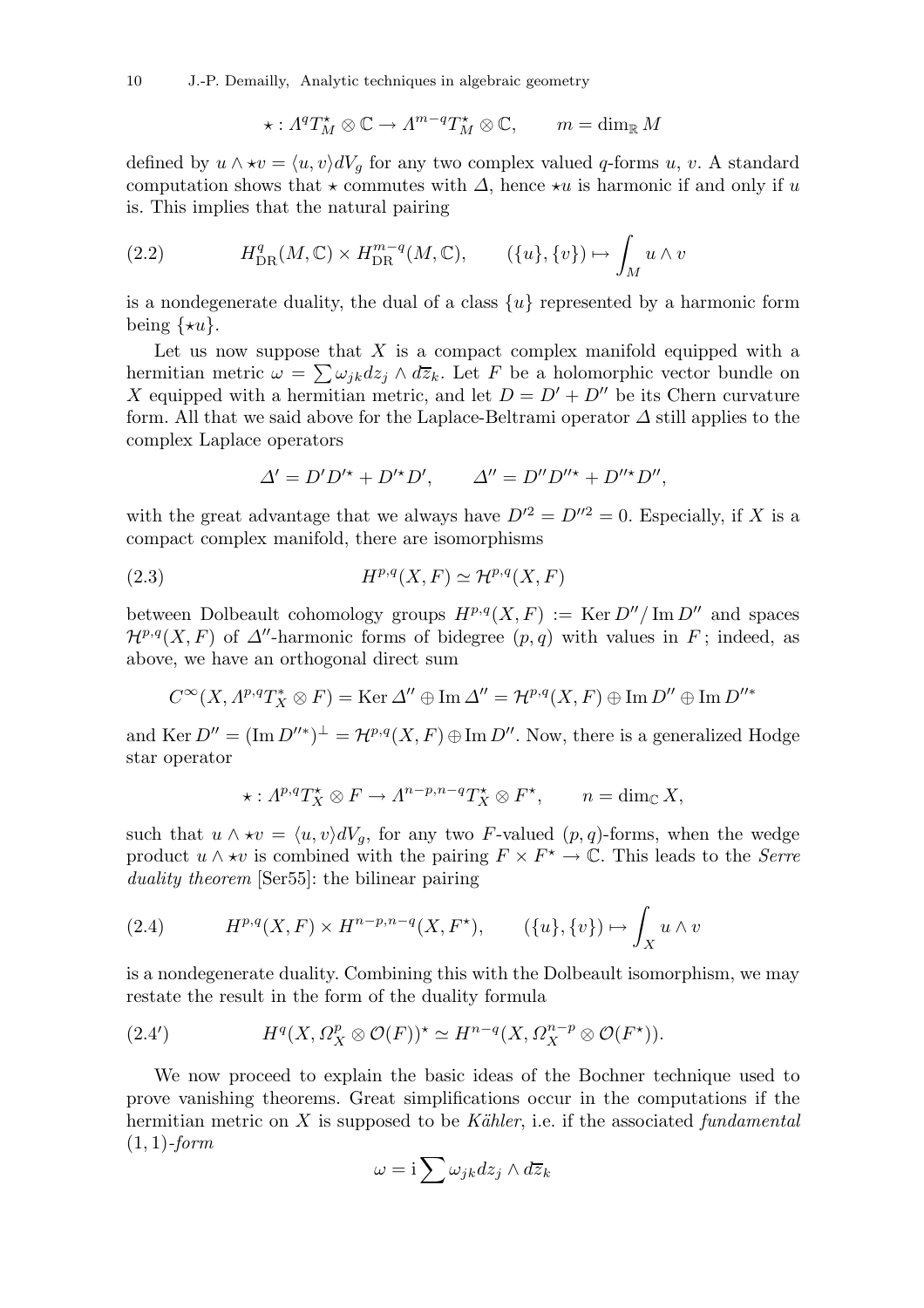satisfies  $d\omega = 0$ . It can be easily shown that  $\omega$  is Kähler if and only if there are holomorphic coordinates  $(z_1, \ldots, z_n)$  centered at any point  $x_0 \in X$  such that the matrix of coefficients  $(\omega_{jk})$  is tangent to identity at order 2, i.e.

$$
\omega_{jk}(z) = \delta_{jk} + O(|z|^2) \quad \text{at } x_0.
$$

It follows that all order 1 operators D, D', D'' and their adjoints  $D^*$ ,  $D'^*$ ,  $D''^*$  admit at  $x_0$  the same expansion as the analogous operators obtained when all hermitian metrics on  $X$  or  $F$  are constant. From this, the basic commutation relations of Kähler geometry can be checked. If  $A, B$  are differential operators acting on the algebra  $C^{\infty}(X, \Lambda^{\bullet,\bullet}T_X^{\star}\otimes F)$ , their graded commutator (or graded Lie bracket) is defined by

$$
[A, B] = AB - (-1)^{ab}BA
$$

where  $a, b$  are the degrees of A and B respectively. If C is another endomorphism of degree c, the following purely formal Jacobi identity holds:

$$
(-1)^{ca}[A,[B,C]] + (-1)^{ab}[B,[C,A]] + (-1)^{bc}[C,[A,B]] = 0.
$$

(2.5) Basic commutation relations. Let  $(X, \omega)$  be a Kähler manifold and let L be the operators defined by  $Lu = \omega \wedge u$  and  $\Lambda = L^*$ . Then

$$
[D''^*, L] = iD', \t [D'^*, L] = -iD'',
$$
  

$$
[A, D''] = -iD'^*, \t [A, D'] = iD''^*.
$$

*Proof (sketch)*. The first step is to check the identity  $[d''^{\star}, L] = id'$  for constant metrics on  $X = \mathbb{C}^n$  and  $F = X \times \mathbb{C}$ , by a brute force calculation. All three other identities follow by taking conjugates or adjoints. The case of variable metrics follows by looking at Taylor expansions up to order 1; essentially nothing changes since the Kähler metric  $\omega$  just introduces additional  $O(|z|^2)$  terms which have zero derivative at the center of the coordinate chart.

(2.6) Bochner-Kodaira-Nakano identity. If  $(X, \omega)$  is Kähler, the complex Laplace operators  $\Delta'$  and  $\Delta''$  acting on F-valued forms satisfy the identity

$$
\Delta'' = \Delta' + [i\Theta(F), \Lambda].
$$

*Proof.* The last equality in (2.5) yields  $D''^* = -i[A, D']$ , hence

$$
\Delta'' = [D'', \delta''] = -i[D'', [A, D']].
$$

By the Jacobi identity we get

$$
[D'', [A, D']] = [A, [D', D'']] + [D', [D'', A]] = [A, \Theta(F)] + i[D', D'^*],
$$

taking into account that  $[D', D''] = D^2 = \Theta(F)$ . The formula follows.

(2.7) Corollary (Hodge decomposition). If  $(X, \omega)$  is a compact Kähler manifold, there is a canonical decomposition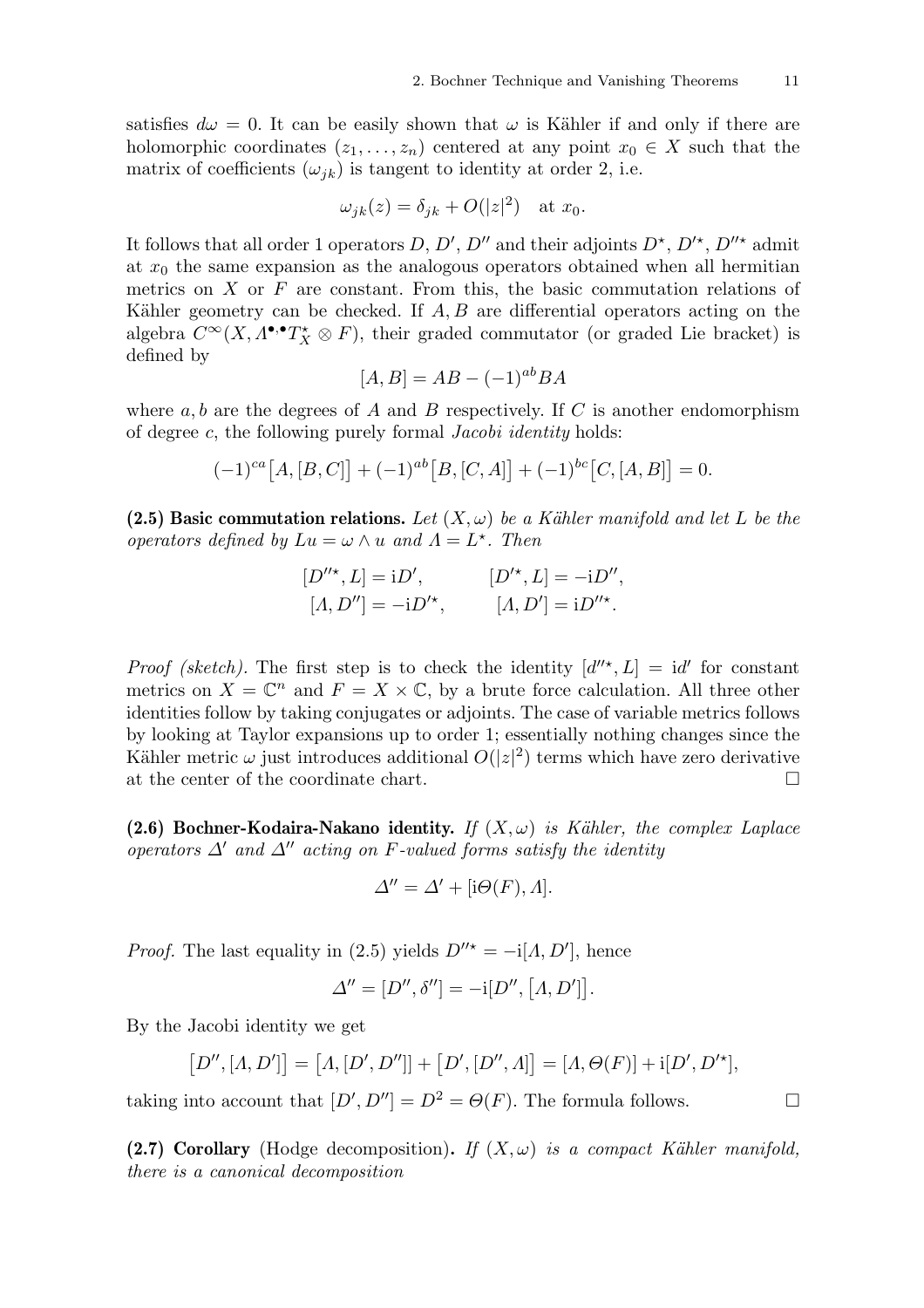12 J.-P. Demailly, Analytic techniques in algebraic geometry

$$
H^k(X, \mathbb{R}) = \bigoplus_{p+q=k} H^{p,q}(X, \mathbb{C})
$$

of the De Rham cohomology groups in terms of the Dolbeault cohomology groups.

*Proof.* If we apply the Bochner-Kodaira-Nakano identity to the trivial bundle  $F =$  $X \times \mathbb{C}$ , we find  $\Delta'' = \Delta'$ . Morever

$$
\Delta = [d' + d'', d'^* + d''^*] = \Delta' + \Delta'' + [d', d''^*] + [d'', d'^*].
$$

We claim that  $[d', d''^*] = [d'', d'^*] = 0$ . Indeed, we have  $[d', d''^*] = -i[d', [A, d']]$  by (2.5), and the Jacobi identity implies

$$
-[d', [A, d']] + [A, [d', d']] + [d', [d', A]] = 0,
$$

hence  $-2[d', [A, d']] = 0$  and  $[d', d''^{\star}] = 0$ . The second identity is similar. As a consequence

$$
\Delta' = \Delta'' = \frac{1}{2}\Delta.
$$

We infer that  $\Delta$  preserves the bidegree of forms and operates "separately" on each term  $C^{\infty}(X, A^{p,q}T_X^*)$ . Hence, on the level of harmonic forms we have

$$
\mathcal{H}^k(X,\mathbb{C}) = \bigoplus_{p+q=k} \mathcal{H}^{p,q}(X,\mathbb{C}).
$$

The decomposition theorem (2.7) now follows from the Hodge isomorphisms for De Rham and Dolbeault groups. The decomposition is canonical since  $H^{p,q}(X)$ coincides with the set of classes in  $H^k(X, \mathbb{C})$  which can be represented by d-closed  $(p, q)$ -forms.

Now, assume that X is compact Kähler and that  $u \in C^{\infty}(X, A^{p,q}T^*X \otimes F)$  is an arbitrary  $(p, q)$ -form. An integration by parts yields

$$
\langle \Delta' u, u \rangle = ||D'u||^2 + ||D'^*u||^2 \ge 0
$$

and similarly for  $\Delta''$ , hence we get the basic a priori inequality

(2.8) 
$$
||D''u||^2 + ||D''^*u||^2 \ge \int_X \langle [i\Theta(F), \Lambda]u, u \rangle dV_\omega.
$$

This inequality is known as the Bochner-Kodaira-Nakano inequality (see [Boc48], [Kod53], [Nak55]). When u is  $\Delta''$ -harmonic, we get

$$
\int_X (\langle [i\Theta(F), A]u, u \rangle + \langle T_\omega u, u \rangle) dV \le 0.
$$

If the hermitian operator  $[\mathrm{i}\Theta(F), \Lambda]$  acting on  $\Lambda^{p,q}T_X^{\star}\otimes F$  is positive on each fiber, we infer that  $u$  must be zero, hence

$$
H^{p,q}(X,F) = \mathcal{H}^{p,q}(X,F) = 0
$$

by Hodge theory. The main point is thus to compute the curvature form  $\Theta(F)$  and find sufficient conditions under which the operator  $[i\Theta(F), \Lambda]$  is positive definite.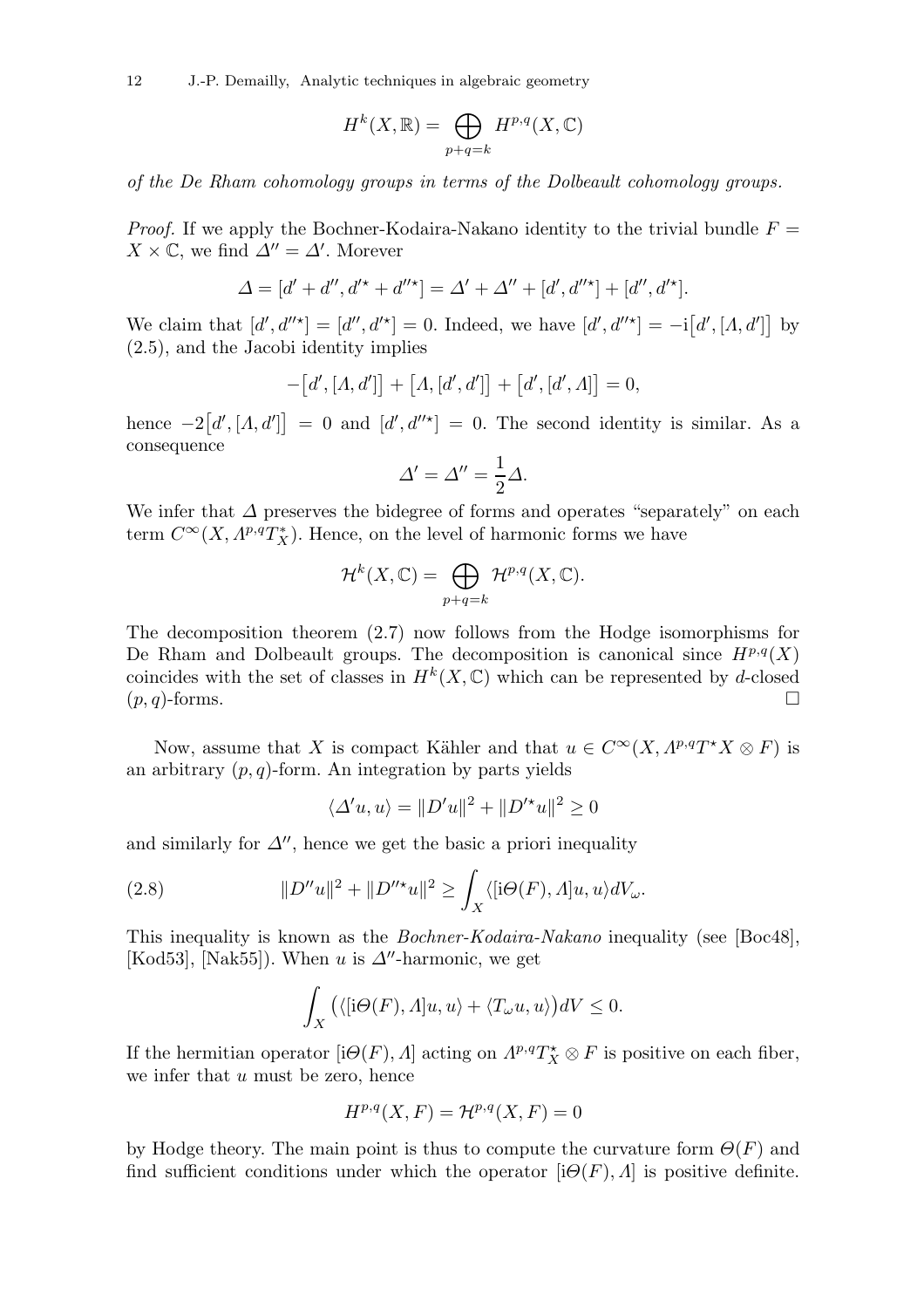Elementary (but somewhat tedious) calculations yield the following formulae: if the curvature of F is written as in (1.8) and  $u = \sum u_{J,K,\lambda} dz_I \wedge d\overline{z}_J \otimes e_{\lambda}, |J| = p$ ,  $|K| = q, 1 \leq \lambda \leq r$  is a  $(p, q)$ -form with values in F, then

(2.9) 
$$
\langle [i\Theta(F), A]u, u \rangle = \sum_{j,k,\lambda,\mu,J,S} c_{jk\lambda\mu} u_{J,jS,\lambda} \overline{u_{J,kS,\mu}} + \sum_{j,k,\lambda,\mu,R,K} c_{jk\lambda\mu} u_{kR,K,\lambda} \overline{u_{jR,K,\mu}} - \sum_{j,\lambda,\mu,J,K} c_{jj\lambda\mu} u_{J,K,\lambda} \overline{u_{J,K,\mu}},
$$

where the sum is extended to all indices  $1 \leq j, k \leq n, 1 \leq \lambda, \mu \leq r$  and multiindices  $|R| = p - 1$ ,  $|S| = q - 1$  (here the notation  $u_{JK\lambda}$  is extended to non necessarily increasing multiindices by making it alternate with respect to permutations). It is usually hard to decide the sign of the curvature term (2.9), except in some special cases.

The easiest case is when  $p = n$ . Then all terms in the second summation of (2.9) must have  $j = k$  and  $R = \{1, ..., n\} \setminus \{j\}$ , therefore the second and third summations are equal. It follows that  $[i\Theta(F), \Lambda]$  is positive on  $(n, q)$ -forms under the assumption that  $F$  is positive in the sense of Nakano. In this case  $X$  is automatically Kähler since

$$
\omega = \operatorname{Tr}_F(\mathrm{i}\Theta(F)) = \mathrm{i} \sum_{j,k,\lambda} c_{jk\lambda\lambda} dz_j \wedge d\overline{z}_k = \mathrm{i}\Theta(\det F)
$$

is a Kähler metric.

 $(2.10)$  Nakano vanishing theorem ([Nak55]). Let X be a compact complex manifold and let  $F$  be a Nakano positive vector bundle on  $X$ . Then

$$
H^{n,q}(X,F) = H^q(X, K_X \otimes F) = 0 \quad \text{for every } q \ge 1.
$$

Another tractable case is the case where F is a line bundle  $(r = 1)$ . Indeed, at each point  $x \in X$ , we may then choose a coordinate system which diagonalizes simultaneously the hermitians forms  $\omega(x)$  and  $i\Theta(F)(x)$ , in such a way that

$$
\omega(x) = \mathbf{i} \sum_{1 \le j \le n} dz_j \wedge d\overline{z}_j, \qquad \mathbf{i}\Theta(F)(x) = \mathbf{i} \sum_{1 \le j \le n} \gamma_j dz_j \wedge d\overline{z}_j
$$

with  $\gamma_1 \leq \ldots \leq \gamma_n$ . The curvature eigenvalues  $\gamma_j = \gamma_j(x)$  are then uniquely defined and depend continuously on x. With our previous notation, we have  $\gamma_i = c_{ij11}$  and all other coefficients  $c_{jk\lambda\mu}$  are zero. For any  $(p,q)$ -form  $u = \sum u_{JK}dz_J \wedge d\overline{z}_K \otimes e_1$ , this gives

$$
\langle [i\Theta(F), A]u, u \rangle = \sum_{|J|=p, |K|=q} \Big( \sum_{j \in J} \gamma_j + \sum_{j \in K} \gamma_j - \sum_{1 \le j \le n} \gamma_j \Big) |u_{JK}|^2
$$
  
(2.11)  

$$
\ge (\gamma_1 + \ldots + \gamma_q - \gamma_{n-p+1} - \ldots - \gamma_n) |u|^2.
$$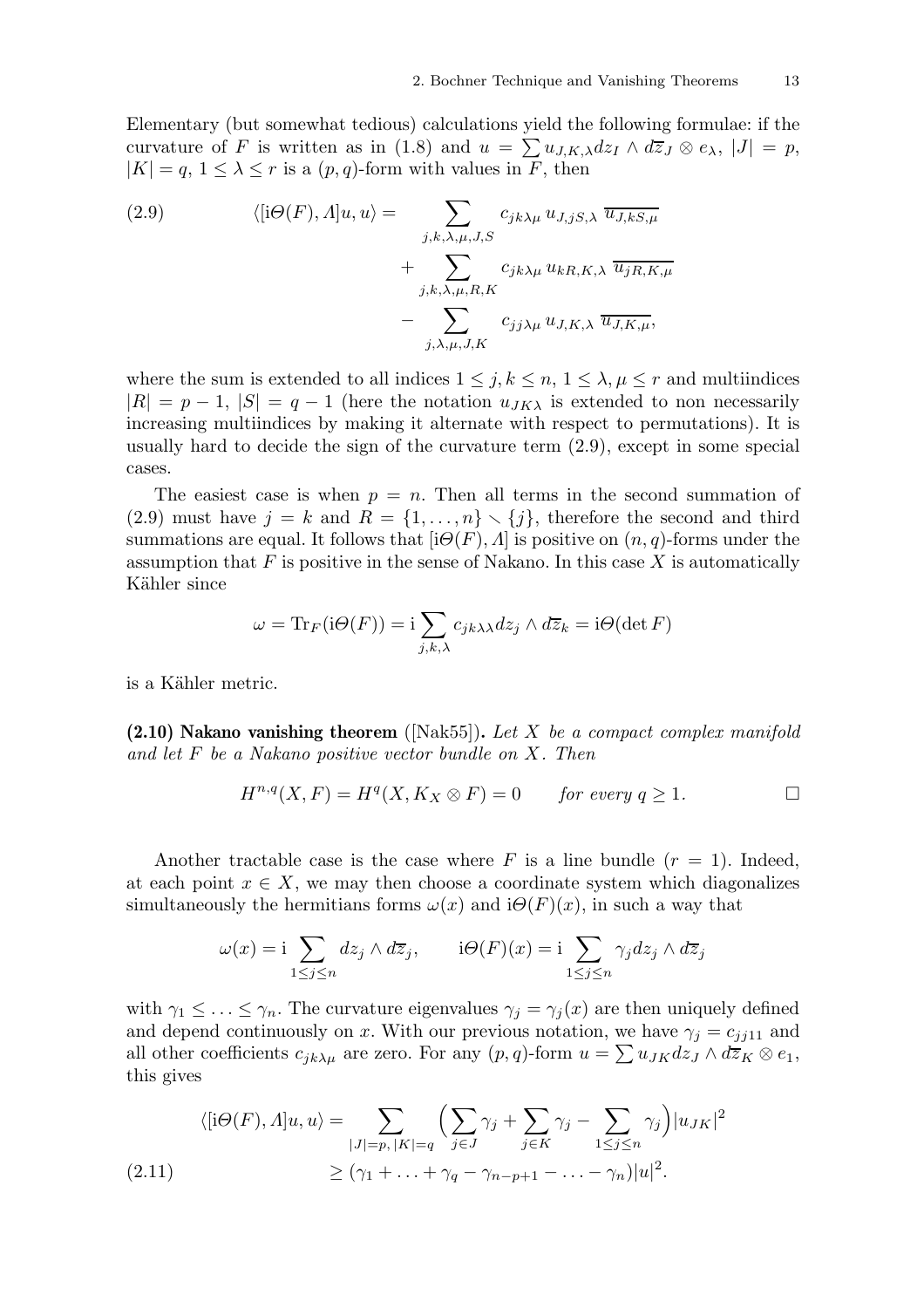Assume that  $i\Theta(F)$  is positive. It is then natural to make the special choice  $\omega = i\Theta(F)$  for the Kähler metric. Then  $\gamma_i = 1$  for  $j = 1, 2, ..., n$  and we obtain  $\langle [i\Theta(F), \Lambda]u, u \rangle = (p+q-n)|u|^2$ . As a consequence:

(2.12) Akizuki-Kodaira-Nakano vanishing theorem ([AN54]). If F is a positive line bundle on a compact complex manifold  $X$ , then

$$
H^{p,q}(X,F) = H^q(X, \Omega_X^p \otimes F) = 0 \quad \text{for } p+q \ge n+1.
$$

More generally, if F is a Griffiths positive (or ample) vector bundle of rank  $r \geq 1$ , Le Potier [LP75] proved that  $H^{p,q}(X, F) = 0$  for  $p + q \geq n + r$ . The proof is not a direct consequence of the Bochner technique. A rather easy proof has been found by M. Schneider [Sch74], using the Leray spectral sequence associated to the projectivized bundle  $\mathbb{P}(F) \to X$ .

# 3.  $L^2$  Estimates and Existence Theorems

The starting point is the following  $L^2$  existence theorem, which is essentially due to Hörmander [Hör65, 66], and Andreotti-Vesentini [AV65]. We will only outline the main ideas, referring e.g. to [Dem82] for a detailed exposition of the technical situation considered here.

(3.1) Theorem. Let  $(X, \omega)$  be a Kähler manifold. Here X is not necessarily compact, but we assume that the geodesic distance  $\delta_{\omega}$  is complete on X. Let F be a hermitian vector bundle of rank r over X, and assume that the curvature operator  $A = A_{F,\omega}^{p,q} =$  $[\mathrm{i}\Theta(F),\Lambda_\omega]$  is positive definite everywhere on  $\Lambda^{p,q}T^{\star}_X\otimes F$ ,  $q\geq 1$ . Then for any form  $g\in L^2(X, \Lambda^{p,q}T_X^{\star}\otimes F)$  satisfying  $D''g=0$  and  $\int_X \langle A^{-1}g, g\rangle dV_{\omega} < +\infty$ , there exists  $f \in L^2(X, A^{p,q-1}T_X^* \otimes F)$  such that  $D''f = g$  and

$$
\int_X |f|^2\,dV_\omega \leq \int_X \langle A^{-1}g,g\rangle\,dV_\omega.
$$

*Proof.* The assumption that  $\delta_{\omega}$  is complete implies the existence of cut-off functions  $\psi_{\nu}$  with arbitrarily large compact support such that  $|d\psi_{\nu}| \leq 1$  (take  $\psi_{\nu}$  to be a function of the distance  $x \mapsto \delta_{\omega}(x_0, x)$ , which is an almost everywhere differentiable 1-Lipschitz function, and regularize if necessary). From this, it follows that very form  $u \in L^2(X, A^{p,q}T^*_X \otimes F)$  such that  $D''u \in L^2$  and  $D''^*u \in L^2$  in the sense of distribution theory is a limit of a sequence of smooth forms  $u_{\nu}$  with compact support, in such a way that  $u_{\nu} \to u$ ,  $D''u_{\nu} \to D''u$  and  $D''^*u_{\nu} \to D''^*u$  in  $L^2$ (just take  $u_{\nu}$  to be a regularization of  $\psi_{\nu}u$ ). As a consequence, the basic a priori inequality (2.8) extends to arbitrary forms u such that u,  $D''u, D''^*u \in L^2$ . Now, consider the Hilbert space orthogonal decomposition

$$
L^{2}(X, \Lambda^{p,q}T_X^{\star} \otimes F) = \text{Ker } D'' \oplus (\text{Ker } D'')^{\perp},
$$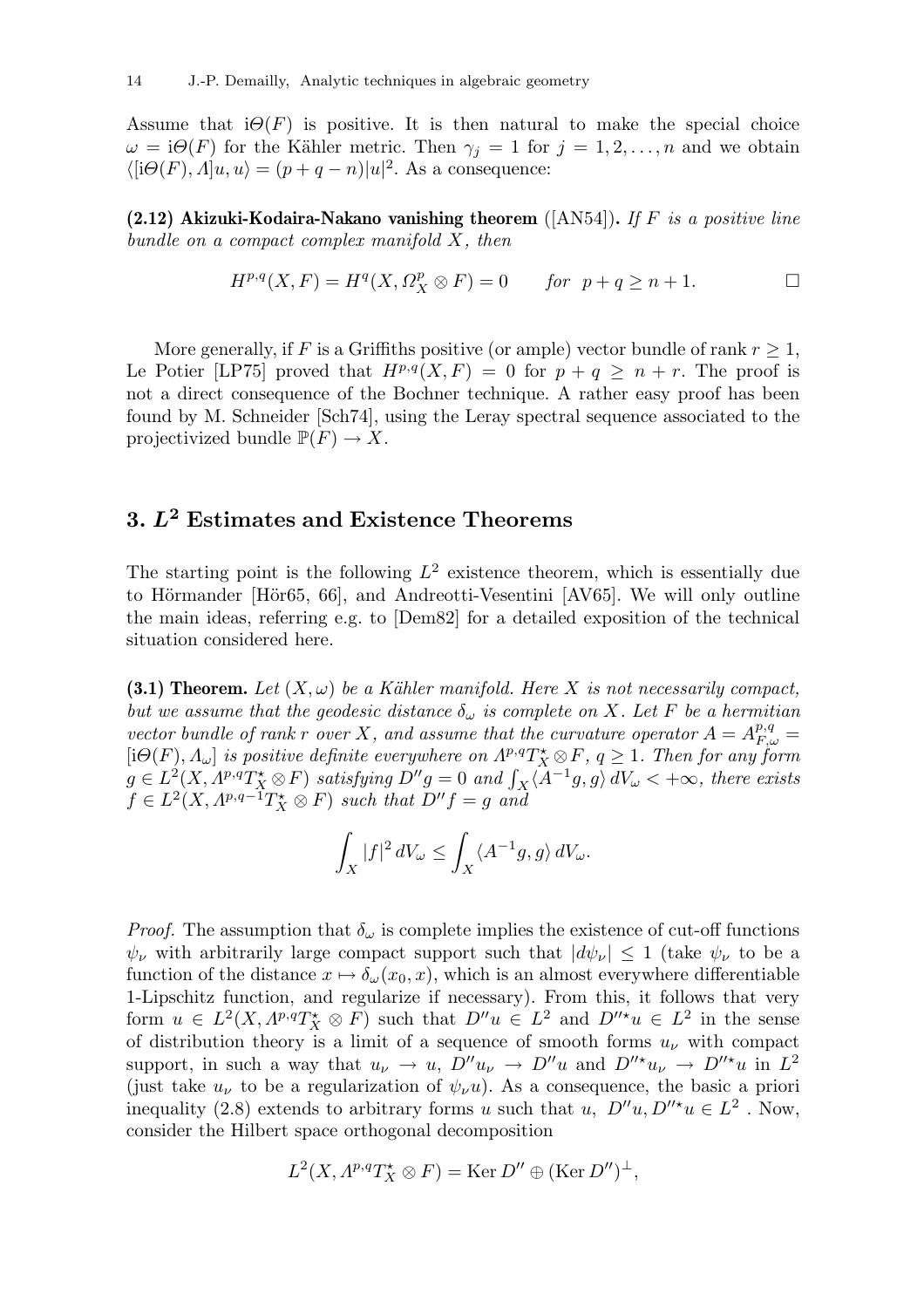observing that Ker  $D''$  is weakly (hence strongly) closed. Let  $v = v_1 + v_2$  be the decomposition of a smooth form  $v \in \mathcal{D}^{p,q}(X,F)$  with compact support according to this decomposition  $(v_1, v_2)$  do not have compact support in general!). Since  $(\text{Ker } D'')^{\perp} \subset \text{Ker } D''^*$  by duality and  $g, v_1 \in \text{Ker } D''$  by hypothesis, we get  $D''^{\star}v_2=0$  and

$$
|\langle g,v\rangle|^2=|\langle g,v_1\rangle|^2\leq \int_X \langle A^{-1}g,g\rangle\,dV_\omega\int_X \langle Av_1,v_1\rangle\,dV_\omega
$$

thanks to the Cauchy-Schwarz inequality. The a priori inequality (2.8) applied to  $u = v_1$  yields

$$
\int_X \langle Av_1, v_1 \rangle dV_\omega \le ||D''v_1||^2 + ||D''^*v_1||^2 = ||D''^*v_1||^2 = ||D''^*v||^2.
$$

Combining both inequalities, we find

$$
|\langle g,v\rangle|^2\leq \Big(\int_X \langle A^{-1}g,g\rangle\,dV_\omega\Big)\|D^{\prime\prime\star}v\|^2
$$

for every smooth  $(p, q)$ -form v with compact support. This shows that we have a well defined linear form

$$
w = D''^* v \longrightarrow \langle v, g \rangle
$$
,  $L^2(X, \Lambda^{p,q-1} T_X^* \otimes F) \supset D''^*(\mathcal{D}^{p,q}(F)) \longrightarrow \mathbb{C}$ 

on the range of  $D''^*$ . This linear form is continuous in  $L^2$  norm and has norm  $\leq C$ with

$$
C = \left(\int_X \langle A^{-1}g, g \rangle dV_\omega\right)^{1/2}.
$$

By the Hahn-Banach theorem, there is an element  $f \in L^2(X, \Lambda^{p,q-1}T^*_X \otimes F)$  with  $||f|| \leq C$ , such that  $\langle v, g \rangle = \langle D''^*v, f \rangle$  for every v, hence  $D''f = g$  in the sense of distributions. The inequality  $||f|| < C$  is equivalent to the last estimate in the theorem.  $\Box$ 

The above  $L^2$  existence theorem can be applied in the fairly general context of weakly pseudoconvex manifolds. By this, we mean a complex manifold  $X$  such that there exists a smooth psh exhaustion function  $\psi$  on X ( $\psi$  is said to be an exhaustion if for every  $c>0$  the sublevel set  $X_c=\psi^{-1}(c)$  is relatively compact, i.e.  $\psi(z)$  tends to  $+\infty$  when z is taken outside larger and larger compact subsets of X). In particular, every compact complex manifold X is weakly pseudoconvex (take  $\psi = 0$ ), as well as every Stein manifold, e.g. affine algebraic submanifolds of  $\mathbb{C}^N$  (take  $\psi(z) = |z|^2$ ), open balls  $X = B(z_0, r)$  (take  $\psi(z) = 1/(r - |z - z_0|^2)$ ), convex open subsets, etc. Now, a basic observation is that every weakly pseudoconvex Kähler manifold  $(X, \omega)$ carries a *complete* Kähler metric: let  $\psi \geq 0$  be a psh exhaustion function and set

$$
\omega_{\varepsilon} = \omega + \varepsilon \operatorname{id}' d'' \psi^{2} = \omega + 2\varepsilon (2i\psi d' d'' \psi + \operatorname{id}' \psi \wedge d'' \psi).
$$

Then  $|d\psi|_{\omega_{\varepsilon}} \leq 1/\varepsilon$  and  $|\psi(x) - \psi(y)| \leq \varepsilon^{-1}\delta_{\omega_{\varepsilon}}(x, y)$ . It follows easily from this estimate that the geodesic balls are relatively compact, hence  $\delta_{\omega_{\varepsilon}}$  is complete for every  $\varepsilon > 0$ . Therefore, the  $L^2$  existence theorem can be applied to each Kähler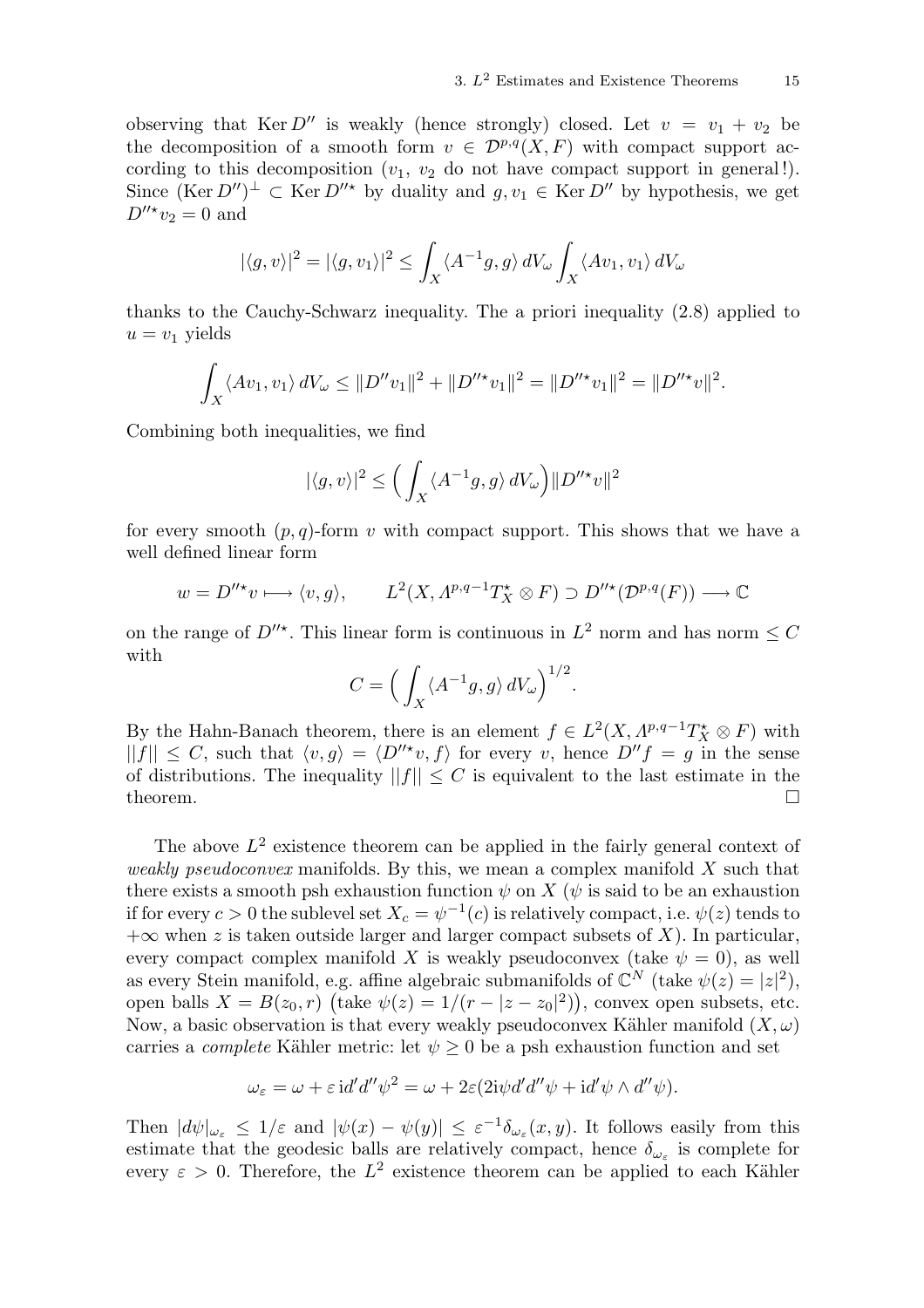metric  $\omega_{\varepsilon}$ , and by passing to the limit it can even be applied to the non necessarily complete metric  $\omega$ . An important special case is the following

(3.2) Theorem. Let  $(X, \omega)$  be a Kähler manifold, dim  $X = n$ . Assume that X is weakly pseudoconvex. Let F be a hermitian line bundle and let

$$
\gamma_1(x) \leq \ldots \leq \gamma_n(x)
$$

be the curvature eigenvalues (i.e. the eigenvalues of  $i\Theta(F)$  with respect to the metric  $\omega$ ) at every point. Assume that the curvature is positive, i.e.  $\gamma_1 > 0$ everywhere. Then for any form  $g \in L^2(X, \Lambda^{n,q}T_X^* \otimes F)$  satisfying  $D''g = 0$ and  $\int_X \langle (\gamma_1 + \ldots + \gamma_q)^{-1} | g |^2 dV_\omega \langle +\infty, \text{ there exists } \hat{f} \in L^2(X, \Lambda^{p,q-1}T_X^* \otimes F) \text{ such that } f \in L^2(X, \Lambda^{p,q-1}T_X^* \otimes F)$ that  $D''f = g$  and

$$
\int_X |f|^2 dV_\omega \le \int_X (\gamma_1 + \ldots + \gamma_q)^{-1} |g|^2 dV_\omega.
$$

 $\langle Au, u \rangle \geq (\gamma_1 + \ldots + \gamma_q)|u|^2,$ 

*Proof.* Indeed, for  $p = n$ , Formula 2.11 shows that

hence 
$$
\langle A^{-1}u, u \rangle \geq (\gamma_1 + \ldots + \gamma_q)^{-1} |u|^2
$$
.

An important observation is that the above theorem still applies when the hermitian metric on  $F$  is a singular metric with positive curvature in the sense of currents. In fact, by standard regularization techniques (convolution of psh functions by smoothing kernels), the metric can be made smooth and the solutions obtained by (3.1) or (3.2) for the smooth metrics have limits satisfying the desired estimates. Especially, we get the following

(3.3) Corollary. Let  $(X, \omega)$  be a Kähler manifold,  $\dim X = n$ . Assume that X is weakly pseudoconvex. Let  $F$  be a holomorphic line bundle equipped with a singular metric whose local weights are denoted  $\varphi \in L^1_{\text{loc}}$ . Suppose that

$$
i\Theta(F) = 2id'd''\varphi \geq \varepsilon\omega
$$

for some  $\varepsilon > 0$ . Then for any form  $g \in L^2(X, \Lambda^{n,q}T_X^{\star} \otimes F)$  satisfying  $D''g = 0$ , there exists  $f \in L^2(X, \Lambda^{p,q-1}T_X^* \otimes F)$  such that  $D''f = g$  and

$$
\int_X |f|^2 e^{-\varphi} \, dV_\omega \leq \frac{1}{q \varepsilon} \int_X |g|^2 e^{-\varphi} \, dV_\omega.
$$

Here we denoted somewhat incorrectly the metric by  $|f|^2 e^{-\varphi}$ , as if the weight  $\varphi$  were globally defined on X (of course, this is so only if F is globally trivial). We will use this notation anyway, because it clearly describes the dependence of the  $L^2$ norm on the psh weights.

In order to apply Corollary 3.3 in a fruitful way, it is usually necessary to select  $\varphi$  with suitable logarithmic poles along an analytic set. The basic construction of such a function is provided by the following Lemma.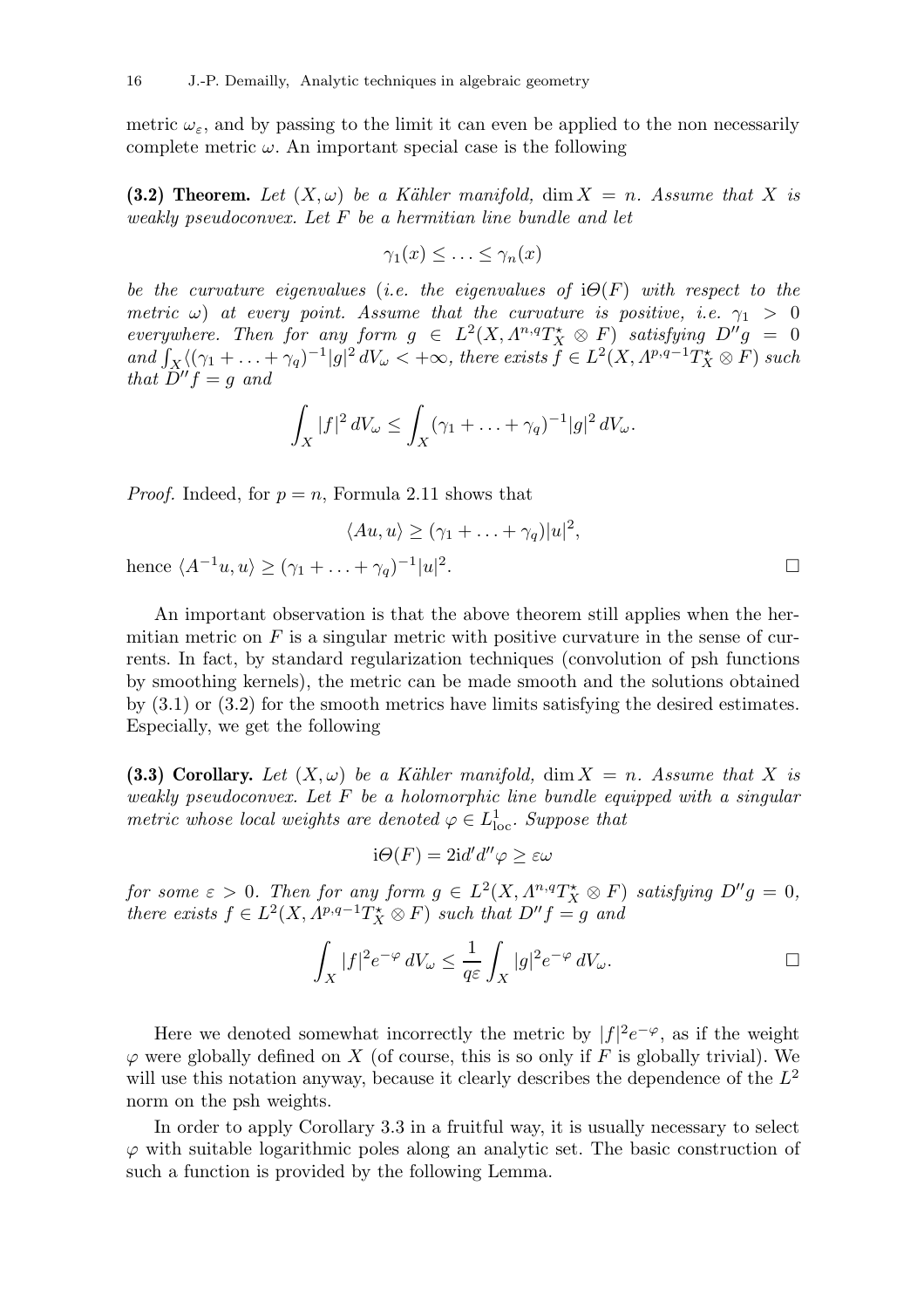(3.4) Lemma. Let X be a compact complex manifold X equipped with a Kähler metric  $\omega = i \sum_{1 \leq j,k \leq n} \omega_{jk}(z) dz_j \wedge d\overline{z}_k$  and let  $Y \subset X$  be an analytic subset of X. Then there exist globally defined quasi-plurisubharmonic potentials  $\psi$  and  $(\psi_{\varepsilon})_{\varepsilon \in ]0,1]}$  on X, satisfying the following properties.

(i) The function  $\psi$  is smooth on  $X \setminus Y$ , satisfies  $i\partial \overline{\partial} \psi \geq -A\omega$  for some  $A > 0$ , and  $\psi$  has logarithmic poles along Y, i.e., locally near Y

$$
\psi(z) \sim \log \sum_{k} |g_k(z)| + O(1)
$$

where  $(g_k)$  is a local system of generators of the ideal sheaf  $\mathcal{I}_Y$  of Y in X.

(ii) We have  $\psi = \lim_{\varepsilon \to 0} \psi_{\varepsilon}$  where the  $\psi_{\varepsilon}$  are  $C^{\infty}$  and possess a uniform Hessian estimate

$$
i\partial\partial\psi_{\varepsilon} \ge -A\omega \qquad on \ X.
$$

(iii) Consider the family of hermitian metrics

$$
\omega_{\varepsilon}:=\omega+\frac{1}{2A}i\partial\overline{\partial}\psi_{\varepsilon}\geq\frac{1}{2}\omega.
$$

For any point  $x_0 \in Y$  and any neighborhood U of  $x_0$ , the volume element of  $\omega_{\varepsilon}$ has a uniform lower bound

$$
\int_{U \cap V_{\varepsilon}} \omega_{\varepsilon}^n \ge \delta(U) > 0,
$$

where  $V_{\varepsilon} = \{z \in X; \ \psi(z) < \log \varepsilon\}$  is the "tubular neighborhood" of radius  $\varepsilon$ around Y .

(iv) For every integer  $p \geq 0$ , the family of positive currents  $\omega_{\varepsilon}^p$  is bounded in mass. Moreover, if Y contains an irreducible component  $Y'$  of codimension p, there is a uniform lower bound

$$
\int_{U\cap V_{\varepsilon}}\omega_{\varepsilon}^p\wedge\omega^{n-p}\geq\delta_p(U)>0
$$

in any neighborhood U of a regular point  $x_0 \in Y'$ . In particular, any weak limit  $\Theta$  of  $\omega_{\varepsilon}^p$  as  $\varepsilon$  tends to 0 satisfies  $\Theta \geq \delta'[Y']$  for some  $\delta' > 0$ .

*Proof.* By compactness of X, there is a covering of X by open coordinate balls  $B_i$ ,  $1 \leq j \leq N$ , such that  $\mathcal{I}_Y$  is generated by finitely many holomorphic functions  $(g_{j,k})_{1\leq k\leq m_j}$  on a neighborhood of  $B_j$ . We take a partition of unity  $(\theta_j)$  subordinate to  $(B_j)$  such that  $\sum \theta_j^2 = 1$  on X, and define

$$
\psi(z) = \frac{1}{2} \log \sum_{j} \theta_j(z)^2 \sum_{k} |g_{j,k}(z)|^2,
$$
  

$$
\psi_{\varepsilon}(z) = \frac{1}{2} \log(e^{2\psi(z)} + \varepsilon^2) = \frac{1}{2} \log \left( \sum_{j,k} \theta_j(z)^2 |g_{j,k}(z)|^2 + \varepsilon^2 \right)
$$

.

Moreover, we consider the family of  $(1,0)$ -forms with support in  $B_j$  such that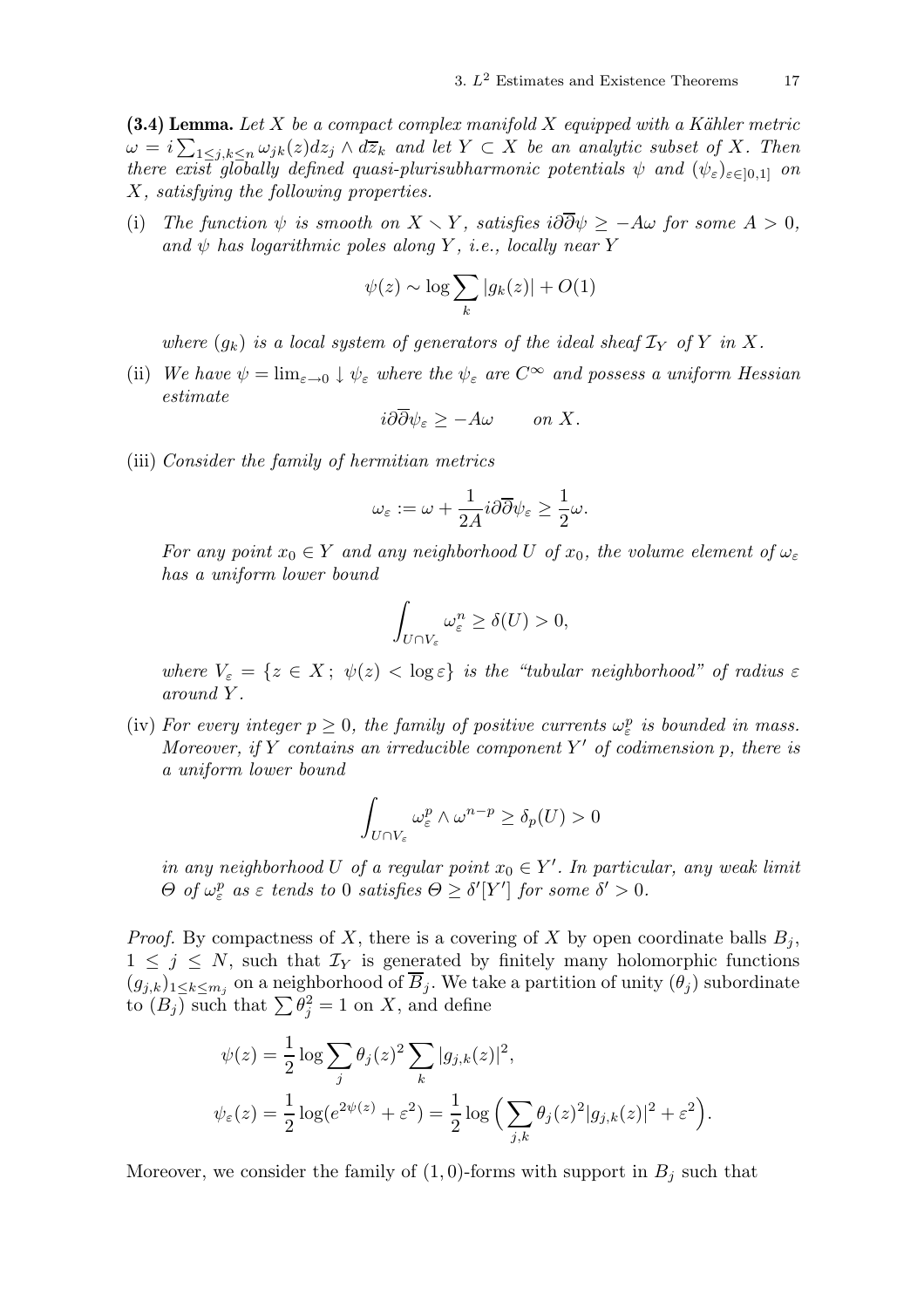18 J.-P. Demailly, Analytic techniques in algebraic geometry

$$
\gamma_{j,k} = \theta_j \partial g_{j,k} + 2g_{j,k} \partial \theta_j.
$$

Straightforward calculations yield

$$
\overline{\partial}\psi_{\varepsilon} = \frac{1}{2} \frac{\sum_{j,k} \theta_j g_{j,k} \overline{\gamma_{j,k}}}{e^{2\psi} + \varepsilon^2},
$$
\n
$$
(3.5) \qquad i\partial\overline{\partial}\psi_{\varepsilon} = \frac{i}{2} \left( \frac{\sum_{j,k} \gamma_{j,k} \wedge \overline{\gamma_{j,k}}}{e^{2\psi} + \varepsilon^2} - \frac{\sum_{j,k} \theta_j \overline{g_{j,k}} \gamma_{j,k} \wedge \sum_{j,k} \theta_j g_{j,k} \overline{\gamma_{j,k}}}{(e^{2\psi} + \varepsilon^2)^2} \right),
$$
\n
$$
+ i \frac{\sum_{j,k} |g_{j,k}|^2 (\theta_j \partial\overline{\partial}\theta_j - \partial\theta_j \wedge \overline{\partial}\theta_j)}{e^{2\psi} + \varepsilon^2}.
$$

As  $e^{2\psi} = \sum_{j,k} \theta_j^2 |g_{j,k}|^2$ , the first big sum in  $i\partial \overline{\partial} \psi_{\varepsilon}$  is nonnegative by the Cauchy-Schwarz inequality; when viewed as a hermitian form, the value of this sum on a tangent vector  $\xi \in T_X$  is simply

$$
(3.6) \quad \frac{1}{2} \left( \frac{\sum_{j,k} |\gamma_{j,k}(\xi)|^2}{e^{2\psi} + \varepsilon^2} - \frac{\left| \sum_{j,k} \theta_j \overline{g_{j,k}} \gamma_{j,k}(\xi) \right|^2}{(e^{2\psi} + \varepsilon^2)^2} \right) \ge \frac{1}{2} \frac{\varepsilon^2}{(e^{2\psi} + \varepsilon^2)^2} \sum_{j,k} |\gamma_{j,k}(\xi)|^2.
$$

Now, the second sum involving  $\theta_j \partial \overline{\partial} \theta_j - \partial \theta_j \wedge \overline{\partial} \theta_j$  in (3.5) is uniformly bounded below by a fixed negative hermitian form  $-A\omega$ ,  $A \gg 0$ , and therefore  $i\partial\overline{\partial}\psi_{\varepsilon} \geq -A\omega$ . Actually, for every pair of indices  $(j, j')$  we have a bound

$$
C^{-1} \leq \sum_{k} |g_{j,k}(z)|^2 / \sum_{k} |g_{j',k}(z)|^2 \leq C \quad \text{on } \overline{B}_j \cap \overline{B}_{j'},
$$

since the generators  $(g_{j,k})$  can be expressed as holomorphic linear combinations of the  $(g_{j',k})$  by Cartan's theorem A (and vice versa). It follows easily that all terms  $|g_{j,k}|^2$  are uniformly bounded by  $e^{2\psi} + \varepsilon^2$ . In particular,  $\psi$  and  $\psi_{\varepsilon}$  are quasiplurisubharmonic, and we see that (i) and (ii) hold true. By construction, the real  $(1,1)$ -form  $\omega_{\varepsilon} := \omega + \frac{1}{2\varepsilon}$  $\frac{1}{2A}i\partial\overline{\partial}\psi_{\varepsilon}$  satisfies  $\omega_{\varepsilon}\geq\frac{1}{2}$  $\frac{1}{2}\omega$ , hence it is Kähler and its eigenvalues with respect to  $\omega$  are at least equal to 1/2.

Assume now that we are in a neighborhood U of a regular point  $x_0 \in Y$  where Y has codimension p. Then  $\gamma_{j,k} = \theta_j \partial g_{j,k}$  at  $x_0$ , hence the rank of the system of  $(1, 0)$ forms  $(\gamma_{j,k})_{k\geq 1}$  is at least equal to p in a neighborhood of  $x_0$ . Fix a holomorphic local coordinate system  $(z_1, \ldots, z_n)$  such that  $Y = \{z_1 = \ldots = z_p = 0\}$  near  $x_0$ , and let  $S \subset T_X$  be the holomorphic subbundle generated by  $\partial/\partial z_1, \ldots, \partial/\partial z_p$ . This choice ensures that the rank of the system of  $(1,0)$ -forms  $(\gamma_{i,k|S})$  is everywhere equal to p. By (1,3) and the minimax principle applied to the p-dimensional subspace  $S_z \subset T_{X,z}$ , we see that the *p*-largest eigenvalues of  $\omega_{\varepsilon}$  are bounded below by  $c\varepsilon^2/(e^{2\psi} + \varepsilon^2)^2$ .

However, we can even restrict the form defined in  $(3.6)$  to the  $(p-1)$ -dimensional subspace  $S \cap \text{Ker } \tau$  where  $\tau(\xi) := \sum_{j,k} \theta_j \overline{g_{j,k}} \gamma_{j,k}(\xi)$ , to see that the  $(p-1)$ -largest eigenvalues of  $\omega_{\varepsilon}$  are bounded below by  $c/(e^{2\psi} + \varepsilon^2)$ ,  $c > 0$ . The *p*-th eigenvalue is then bounded by  $c\epsilon^2/(e^{2\psi} + \epsilon^2)^2$  and the remaining  $(n-p)$ -ones by 1/2. From this we infer  $\overline{2}$ 

$$
\omega_{\varepsilon}^{n} \ge c \frac{\varepsilon^{2}}{(e^{2\psi} + \varepsilon^{2})^{p+1}} \omega^{n} \quad \text{near } x_{0},
$$

$$
\omega_{\varepsilon}^{p} \ge c \frac{\varepsilon^{2}}{(e^{2\psi} + \varepsilon^{2})^{p+1}} \left(i \sum_{1 \le \ell \le p} \gamma_{j,k_{\ell}} \wedge \overline{\gamma_{j,k_{\ell}}} \right)^{p}
$$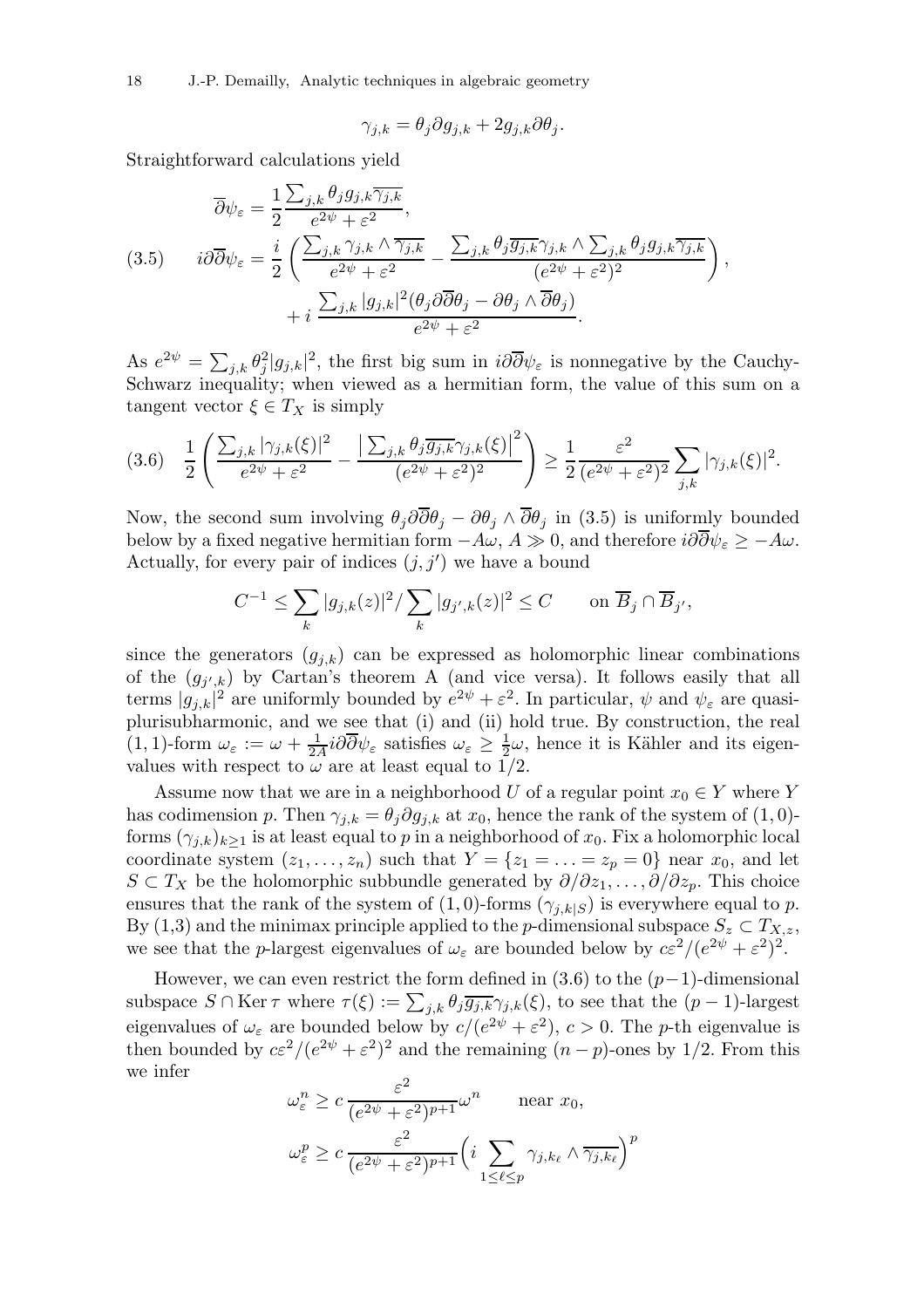where  $(\gamma_{j,k_\ell})_{1 \leq \ell \leq p}$  is a suitable p-tuple extracted from the  $(\gamma_{j,k})$ , such that  $\bigcap_{\ell}$  Ker  $\gamma_{j,k_{\ell}}$  is a smooth complex (but not necessarily holomorphic) subbundle of codimension p of  $T_X$ ; by the definition of the forms  $\gamma_{i,k}$ , this subbundle must coincide with  $T_Y$  along Y. From this, properties (iii) and (iv) follow easily; actually, up to constants, we have  $e^{2\psi} + \varepsilon^2 \sim |z_1|^2 + \ldots + |z_p|^2 + \varepsilon^2$  and

$$
i \sum_{1 \leq \ell \leq p} \gamma_{j,k_{\ell}} \wedge \overline{\gamma_{j,k_{\ell}}} \geq c \, i \partial \overline{\partial} (|z_1|^2 + \ldots + |z_p|^2) - O(\varepsilon) i \partial \overline{\partial} |z|^2 \qquad \text{on } U \cap V_{\varepsilon},
$$

hence, by a straightforward calculation,

$$
\omega_{\varepsilon}^p \wedge \omega^{n-p} \ge c \big( i \partial \overline{\partial} \log(|z_1|^2 + \ldots + |z_p|^2 + \varepsilon^2) \big)^p \wedge \big( i \partial \overline{\partial} (|z_{p+1}|^2 + \ldots + |z_n|^2) \big)^{n-p}
$$

on  $U \cap V_{\varepsilon}$ ; notice also that  $\omega_{\varepsilon}^n \geq 2^{-(n-p)} \omega_{\varepsilon}^p \wedge \omega^{n-p}$ , so any lower bound for the volume of  $\omega_{\varepsilon}^p \wedge \omega^{n-p}$  will also produce a bound for the volume of  $\omega_{\varepsilon}^n$ . As it is well known, the  $(p, p)$ -form

$$
\left(\frac{i}{2\pi}\partial\overline{\partial}\log(|z_1|^2+\ldots+|z_p|^2+\varepsilon^2)\right)^p \qquad \text{on } \mathbb{C}^n
$$

can be viewed as the pull-back to  $\mathbb{C}^n = \mathbb{C}^p \times \mathbb{C}^{n-p}$  of the Fubini-Study volume form of the complex *p*-dimensional projective space of dimension *p* containing  $\mathbb{C}^p$  as an affine Zariski open set, rescaled by the dilation ratio  $\varepsilon$ . Hence it converges weakly to the current of integration on the *p*-codimensional subspace  $z_1 = \ldots = z_p = 0$ . Moreover the volume contained in any compact tubular cylinder

$$
\{|z'| \le C\varepsilon\} \times K'' \subset \mathbb{C}^p \times \mathbb{C}^{n-p}
$$

depends only on C and K (as one sees after rescaling by  $\varepsilon$ ). The fact that  $\omega_{\varepsilon}^p$  is uniformly bounded in mass can be seen easily from the fact that

$$
\int_X \omega_{\varepsilon}^p \wedge \omega^{n-p} = \int_X \omega^n,
$$

as  $\omega$  and  $\omega_{\varepsilon}$  are in the same Kähler class. Let  $\Theta$  be any weak limit of  $\omega_{\varepsilon}^p$ . By what we have just seen,  $\Theta$  carries non zero mass on every *p*-codimensional component Y' of Y, for instance near every regular point. However, standard results of the theory of currents (support theorem and Skoda's extension result) imply that  $\mathbf{1}_{Y'}\Theta$  is a closed positive current and that  $\mathbf{1}_{Y'}\Theta = \lambda[Y']$  is a nonnegative multiple of the current of integration on Y'. The fact that the mass of  $\Theta$  on Y' is positive yields  $\lambda > 0$ . Lemma 3.4 is proved.  $\square$ 

#### 4. Multiplier Ideal Sheaves

We now introduce the concept of *multiplier ideal sheaf*, following A. Nadel [Nad89]. The main idea actually goes back to the fundamental works of Bombieri [Bom70] and H. Skoda [Sko72a].

(4.1) Definition. Let  $\varphi$  be a psh function on an open subset  $\Omega \subset X$ ; to  $\varphi$  is associated the ideal subsheaf  $\mathcal{I}(\varphi) \subset \mathcal{O}_{\Omega}$  of germs of holomorphic functions  $f \in \mathcal{O}_{\Omega,x}$  such that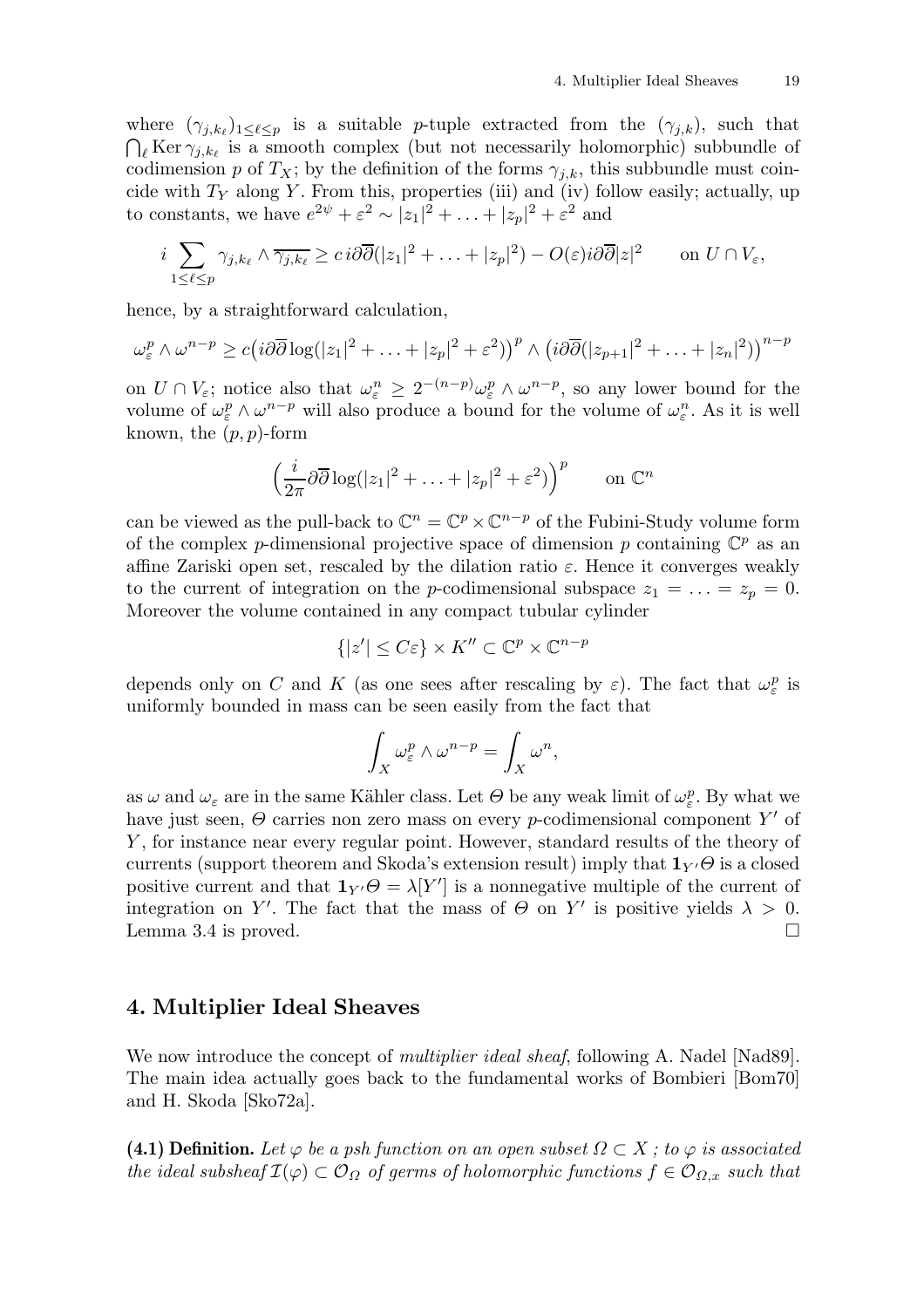$|f|^2e^{-\varphi}$  is integrable with respect to the Lebesgue measure in some local coordinates near x.

The zero variety  $V(\mathcal{I}(\varphi))$  is thus the set of points in a neighborhood of which  $e^{-\varphi}$  is non integrable. Of course, such points occur only if  $\varphi$  has logarithmic poles. This is made precise as follows.

(4.2) Definition. A psh function  $\varphi$  is said to have a logarithmic pole of coefficient  $\gamma$ at a point  $x \in X$  if the Lelong number

$$
\nu(\varphi, x) := \liminf_{z \to x} \frac{\varphi(z)}{\log|z - x|}
$$

is non zero and if  $\nu(\varphi, x) = \gamma$ .

(4.3) Lemma (Skoda [Sko72a]). Let  $\varphi$  be a psh function on an open set  $\Omega$  and let  $x \in \Omega$ .

- a) If  $\nu(\varphi, x) < 2$ , then  $e^{-\varphi}$  is integrable in a neighborhood of x, in particular  $\mathcal{I}(\varphi)_x = \mathcal{O}_{Q_x}.$
- b) If  $\nu(\varphi, x) \geq 2(n+s)$  for some integer  $s \geq 0$ , then  $e^{-\varphi} \geq C|z-x|^{-2n-2s}$  in a neighborhood of x and  $\mathcal{I}(\varphi)_x \subset \mathfrak{m}_{\Omega,x}^{s+1}$ , where  $\mathfrak{m}_{\Omega,x}$  is the maximal ideal of  $\mathcal{O}_{\Omega,x}$ .
- c) The zero variety  $V(\mathcal{I}(\varphi))$  of  $\mathcal{I}(\varphi)$  satisfies

$$
E_{2n}(\varphi) \subset V(\mathcal{I}(\varphi)) \subset E_2(\varphi)
$$

where  $E_c(\varphi) = \{x \in X : \nu(\varphi, x) \geq c\}$  is the c-sublevel set of Lelong numbers of  $\varphi$ .

*Proof.* a) Set  $\Theta = dd^c \varphi$  and  $\gamma = \nu(\Theta, x) = \nu(\varphi, x)$ . Let  $\chi$  be a cut-off function with support in a small ball  $B(x, r)$ , equal to 1 in  $B(x, r/2)$ . As  $(dd^c \log |z|)^n = \delta_0$ , we get

$$
\varphi(z) = \int_{B(x,r)} \chi(\zeta)\varphi(\zeta) (dd^c \log|\zeta - z|)^n
$$
  
= 
$$
\int_{B(x,r)} dd^c(\chi(\zeta)\varphi(\zeta)) \wedge \log|\zeta - z| (dd^c \log|\zeta - z|)^{n-1}
$$

for  $z \in B(x, r/2)$ . Expanding  $dd^c(\chi \varphi)$  and observing that  $d\chi = dd^c \chi = 0$  on  $B(x, r/2)$ , we find

$$
\varphi(z) = \int_{B(x,r)} \chi(\zeta) \Theta(\zeta) \wedge \log|\zeta - z| (dd^c \log|\zeta - z|)^{n-1} + \text{smooth terms}
$$

on  $B(x, r/2)$ . Fix r so small that

$$
\int_{B(x,r)} \chi(\zeta) \Theta(\zeta) \wedge (dd^c \log|\zeta - x|)^{n-1} \le \nu(\Theta, x, r) < 2.
$$

By continuity, there exists  $\delta, \varepsilon > 0$  such that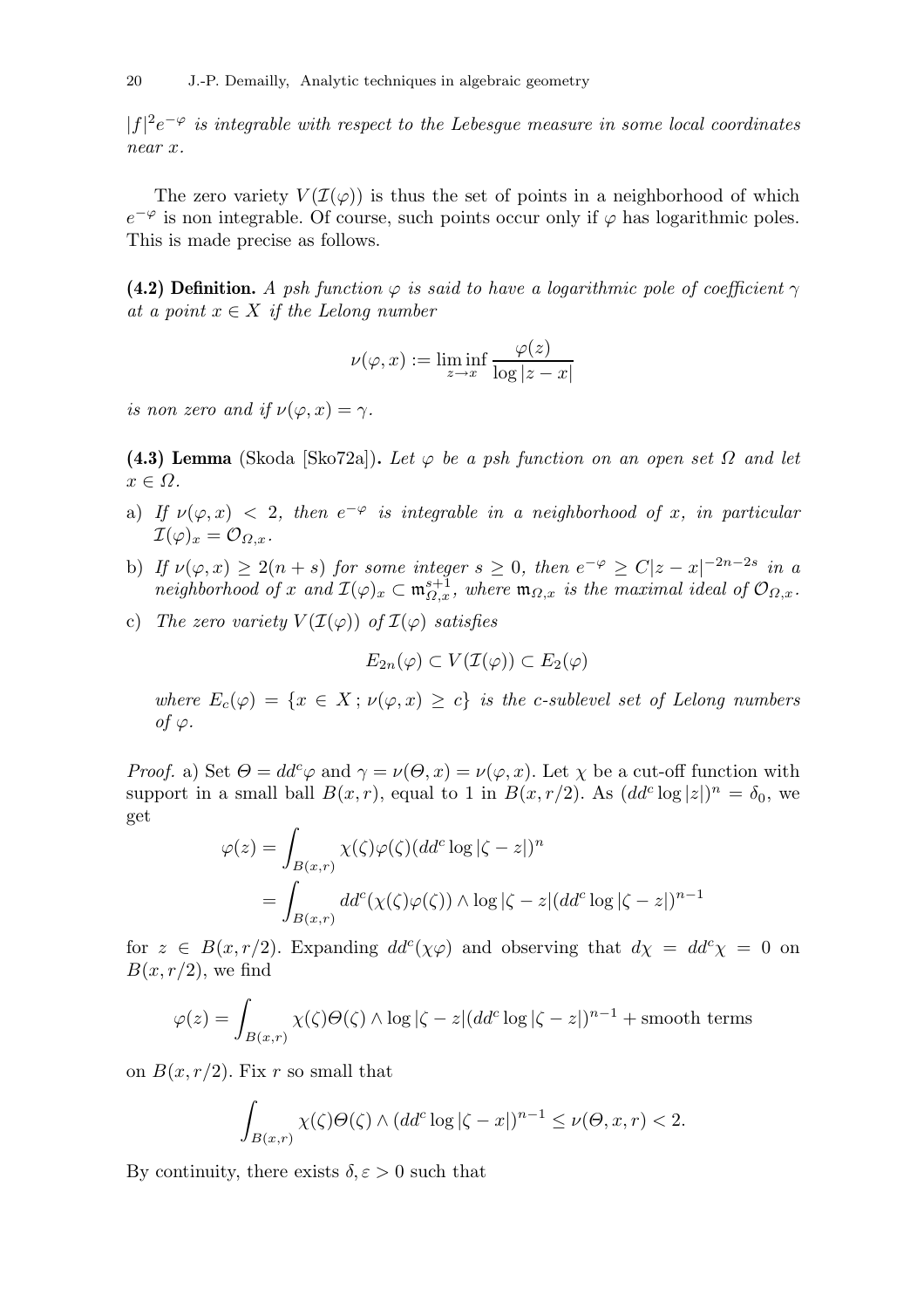$$
I(z) := \int_{B(x,r)} \chi(\zeta) \Theta(\zeta) \wedge (dd^c \log|\zeta - z|)^{n-1} \le 2 - \delta
$$

for all  $z \in B(x, \varepsilon)$ . Applying Jensen's convexity inequality to the probability measure

$$
d\mu_z(\zeta) = I(z)^{-1} \chi(\zeta) \Theta(\zeta) \wedge (dd^c \log|\zeta - z|)^{n-1},
$$

we find

$$
-\varphi(z) = \int_{B(x,r)} I(z) \log|\zeta - z|^{-1} d\mu_z(\zeta) + O(1) \quad \Longrightarrow
$$
  

$$
e^{-\varphi(\zeta)} \le C \int_{B(x,r)} |\zeta - z|^{-1(z)} d\mu_z(\zeta).
$$

As

$$
d\mu_z(\zeta) \le C_1 |\zeta - z|^{-(2n-2)} \Theta(\zeta) \wedge (dd^c |\zeta|^2)^{n-1} = C_2 |\zeta - z|^{-(2n-2)} d\sigma_\Theta(\zeta),
$$

we get

$$
e^{-\varphi(z)} \le C_3 \int_{B(x,r)} |\zeta - z|^{-2+\delta - (2n-2)} d\sigma_{\Theta}(\zeta),
$$

and the Fubini theorem implies that  $e^{-2\varphi(z)}$  is integrable on a neighborhood of x. b) If  $\nu(\varphi, x) = \gamma$ , the convexity properties of psh functions, namely, the convexity of  $\log r \mapsto \sup_{|z-x|=r} \varphi(z)$  implies that

$$
\varphi(z) \le \gamma \log|z - x|/r_0 + M,
$$

where M is the supremum on  $B(x, r_0)$ . Hence there exists a constant  $C > 0$  such that  $e^{-2\varphi(z)} \ge C|z-x|^{-2\gamma}$  in a neighborhood of x. The desired result follows from the identity

$$
\int_{B(0,r_0)}\frac{\left|\sum a_{\alpha}z^{\alpha}\right|^2}{|z|^{2\gamma}}dV(z)=\text{Const}\int_0^{r_0}\Big(\sum|a_{\alpha}|^2r^{2|\alpha|}\Big)r^{2n-1-2\gamma}\,dr,
$$

which is an easy consequence of Parseval's formula. In fact, if  $\gamma$  has integral part  $[\gamma] = n + s$ , the integral converges if and only if  $a_{\alpha} = 0$  for  $|\alpha| \leq s$ .

c) is just a simple formal consequence of a) and b).  $\square$ 

(4.3) Proposition ([Nad89]). For any psh function  $\varphi$  on  $\Omega \subset X$ , the sheaf  $\mathcal{I}(\varphi)$  is a coherent sheaf of ideals over  $\Omega$ . Moreover, if  $\Omega$  is a bounded Stein open set, the sheaf  $\mathcal{I}(\varphi)$  is generated by any Hilbert basis of the  $L^2$  space  $\mathcal{H}^2(\Omega,\varphi)$  of holomorphic functions f on  $\Omega$  such that  $\int_{\Omega} |f|^2 e^{-\varphi} d\lambda < +\infty$ .

*Proof.* Since the result is local, we may assume that  $\Omega$  is a bounded pseudoconvex open set in  $\mathbb{C}^n$ . By the strong noetherian property of coherent sheaves, the family of sheaves generated by finite subsets of  $\mathcal{H}^2(\Omega,\varphi)$  has a maximal element on each compact subset of  $\Omega$ , hence  $\mathcal{H}^2(\Omega,\varphi)$  generates a coherent ideal sheaf  $\mathcal{J} \subset \mathcal{O}_{\Omega}$ . It is clear that  $\mathcal{J} \subset \mathcal{I}(\varphi)$ ; in order to prove the equality, we need only check that  $\mathcal{J}_x + \mathcal{I}(\varphi)_x \cap \mathfrak{m}_{\Omega,x}^{s+1} = \mathcal{I}(\varphi)_x$  for every integer s, in view of the Krull lemma. Let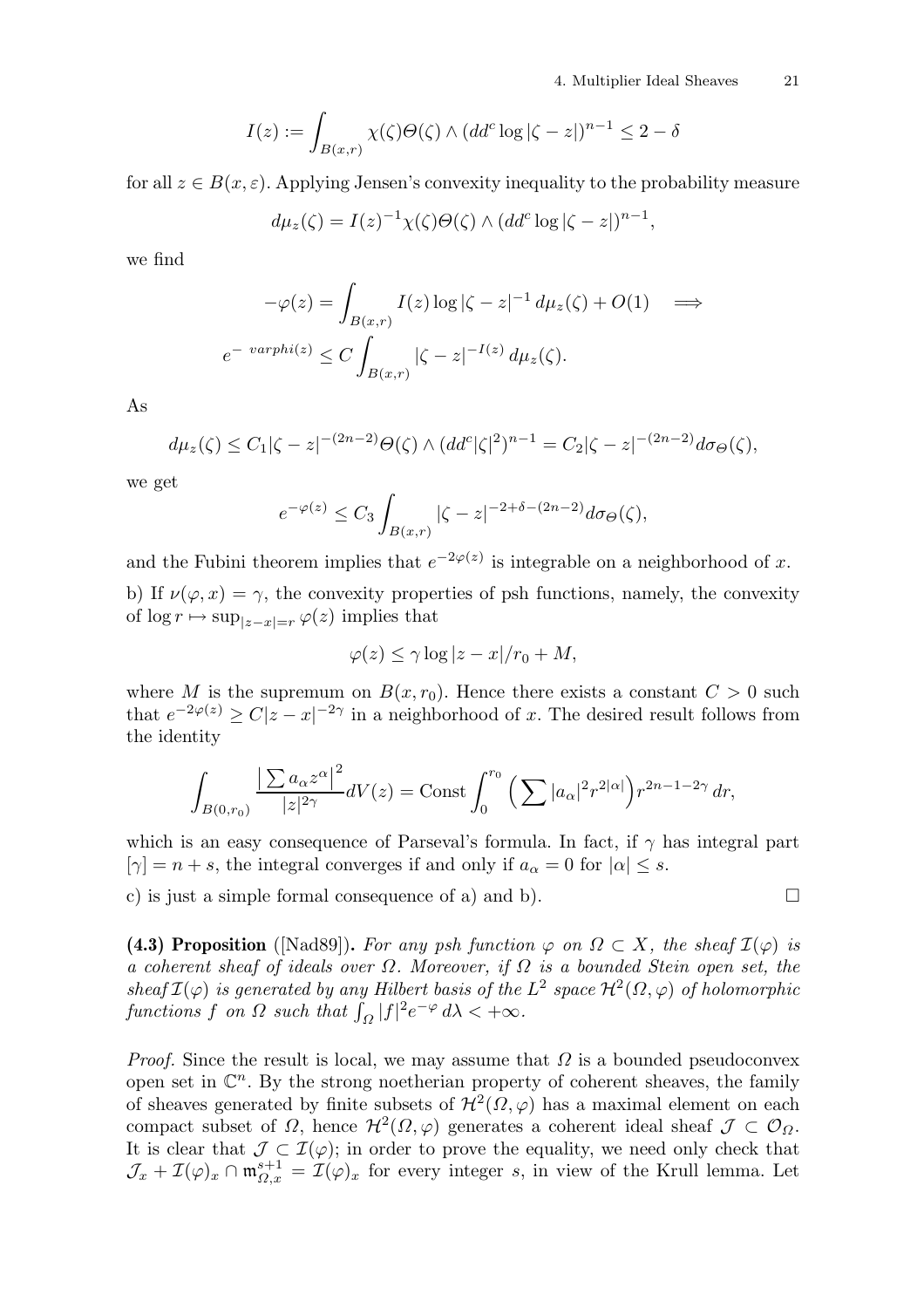$f \in \mathcal{I}(\varphi)_x$  be defined in a neighborhood V of x and let  $\theta$  be a cut-off function with support in V such that  $\theta = 1$  in a neighborhood of x. We solve the equation  $d''u = g := d''(\theta f)$  by means of Hörmander's  $L^2$  estimates 3.3, where F is the trivial line bundle  $\Omega \times \mathbb{C}$  equipped with the strictly psh weight

$$
\widetilde{\varphi}(z) = \varphi(z) + 2(n+s)\log|z-x| + |z|^2.
$$

We get a solution u such that  $\int_{\Omega} |u|^2 e^{-\varphi} |z - x|^{-2(n+s)} d\lambda < \infty$ , thus  $F = \theta f - u$ is holomorphic,  $F \in H^2(\Omega, \varphi)$  and  $f_x - F_x = u_x \in \mathcal{I}(\varphi)_x \cap \mathfrak{m}_{\Omega, x}^{s+1}$ . This proves the coherence. Now,  $\mathcal J$  is generated by any Hilbert basis of  $\mathcal H^2(\Omega,\varphi)$ , because it is wellknown that the space of sections of any coherent sheaf is a Fréchet space, therefore closed under local  $L^2$  convergence.

The multiplier ideal sheaves satisfy the following basic functoriality property with respect to direct images of sheaves by modifications.

(4.5) Proposition. Let  $\mu: X' \to X$  be a modification of non singular complex manifolds (i.e. a proper generically 1:1 holomorphic map), and let  $\varphi$  be a psh function on X. Then

$$
\mu_{\star}\big(\mathcal{O}(K_{X'})\otimes\mathcal{I}(\varphi\circ\mu)\big)=\mathcal{O}(K_X)\otimes\mathcal{I}(\varphi).
$$

*Proof.* Let  $n = \dim X = \dim X'$  and let  $S \subset X$  be an analytic set such that  $\mu: X' \setminus S' \to X \setminus S$  is a biholomorphism. By definition of multiplier ideal sheaves,  $\mathcal{O}(K_X) \otimes \mathcal{I}(\varphi)$  is just the sheaf of holomorphic *n*-forms f on open sets  $U \subset X$  such that  $i^{n^2} f \wedge \overline{f} e^{-\varphi} \in L^1_{loc}(U)$ . Since  $\varphi$  is locally bounded from above, we may even consider forms f which are a priori defined only on  $U \setminus S$ , because f will be in  $L^2_{\text{loc}}(U)$  and therefore will automatically extend through S. The change of variable formula yields

$$
\int_{U} i^{n^{2}} f \wedge \overline{f} e^{-\varphi} = \int_{\mu^{-1}(U)} i^{n^{2}} \mu^{\star} f \wedge \overline{\mu^{\star} f} e^{-\varphi \circ \mu},
$$

hence  $f \in \Gamma(U, \mathcal{O}(K_X) \otimes \mathcal{I}(\varphi))$  iff  $\mu^* f \in \Gamma(\mu^{-1}(U), \mathcal{O}(K_{X'}) \otimes \mathcal{I}(\varphi \circ \mu))$ . Proposition 4.5 is proved.

(4.6) Remark. If  $\varphi$  has analytic singularities, i.e. if there are holomorphic functions  $(f_i)_{1\leq i\leq N}$  and a constant  $\alpha > 0$  such that

$$
\varphi(z) = \frac{\alpha}{2} \log(|f_1(z)|^2 + \ldots + |f_N(z)|^2) + O(1)
$$

in a neighborhood of every point, the computation of  $\mathcal{I}(\varphi)$  can be reduced to a purely algebraic problem.

 $\sum \alpha_j \log |g_j|$  where  $D_j = g_j^{-1}$ The first observation is that  $\mathcal{I}(\varphi)$  can be computed easily if  $\varphi$  has the form  $\varphi =$  $j^{-1}(0)$  are nonsingular irreducible divisors with normal crossings. Then  $\mathcal{I}(\varphi)$  is the sheaf of functions h on open sets  $U \subset X$  such that

$$
\int_U |h|^2 \prod |g_j|^{-2\alpha_j} dV < +\infty.
$$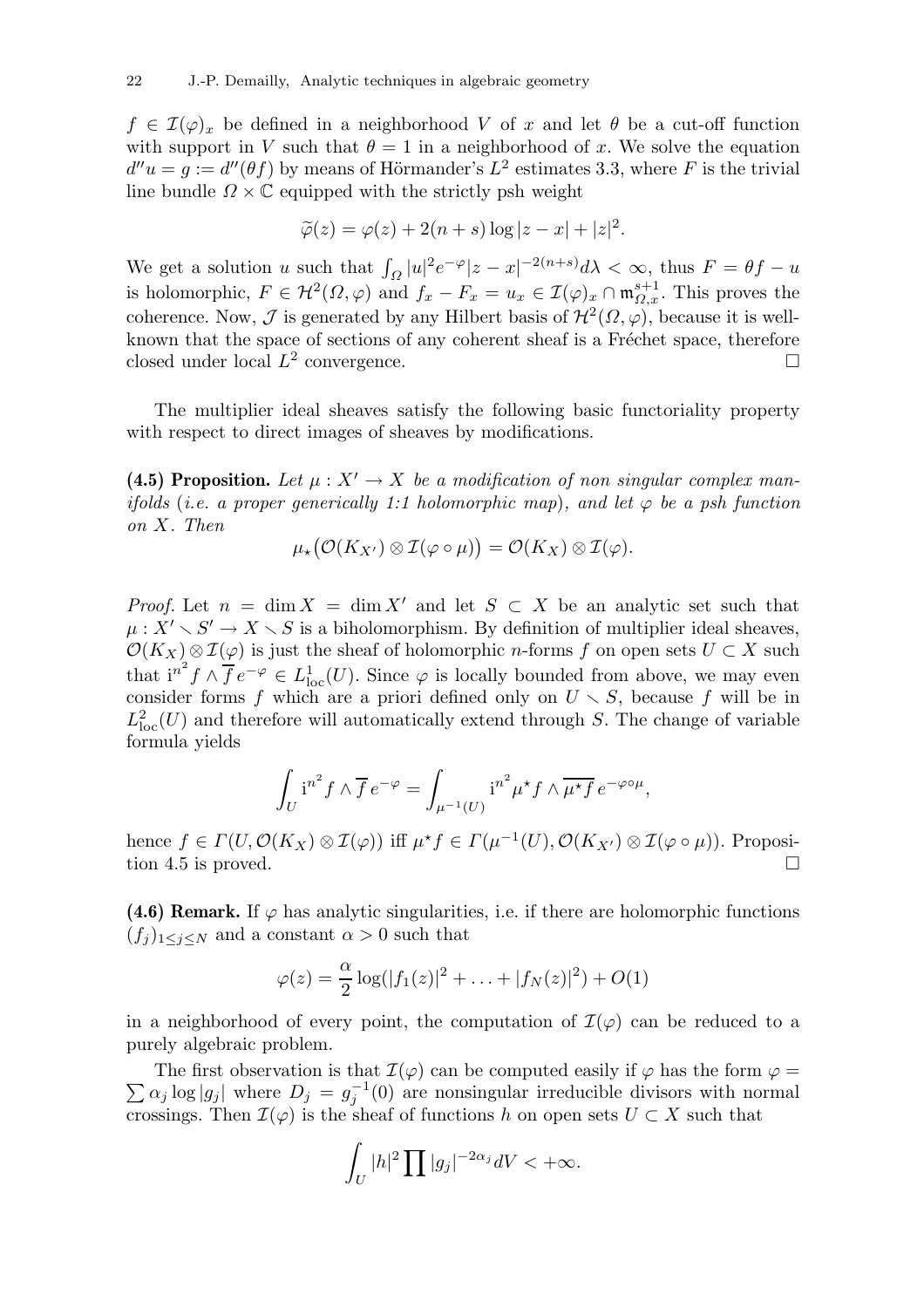Since locally the  $g_i$  can be taken to be coordinate functions from a local coordinate system  $(z_1, \ldots, z_n)$ , the condition is that h is divisible by  $\prod g_j^{m_j}$  where  $m_j - \alpha_j > -1$ for each j, i.e.  $m_j \geq |\alpha_j|$  (integer part). Hence

$$
\mathcal{I}(\varphi) = \mathcal{O}(-\lfloor D \rfloor) = \mathcal{O}(-\sum \lfloor \alpha_j \rfloor D_j)
$$

where  $[D]$  denotes the integral part of the Q-divisor  $D = \sum \alpha_j D_j$ .

Now, consider the general case of analytic singularities and suppose that  $\varphi \sim$ α  $\frac{\alpha}{2} \log (|f_1|^2 + \cdots + |f_N|^2)$  near the poles. By the remarks after Definition 1.10, we may assume that the  $(f_i)$  are generators of the integrally closed ideal sheaf  $\mathcal{J} = \mathcal{J}(\varphi/\alpha)$ , defined as the sheaf of holomorphic functions h such that  $|h| \leq C \exp(\varphi/\alpha)$ . In this case, the computation is made as follows (see also L. Bonavero's work [Bon93], where similar ideas are used in connection with "singular" holomorphic Morse inequalities).

First, one computes a smooth modification  $\mu : X \to X$  of X such that  $\mu^* \mathcal{J}$  is an invertible sheaf  $\mathcal{O}(-D)$  associated with a normal crossing divisor  $D = \sum \lambda_j D_j$ , where  $(D_i)$  are the components of the exceptional divisor of X (take the blow-up X' of X with respect to the ideal  $\mathcal J$  so that the pull-back of  $\mathcal J$  to X' becomes an invertible sheaf  $\mathcal{O}(-D')$ , then blow up again by Hironaka [Hir64] to make X' smooth and D' have normal crossings). Now, we have  $K_{\widetilde{X}} = \mu^* K_X + R$  where  $R = \sum \rho_j D_j$  is the zero divisor of the Jacobian function  $J_{\nu}$  of the blow-up map. By the direct is the zero divisor of the Jacobian function  $J_{\mu}$  of the blow-up map. By the direct image formula 4.5, we get

$$
\mathcal{I}(\varphi) = \mu_{\star} \big( \mathcal{O}(K_{\widetilde{X}} - \mu^{\star} K_X) \otimes \mathcal{I}(\varphi \circ \mu) \big) = \mu_{\star} \big( \mathcal{O}(R) \otimes \mathcal{I}(\varphi \circ \mu) \big).
$$

Now,  $(f_i \circ \mu)$  are generators of the ideal  $\mathcal{O}(-D)$ , hence

$$
\varphi \circ \mu \sim \alpha \sum \lambda_j \log |g_j|
$$

where  $g_i$  are local generators of  $\mathcal{O}(-D_i)$ . We are thus reduced to computing multiplier ideal sheaves in the case where the poles are given by a Q-divisor with normal crossings  $\sum \alpha \lambda_j D_j$ . We obtain  $\mathcal{I}(\varphi \circ \mu) = \mathcal{O}(-\sum [\alpha \lambda_j] D_j)$ , hence

$$
\mathcal{I}(\varphi) = \mu_{\star} \mathcal{O}_{\widetilde{X}} \big( \sum (\rho_j - \lfloor \alpha \lambda_j \rfloor) D_j \big).
$$

(4.7) Exercise. Compute the multiplier ideal sheaf  $\mathcal{I}(\varphi)$  associated with  $\varphi =$  $\log(|z_1|^{\alpha_1} + \ldots + |z_p|^{\alpha_p})$  for arbitrary real numbers  $\alpha_j > 0$ .

*Hint*: using Parseval's formula and polar coordinates  $z_j = r_j e^{i\theta_j}$ , show that the problem is equivalent to determining for which p-tuples  $(\beta_1, \ldots, \beta_p) \in \mathbb{N}^p$  the integral

$$
\int_{[0,1]^p} \frac{r_1^{2\beta_1} \dots r_p^{2\beta_p} r_1 dr_1 \dots r_p dr_p}{r_1^{2\alpha_1} + \dots + r_p^{2\alpha_p}} = \int_{[0,1]^p} \frac{t_1^{(\beta_1+1)/\alpha_1} \dots t_p^{(\beta_p+1)/\alpha_p} dt_1}{t_1 + \dots + t_p} \frac{dt_1}{t_1} \dots \frac{dt_p}{t_p}
$$

is convergent. Conclude from this that  $\mathcal{I}(\varphi)$  is generated by the monomials  $z_1^{\beta_1}$  $a_1^{\beta_1} \dots a_p^{\beta_p}$ such that  $\sum(\beta_p + 1)/\alpha_p > 1$ . (This exercise shows that the analytic definition of  $\mathcal{I}(\varphi)$  is sometimes also quite convenient for computations).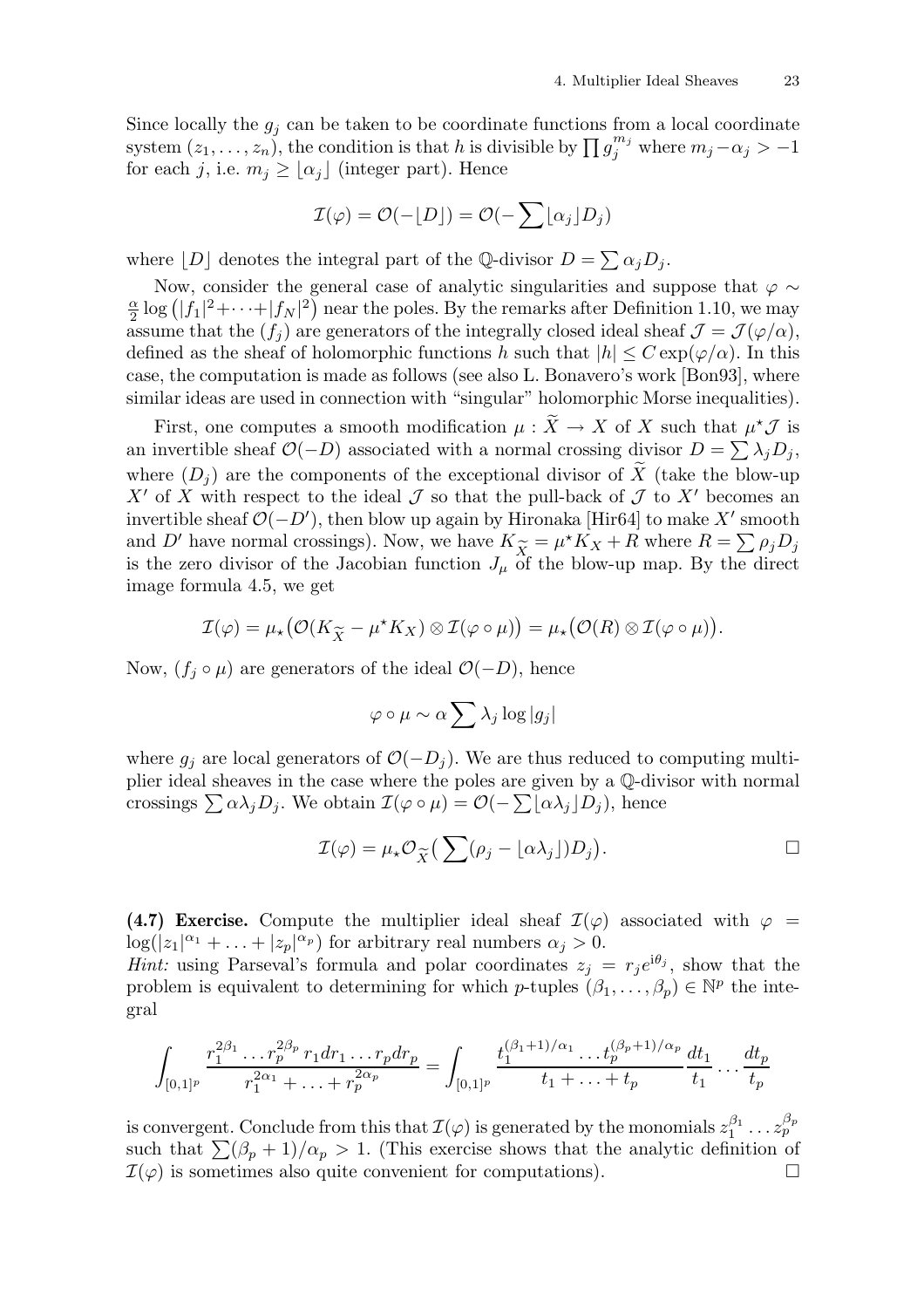Let F be a line bundle over X with a singular metric h of curvature current  $\Theta_h(F)$ . If  $\varphi$  is the weight representing the metric in an open set  $\Omega \subset X$ , the ideal sheaf  $\mathcal{I}(\varphi)$  is independent of the choice of the trivialization and so it is the restriction to  $\Omega$  of a global coherent sheaf  $\mathcal{I}(h)$  on X. We will sometimes still write  $\mathcal{I}(h) = \mathcal{I}(\varphi)$ by abuse of notation. In this context, we have the following fundamental vanishing theorem, which is probably one of the most central results of analytic and algebraic geometry (as we will see later, it contains the Kawamata-Viehweg vanishing theorem as a special case).

(4.8) Nadel vanishing theorem ([Nad89], [Dem93b]). Let  $(X, \omega)$  be a Kähler weakly pseudoconvex manifold, and let  $F$  be a holomorphic line bundle over  $X$  equipped with a singular hermitian metric h of weight  $\varphi$ . Assume that  $i\Theta_h(F) \geq \varepsilon \omega$  for some continuous positive function  $\varepsilon$  on X. Then

$$
H^{q}(X,\mathcal{O}(K_X + F) \otimes \mathcal{I}(h)) = 0 \quad \text{for all } q \ge 1.
$$

*Proof.* Let  $\mathcal{L}^q$  be the sheaf of germs of  $(n, q)$ -forms u with values in F and with measurable coefficients, such that both  $|u|^2 e^{-\varphi}$  and  $|d''u|^2 e^{-\varphi}$  are locally integrable. The d'' operator defines a complex of sheaves  $(\mathcal{L}^{\bullet}, d'')$  which is a resolution of the sheaf  $\mathcal{O}(K_X + F) \otimes \mathcal{I}(\varphi)$ : indeed, the kernel of d'' in degree 0 consists of all germs of holomorphic *n*-forms with values in  $F$  which satisfy the integrability condition; hence the coefficient function lies in  $\mathcal{I}(\varphi)$ ; the exactness in degree  $q \geq 1$  follows from Corollary 3.3 applied on arbitrary small balls. Each sheaf  $\mathcal{L}^q$  is a  $\mathcal{C}^{\infty}$ -module, so  $\mathcal{L}^{\bullet}$ is a resolution by acyclic sheaves. Let  $\psi$  be a smooth psh exhaustion function on X. Let us apply Corollary 3.3 globally on  $X$ , with the original metric of  $F$  multiplied by the factor  $e^{-\chi\circ\psi}$ , where  $\chi$  is a convex increasing function of arbitrary fast growth at infinity. This factor can be used to ensure the convergence of integrals at infinity. By Corollary 3.3, we conclude that  $H^q(\Gamma(X, \mathcal{L}^{\bullet})) = 0$  for  $q \geq 1$ . The theorem follows.  $\square$ 

(4.9) Corollary. Let  $(X, \omega)$ , F and  $\varphi$  be as in Theorem 4.8 and let  $x_1, \ldots, x_N$  be isolated points in the zero variety  $V(\mathcal{I}(\varphi))$ . Then there is a surjective map

$$
H^{0}(X, K_{X}+F) \longrightarrow \bigoplus_{1 \leq j \leq N} \mathcal{O}(K_{X}+L)_{x_{j}} \otimes (\mathcal{O}_{X}/\mathcal{I}(\varphi))_{x_{j}}.
$$

Proof. Consider the long exact sequence of cohomology associated to the short exact sequence  $0 \to \mathcal{I}(\varphi) \to \mathcal{O}_X \to \mathcal{O}_X/\mathcal{I}(\varphi) \to 0$  twisted by  $\mathcal{O}(K_X + F)$ , and apply Theorem 4.8 to obtain the vanishing of the first  $H^1$  group. The asserted surjectivity property follows.  $\Box$ 

(4.10) Corollary. Let  $(X, \omega)$ , F and  $\varphi$  be as in Theorem 4.8 and suppose that the weight function  $\varphi$  is such that  $\nu(\varphi, x) \geq 2(n+s)$  at some point  $x \in X$  which is an isolated point of  $E_2(\varphi)$ . Then  $H^0(X, K_X + F)$  generates all s-jets at x.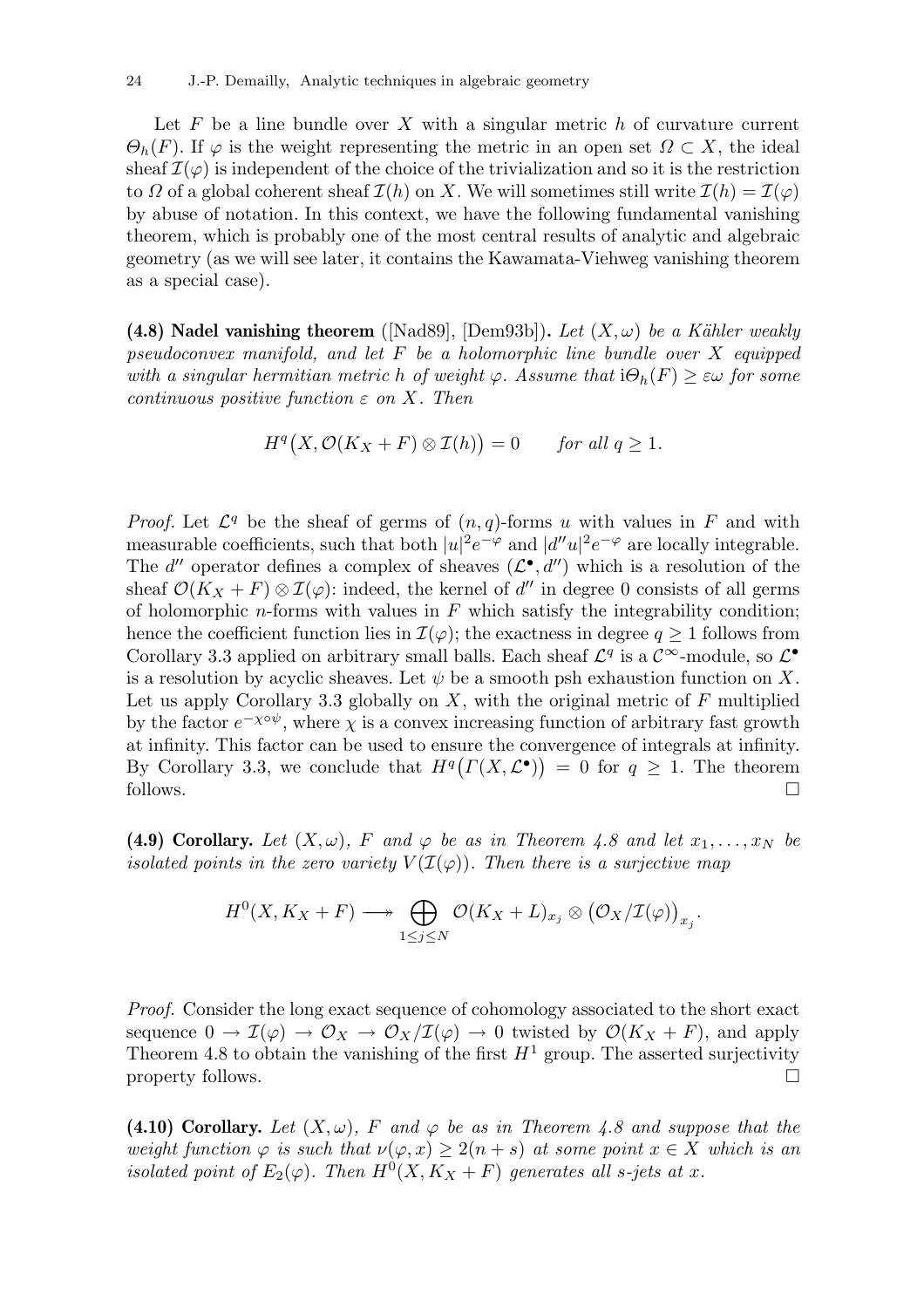*Proof.* The assumption is that  $\nu(\varphi, y) < 2$  for y near  $x, y \neq x$ . By Skoda's lemma 4.3 b), we conclude that  $e^{-\varphi}$  is integrable at all such points y, hence  $\mathcal{I}(\varphi)_y = \mathcal{O}_{X,y}$ , whilst  $\mathcal{I}(\varphi)_x \subset \mathfrak{m}_{X,x}^{s+1}$  by 4.3 a). Corollary 4.10 is thus a special case of 4.9.

The philosophy of these results (which can be seen as generalizations of the Hörmander-Bombieri-Skoda theorem [Bom70], [Sko72a, 75]) is that the problem of constructing holomorphic sections of  $K_X + F$  can be solved by constructing suitable hermitian metrics on F such that the weight  $\varphi$  has isolated poles at given points  $x_i$ . The following result gives a somewhat general result in this direction.

 $(4.11)$  Theorem. Let X be a compact complex manifold, E a holomorphic vector bundle and  $(F, h_F)$  a hermitian line bundle with a smooth metric h such that

$$
\omega = \mathrm{i}\Theta_{h_F}(F) > 0.
$$

Let  $\varphi$  be a quasi-psh function on X, i.e. a function  $\varphi$  such that  $\mathrm{id}' d''\varphi \geq -C\omega$  for some constant  $C > 0$ . Then

a) There exists an integer  $m_0$  such that

$$
H^q(X, E \otimes F^{\otimes m} \otimes \mathcal{I}(\varphi)) = 0
$$

for  $q \geq 1$  and  $m \geq m_0$ .

b) The restriction map

$$
H^0(X, E \otimes F^{\otimes m} \otimes \mathcal{I}(\varphi)) \longrightarrow H^0(X, E \otimes F^{\otimes m} \otimes \mathcal{O}_X/\mathcal{I}(\varphi))
$$

is surjective for  $m > m_0$ .

b) The vector bundle  $E \otimes F^{\otimes m}$  generates its sections (or jets of any order s) for  $m > m<sub>0</sub>(s)$  large enough.

*Proof.* a) Put an arbitrary smooth hermitian metric  $h_E$  en E and consider the singular hermitian metric  $h_E \cdot h_F^m \cdot e^{-\varphi}$  on  $E \otimes F^{\otimes m}$ . The  $L^2$  holomorphic sections of  $E \otimes F^{\otimes m}$  are exactly the sections of the sheaf  $E \otimes F^{\otimes m} \otimes \mathcal{I}(\varphi)$ . On the other hand, the curvature of the metric is

$$
i\Theta_{h_E}(E) + (m\,i\Theta_{h_F}(F) + id'd''\varphi) \otimes Id_E
$$

and therefore the curvature is Nakano  $> 0$  for m large. This implies the vanishing of  $H^q(X, E \otimes F^{\otimes m} \otimes \mathcal{I}(\varphi)).$ 

b) The vanishing of  $H^1$  itself implies the surjevtivity statement on the  $H^0$  groups by the same argument as in Corollary (4.9).

c) Clearly, one can construct a quasi-psh function  $\varphi$  with a single logarithmic pole at a point  $x \in X$  by taking

$$
\varphi(z) = \theta(z)(n + s - 1)\log \sum |z_j - x_j|^2
$$

in some local coordinates near x, where  $\theta$  is a cut-off function with support in the coordinate open set. Then  $\mathcal{I}(\varphi) = \mathfrak{m}_x^s$  and we conclude by b).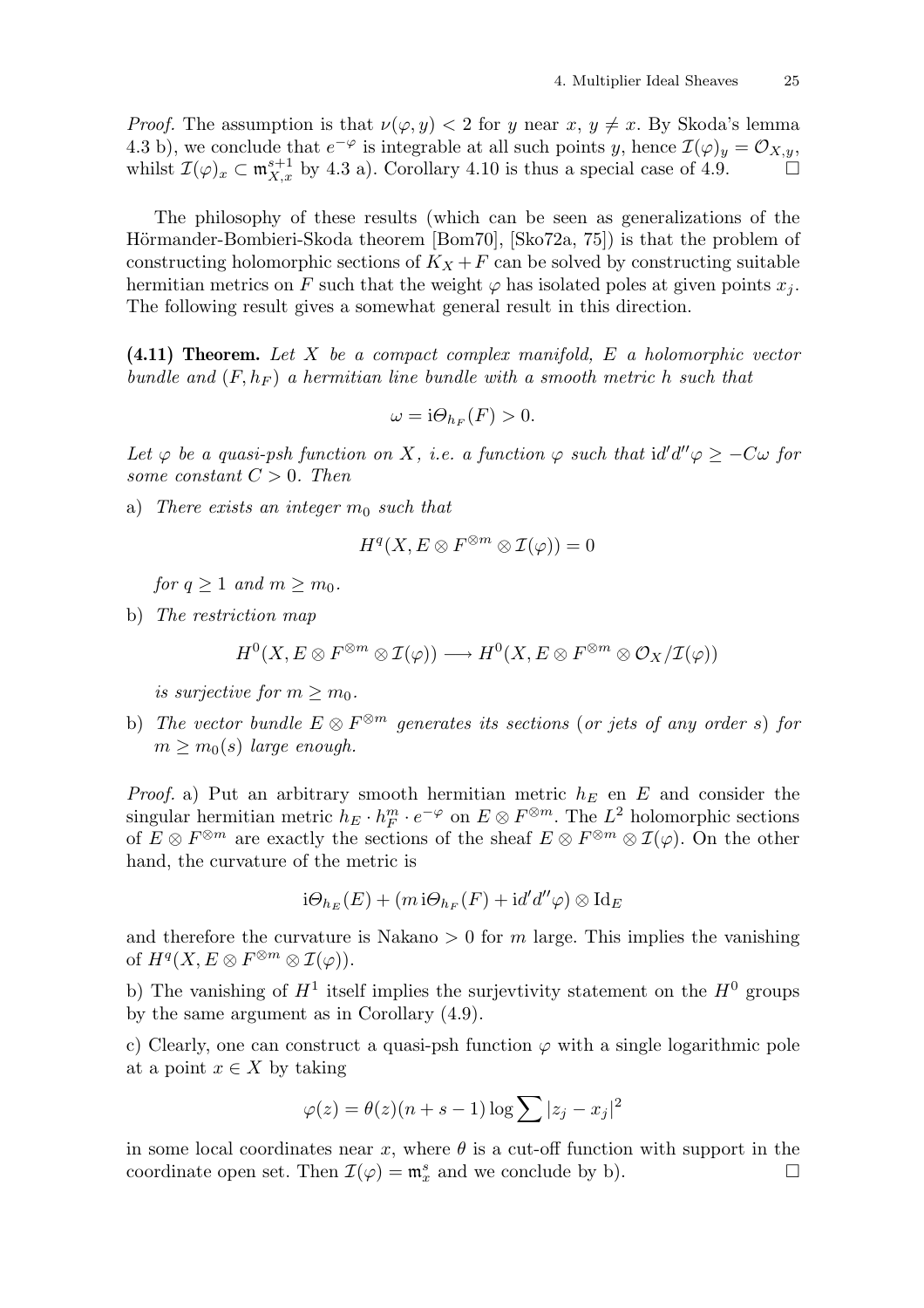$(4.12)$  Remark. Assume that X is compact and that F is a positive line bundle on X. Let  $\{x_1, \ldots, x_N\}$  be a finite set. Show that there are constants  $C_1, C_2 \geq 0$ depending only on X and E, F such that  $H^0(X, E \otimes F^{\otimes m})$  interpolates given jets of order  $s_j$  at  $x_j$  for  $m \geq C_1 \sum s_j + C_2$ . To see this, we take a quasi-psh weight

$$
\varphi(z) = \sum \theta_j(z)(n + s_j - 1) \log |w^{(j)}(z)|
$$

with respect to coordinate systems  $(w_k^{(j)})$  $\binom{y}{k}(z)_{1\leq k\leq n}$  centered at  $x_j$ . The cut-off functions can be taken of a fixed radius (bounded away from 0) with respect to a finite collection of coordinate patches covering  $X$ . It is then easy to see that  $\mathrm{id}' d''\varphi \geq -C(\sum s_j + 1)\omega.$ 

 $(4.13)$  Theorem (Kodaira [Kod54]). Let X be a compact complex manifold. A line bundle  $L$  on  $X$  is ample if and only if  $L$  is positive. In particular, a manifold  $X$ posessing a positive line bundle is projective, and can be embedded in projective space via the canonical map  $\Phi_{|mL|}: X \to \mathbb{P}^N$  for N large.

*Proof.* If the line bundle L is ample, then by definition the canonical map  $\Phi_{|mL|}$ :  $X \to \mathbb{P}^N$  is an embedding for m large, and  $mL = \Phi^{-1}_{|mL|}\mathcal{O}(1)$ . This implies that L can be equipped with a metric of positive curvature, as we saw in (1.15). Conversely, if  $L$  possesses a metric with positive curvature, then by Theorem 4.11 c), there exists an integer  $m_0$  such that for  $m \geq m_0$  sections in  $H^0(X, mL)$  separate any pair of points  $\{x, y\} \subset X$  and generate 1-jets of sections at every point  $x \in X$ . However, as is easily seen, separation of points is equivalent to the injectivity of the map  $\Phi_{|mL|}$ , and the generation of 1-jets is equivalent to the fact that  $\Phi_{mL}$  is an immersion.  $\Box$ 

(4.14) Theorem (Chow [Chw49]). Let  $X \subset \mathbb{P}^N$  be a (closed) complex analytic subset of  $\mathbb{P}^N$ . Then X is algebraic and can be defined as the common zero set of a finite collection of homogeneous polynomials  $P_i(z_0, z_1, \ldots, z_N) = 0, 1 \leq j \leq k$ .

*Proof.* By Lemma 3.4 (i), there exists a quasi psh function  $\psi$  with logarithmic poles along X. Then  $\mathcal{I}(2N\psi) \subset \mathcal{I}_X$ , since  $e^{-2N\psi}$  is certainly not integrable along Z. For  $x \in \mathbb{P}^N \setminus X$ , we consider a quasi-psh weight

$$
\varphi_x(z) = \psi(z) + \theta_x(z)(2N) \log|z - x|
$$

with a suitable cut-off function with support on a neighborhood of x possessing holomorphic coordinates, in such a way that  $\mathcal{I}(\varphi_x)_x = \mathfrak{m}_{\mathbb{P}^N, x}$ . We can arrange that  $i\partial\overline{\partial}\varphi_x \geq -C\omega$  uniformly for all x. Then we have vanishing of  $H^1(\mathbb{P}^N,\mathcal{O}(m)\otimes\mathcal{I}(\varphi_x))$ for  $m > m_0$  and therefore we get a surjective map

$$
H^0(\mathbb{P}^N,\mathcal{O}(m))\to H^0(\mathbb{P}^N,\mathcal{O}(m)\otimes\mathcal{O}_{\mathbb{P}^N}/\mathcal{I}(\varphi_x)).
$$

As a consequence, we can find a homogeneous polynomial of degree  $m$  which takes value 1 at x and vanishes on X (as prescribed by the ideal sheaf  $\mathcal{I}(\psi)$ ).

In the case of submanifolds, one can of course prove a slightly more precise result, by demanding that the polynomials  $P_i$  have non vanishing differentials along X.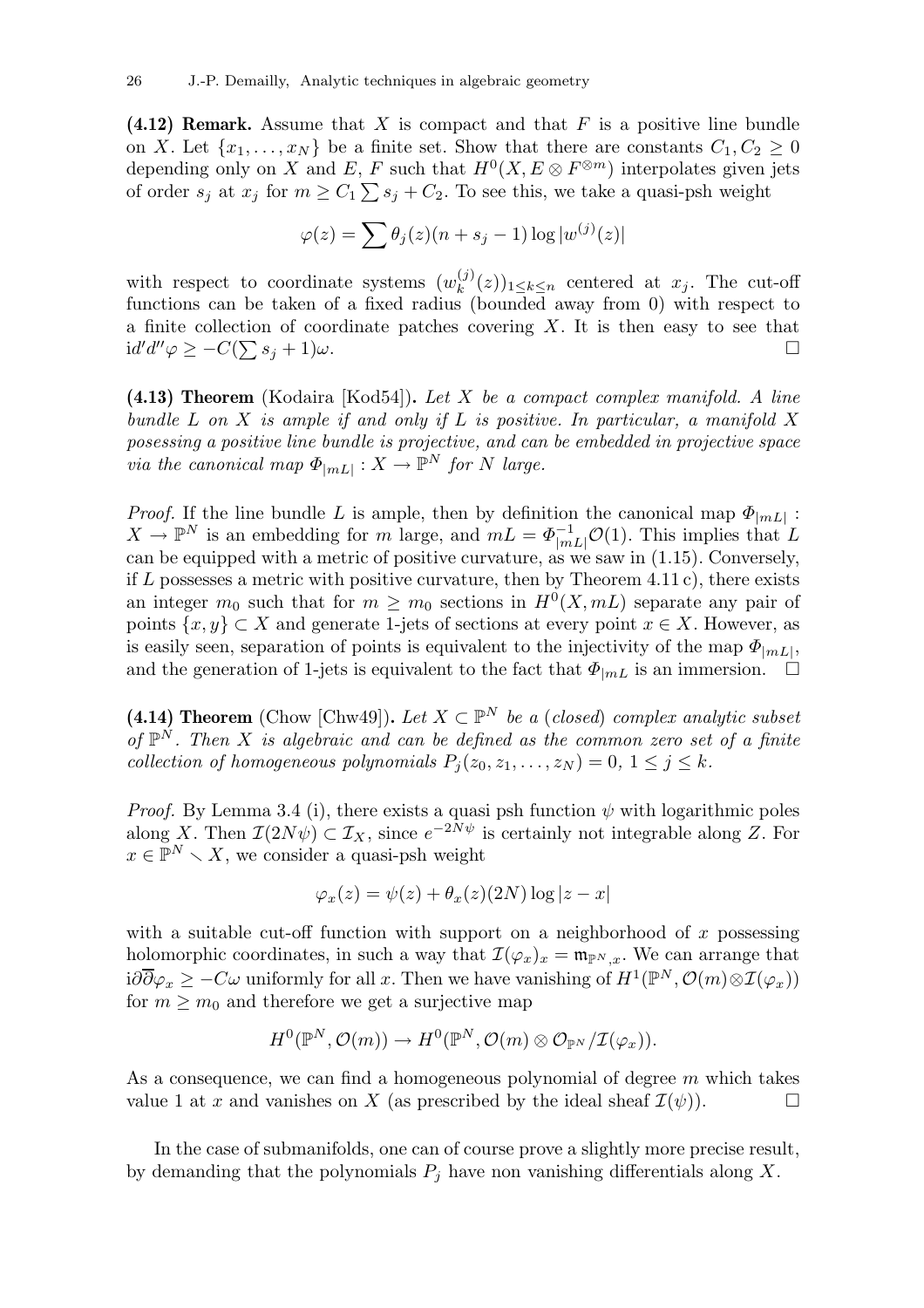(4.15) Theorem (Chow [Chw49]). Let  $X \subset \mathbb{P}^N$  be a complex analytic submanifold of dimension n. Then X is projective algebraic and can be defined by a collection of homogeneous polynomials  $P_i(z_0, z_1, \ldots, z_N) = 0, 1 \le j \le k$ , such that the system of differentials  $(dP_i)$  has rank equal to codim X at every point of X.

*Proof.* Put  $r = \text{codim } X = N - n$ . There exists a quasi-psh function  $\varphi$  which has logarithmic poles along X. To see this, just take an open overing of  $\mathbb{P}^N$  by open sets  $U_j$  where X is defined by  $w_1^{(j)} = \ldots = w_r^{(j)} = 0$  and  $(w_k^{(j)})$  $\binom{J}{k}$ <sub>1≤k≤N</sub> is a suitable coordinate system on  $U_i$ . As in the proof of Lemma 3.4, the function

$$
\varphi(z) = \log \left( \sum \theta_j^2(z) \left( |w_1^{(j)}|^2 + \ldots + |w_r^{(j)}|^2 \right) \right)
$$

 $\sum \theta_j^2 = 1$ . An easy calculation also shows that  $\mathcal{I}((r+1)\varphi) = \mathcal{I}_X^2$  where  $\mathcal{I}_X$  is the is quasi-psh if the functions  $\theta_j$  are cut-off functions with support in  $U_j$  such that reduced ideal sheaf of X in  $\mathbb{P}^N$ . Hence for  $m \geq m_0$  large enough, we have

$$
H^q(\mathbb{P}^N,\mathcal{O}(m)\otimes \mathcal{I}_X^2)=0
$$

for  $q \geq 1$ . The long-exact sequence associated with

$$
0 \to \mathcal{I}_X^2 \to \mathcal{I}_X \to \mathcal{I}_X/\mathcal{I}_X^2 \to 0
$$

twisted by  $\mathcal{O}(m)$  implies the surjectivity of

$$
H^0(\mathbb{P}^N,\mathcal{O}(m)\otimes \mathcal{I}_X)\to H^0(X,\mathcal{O}(m)\otimes \mathcal{I}_X/\mathcal{I}_X^2).
$$

However,  $\mathcal{I}_X/\mathcal{I}_X^2$  can be identified with the conormal bundle  $N_X^*$  (where  $N_X =$  $T_{\mathbb{P}^N|X}/T_X$ ), and we infer from this that  $H^0(X, \mathcal{O}(m) \otimes \mathcal{I}_X/\mathcal{I}_X^2)$  is generated by its global sections for  $m \geq m_1$  large enough by Theorem 4.11 c). This means that we can generate any 1-differential of  $N_X^*$  at any point  $x \in X$  as the differential of a section

$$
P\in H^0(\mathbb{P}^N,\mathcal{O}(m)\otimes\mathcal{I}_X)\subset H^0(\mathbb{P}^N,\mathcal{O}(m)),
$$

i.e. a homogeneous polynomial of degree m vanishing on X, for  $m \ge \max(m_0, m_1)$ .  $\Box$ 

(4.16) Corollary (Kodaira [Kod54]). Let X be a compact complex manifold and  $\dim_{\mathbb{C}} X = n$ . The following conditions are equivalent.

- a)  $X$  is projective algebraic, i.e.  $X$  can be embedded as an algebraic submanifold of the complex projective space  $\mathbb{P}^N$  for N large.
- b)  $X$  carries a positive line bundle  $L$ .
- c) X carries a Hodge metric, i.e. a Kähler metric  $\omega$  with rational cohomology class  $\{\omega\} \in H^2(X, \mathbb{Q}).$

*Proof.* a)  $\Leftrightarrow$  b). This follows from Theorems 4.13 and 4.15 combined.

b) 
$$
\Rightarrow
$$
 c). Take  $\omega = \frac{i}{2\pi}\Theta(L)$ ; then  $\{\omega\}$  is the image of  $c_1(L) \in H^2(X, \mathbb{Z})$ .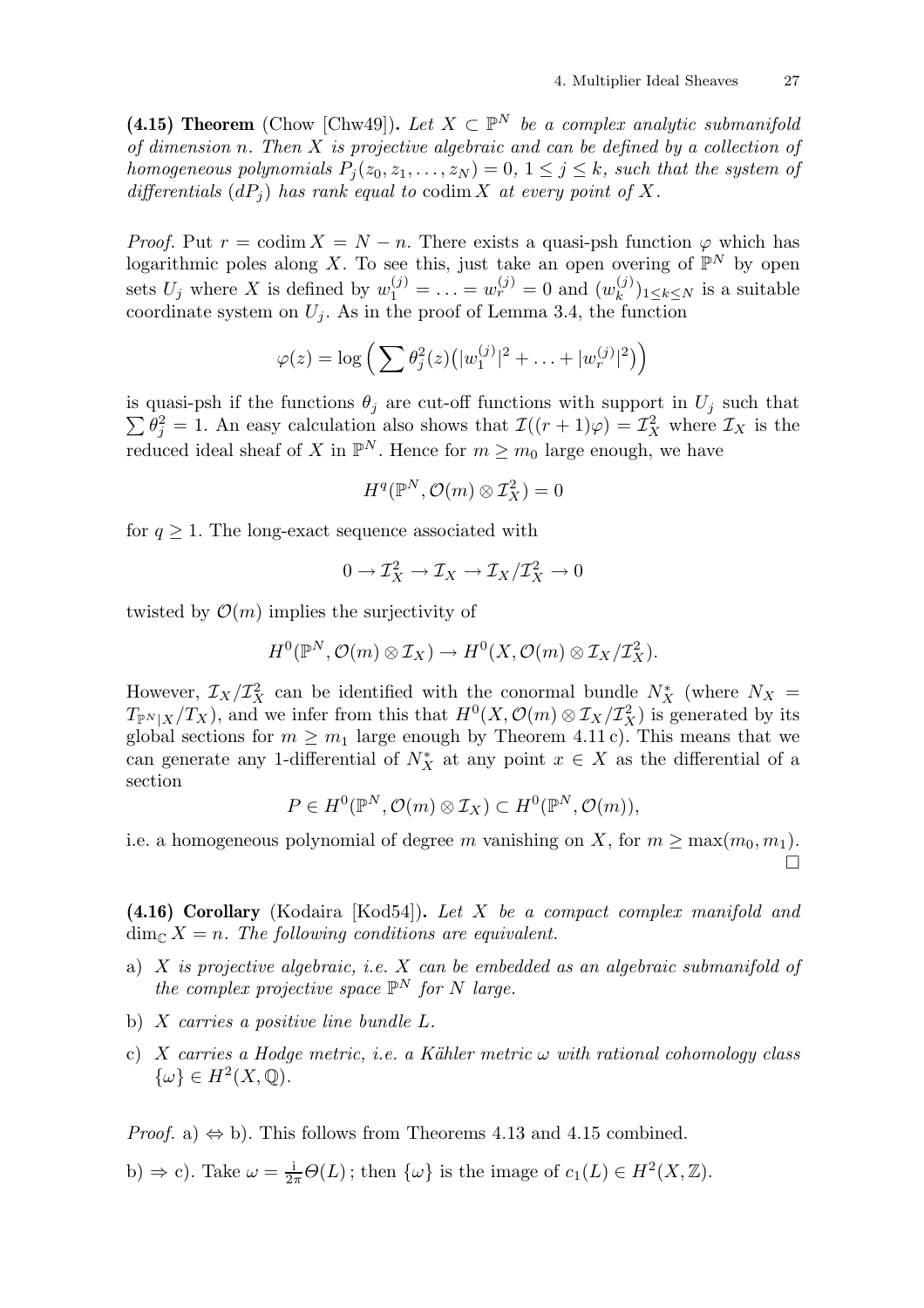c)  $\Rightarrow$  b). We can multiply  $\{\omega\}$  by a common denominator of its coefficients and suppose that  $\{\omega\}$  is in the image of  $H^2(X,\mathbb{Z})$ . Then a classical result due to A. Weil shows that there exists a hermitian line bundle  $(L, h)$  such that  $\frac{1}{2\pi}\Theta_h(L) = \omega$ . This bundle  $L$  is then positive.

(4.17) Exercise (solution of the Levi problem). Show that the following two properties are equivalent.

- a) X is strongly pseudoconvex, i.e. X admits a strongly psh exhaustion function.
- b) X is Stein, i.e. the global holomorphic functions  $H^0(X, \mathcal{O}_X)$  separate points and yield local coordinates at any point, and  $X$  is holomorphically convex (this means that for any discrete sequence  $z_{\nu}$  there is a function  $f \in H^{0}(X, \mathcal{O}_{X})$  such that  $|f(z_\nu)| \to \infty$ ).

# 5. Nef and Pseudo-Effective Cones

We now introduce important concepts of positivity for cohomology classes of type (1, 1).

- (5.1) Definition. Let  $X$  be a compact Kähler manifold.
- (i) The Kähler cone is the set  $\mathcal{K} \subset H^{1,1}(X,\mathbb{R})$  of cohomology classes  $\{\omega\}$  of Kähler forms. This is an <u>open convex</u> cone.
- (ii) The pseudo-effective cone is the set  $\mathcal{E} \subset H^{1,1}(X,\mathbb{R})$  of cohomology classes  $\{T\}$ of closed positive currents of type  $(1, 1)$ . This is a closed convex cone.



 $\mathcal{E} = \text{pseudo-effective cone in } H^{1,1}(X,\mathbb{R})$ 

The openness of K is clear by definition, and the closedness of  $\mathcal E$  follows from the fact that bounded sets of currents are weakly compact (as follows from the similar weak compacteness property for bounded sets of positive measures). It is then clear that  $\overline{\mathcal{K}} \subset \mathcal{E}$ .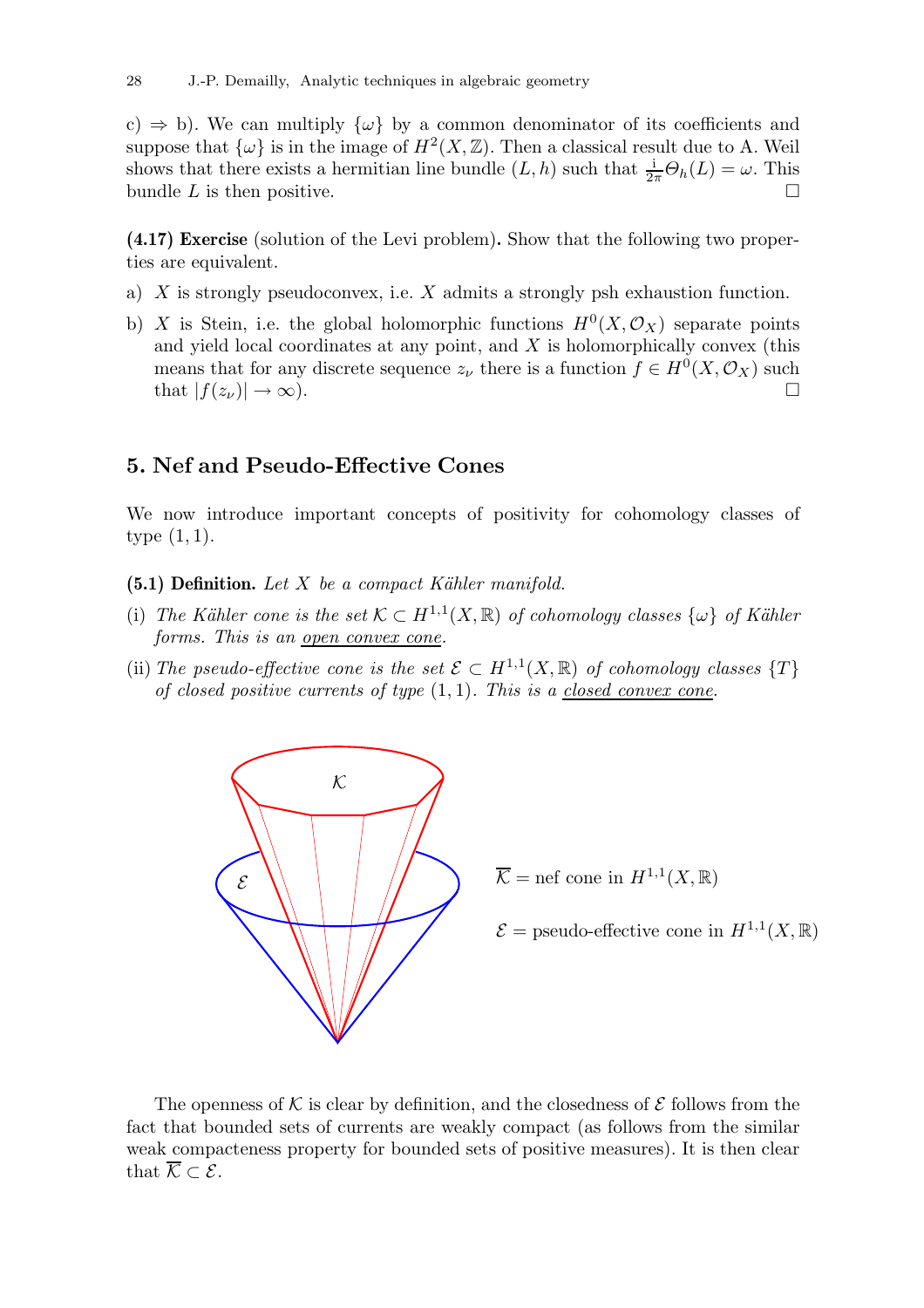In spite of the fact that cohomology groups can be defined either in terms of forms or currents, it turns out that the cones  $\overline{\mathcal{K}}$  and  $\mathcal{E}$  are in general different. To see this, it is enough to observe that a Kähler class  $\{\alpha\}$  satisfies  $\int_Y \alpha^p > 0$  for every p-dimensional analytic set. On the other hand, if  $X$  is the surface obtained by blowing-up  $\mathbb{P}^2$  in one point, then the exceptional divisopr  $E \simeq \mathbb{P}^1$  has a cohomology class  $\{\alpha\}$  such that  $\int_E \alpha = E^2 = -1$ , hence  $\{\alpha\} \notin \overline{\mathcal{K}}$ , although  $\{\alpha\} = \{[E]\}\in \mathcal{E}$ .

In case  $X$  is projective, it is interesting to consider also the algebraic analogues of our "transcendental cones"  $K$  and  $\mathcal{E}$ , which consist of suitable integral divisor classes. Since the cohomology classes of such divisors live in  $H^2(X,\mathbb{Z})$ , we are led to introduce the Neron-Severi lattice and the associated Neron-Severi space

$$
NS(X) := H^{1,1}(X, \mathbb{R}) \cap (H^2(X, \mathbb{Z})/\{\text{torsion}\}),
$$
  

$$
NS_{\mathbb{R}}(X) := NS(X) \otimes_{\mathbb{Z}} \mathbb{R}.
$$

All classes of real divisors  $D = \sum c_j D_j$ ,  $c_j \in \mathbb{R}$ , lie by definition in  $NS_{\mathbb{R}}(X)$ . Notice that the integral lattice  $H^2(X,\mathbb{Z})/\{\text{torsion}\}\$  need not hit at all the subspace  $H^{1,1}(X,\mathbb{R})\subset H^2(X,\mathbb{R})$  in the Hodge decomposition, hence in general the Picard number

$$
\rho(X) = \operatorname{rank}_{\mathbb{Z}} \operatorname{NS}(X) = \dim_{\mathbb{R}} \operatorname{NS}_{\mathbb{R}}(X)
$$

satisfies  $\rho(X) \leq h^{1,1} = \dim_{\mathbb{R}} H^{1,1}(X,\mathbb{R})$ , but the equality can be strict (actually, it is well known that a generic complex torus  $X = \mathbb{C}^n / \Lambda$  satisfies  $\rho(X) = 0$  and  $h^{1,1} = n^2$ ). In order to deal with the case of algebraic varieties we introduce

$$
\mathcal{K}_{\mathrm{NS}} = \mathcal{K} \cap \mathrm{NS}_{\mathbb{R}}(X), \qquad \mathcal{E}_{\mathrm{NS}} = \mathcal{E} \cap \mathrm{NS}_{\mathbb{R}}(X).
$$



A very important fact is that the "Neron-Severi part" of any of the open or closed transcendental cones  $\mathcal{K}, \mathcal{E}, \overline{\mathcal{K}}, \mathcal{E}^{\circ}$  is algebraic, i.e. can be characterized in simple algebraic terms.

 $(5.2)$  Theorem. Let X be a projective manifold. Then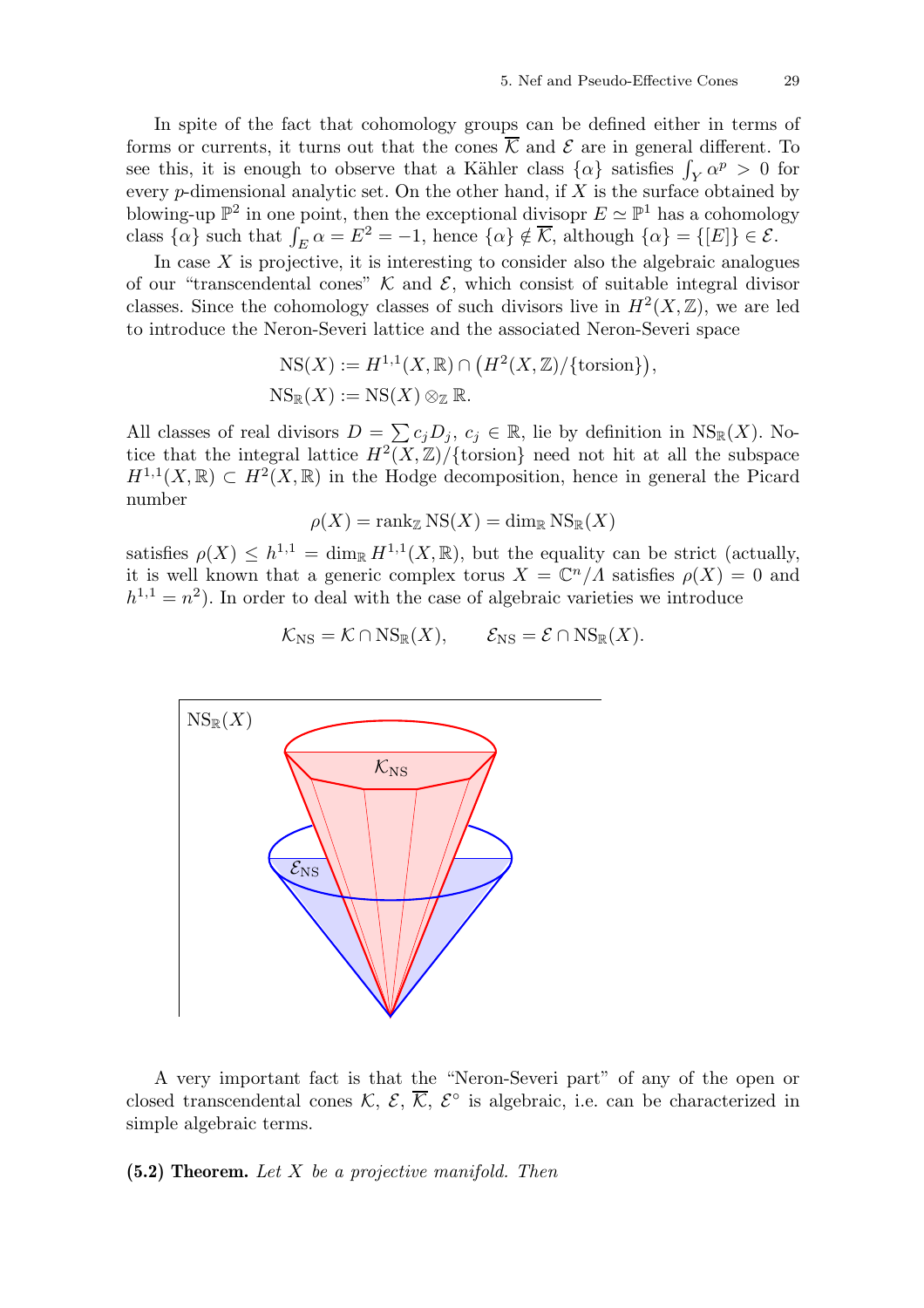- (i)  $\mathcal{E}_{\text{NS}}$  is the closure of the cone generated by classes of effective divisors, i.e. divisors  $D = \sum c_j D_j, c_j \in \mathbb{R}_+$ .
- (ii)  $K_{\text{NS}}$  is the open cone generated by classes of <u>ample</u> (or very ample) divisors A (Recall that a divisor A is said to be very ample if the linear system  $H^0(X, \mathcal{O}(A))$ provides an embedding of  $X$  in projective space).
- (iii) The interior  $\mathcal{E}_{\text{NS}}^{\circ}$  is the cone generated by classes of  $\underline{big}$  divisors, namely divisors D such that  $h^0(X, \mathcal{O}(k)) \geq c k^{\dim X}$  for k large.
- (iv) The closed cone  $\overline{\mathcal{K}}_{\text{NS}}$  consists of the closure of the cone generated by nef divisors D (or nef line bundles L), namely effective integral divisors D such that  $D\cdot C$ 0 for every curve C.

Sketch of proof. These results were already observed (maybe in a slightly different terminology) in [Dem90]. If we denote by  $\mathcal{K}_{\text{alg}}$  the open cone generated by ample divisors, resp. by  $\mathcal{E}_{\text{alg}}$  the closure of the cone generated by effective divisors, it is obvious that

$$
\mathcal{K}_{\mathrm{alg}} \subset \mathcal{K}_{\mathrm{NS}}, \qquad \mathcal{E}_{\mathrm{alg}} \subset \mathcal{E}_{\mathrm{NS}}.
$$

As was to be expected, the interesting part lies in the converse inclusions. The inclusion  $K_{\text{NS}} \subset \mathcal{K}_{\text{alg}}$  is more or less equivalent to the Kodaira embedding theorem : if a rational class  $\{\alpha\}$  is in K, then some multiple of  $\{\alpha\}$  is the first Chern class of a hermitian line bundle  $L$  whose curvature form is Kähler. Therefore  $L$  is ample and  $\{\alpha\} \in \mathcal{K}_{\text{alg}}$ ; property (ii) follows.

Similarly, if we take a rational class  $\{\alpha\} \in \mathcal{E}_{\text{NS}}^{\circ}$ , then it is still in  $\mathcal{E}$  by subtracting a small multiple  $\varepsilon\omega$  of a Kähler class, hence some multiple of  $\{\alpha\}$  is the first Chern class of a hermitian line bundle  $(L, h)$  with curvature form

$$
T = \Theta_h(L) := -\frac{i}{2\pi} i \partial \overline{\partial} \log h \ge \varepsilon \omega.
$$

Let us apply Theorem 4.11 to a metric of the form  $h^k e^{-m\psi}$  on  $L^{\otimes k}$ , where  $\psi$  has logarithmic poles at given points  $x_j$  in X. It is then easily shown that  $L^{\otimes k}$  admits sections which have given m-jets at the point  $x_j$ , provided that  $k \geq Cm, C \gg 1$ , and the  $x_i$  are chosen outside the Lelong sublevel sets of log h. From this we get  $h^0(X, L^{\otimes k}) \geq m^n/n! \geq ck^n$ , hence the linear system kL can be represented by a big divisor. This implies (iii) and also that  $\mathcal{E}_{\text{NS}}^{\circ} \subset \mathcal{E}_{\text{alg}}$ . Therefore  $\mathcal{E}_{\text{NS}} \subset \mathcal{E}_{\text{alg}}$  by passing to the closure ; (i) follows. The statement (iv) about nef divisors follows e.g. from [Kle66], [Har70], since every nef divisor is a limit of a sequence of ample rational divisors.

As a natural extrapolation of the algebraic situation, we say that  $\overline{\mathcal{K}}$  is the cone of  $nef(1, 1)$ -cohomology classes (even though these classes are not necessarily integral). Property 5.2 (i) also explains the terminology used for the pseudo-effective cone.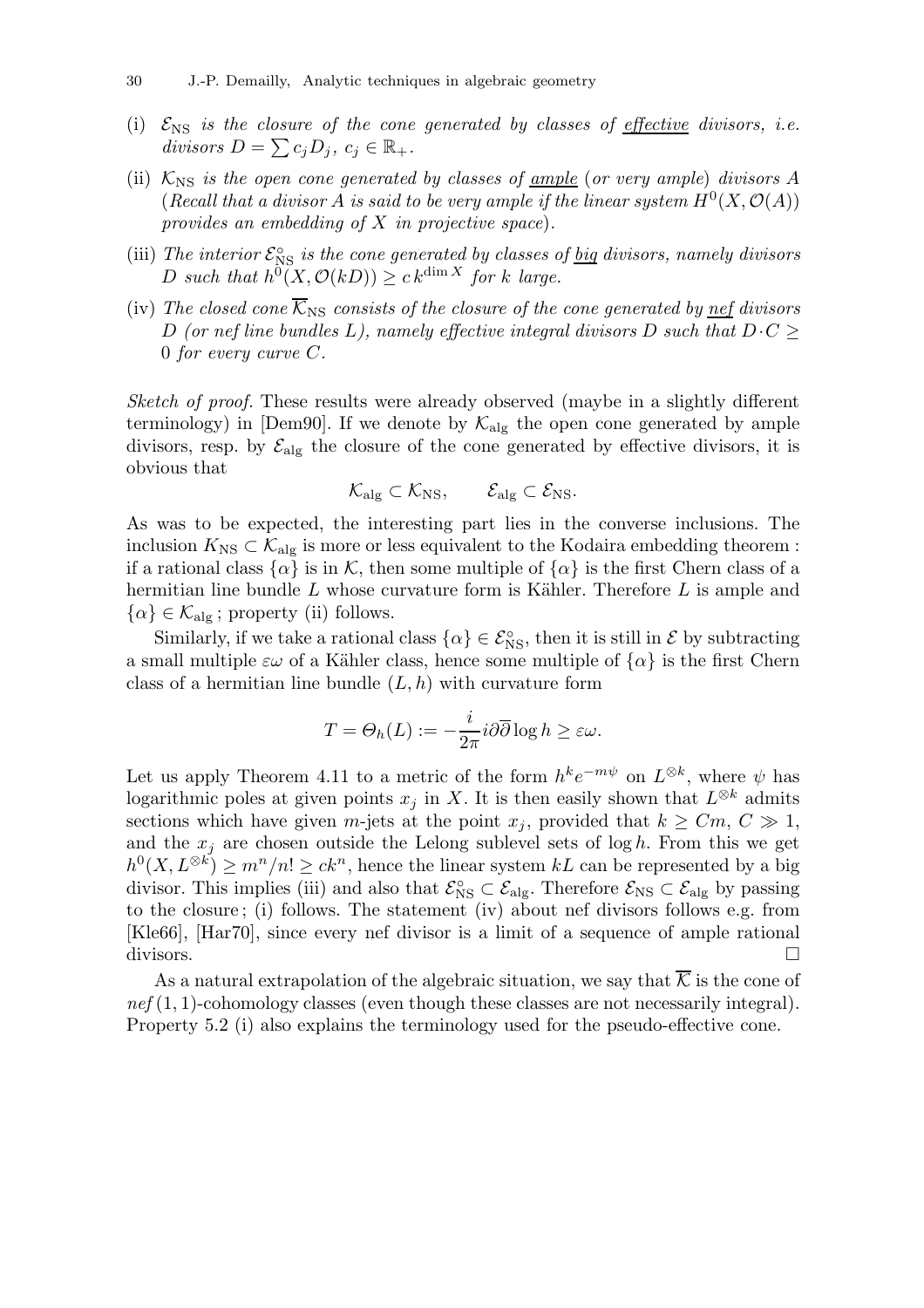# 6. Numerical Characterization of the Kähler Cone

We describe here the main results obtained in [DP03]. The upshot is that the Kähler cone depends only on the intersection product of the cohomology ring, the Hodge structure and the homology classes of analytic cycles. More precisely, we have :

(6.1) Theorem. Let X be a compact Kähler manifold. Let  $P$  be the set of real  $(1, 1)$ cohomology classes  $\{\alpha\}$  which are <u>numerically positive</u> on analytic cycles, i.e. such that  $\int_Y \alpha^p > 0$  for every irreducible analytic set Y in X,  $p = \dim Y$ . Then the Kähler cone K of X is one of the connected components of  $\mathcal P$ .

**(6.2) Special case.** If X is projective algebraic, then  $K = P$ .

These results (which are new even in the projective case) can be seen as a generalization of the well-known Nakai-Moishezon criterion. Recall that the Nakai-Moishezon criterion provides a necessary and sufficient criterion for a line bundle to be ample: a line bundle  $L \to X$  on a projective algebraic manifold X is ample if and only if

$$
L^p \cdot Y = \int_Y c_1(L)^p > 0,
$$

for every algebraic subset  $Y \subset X$ ,  $p = \dim Y$ .

It turns out that the numerical conditions  $\int_Y \alpha^p > 0$  also characterize arbitrary transcendental Kähler classes when  $X$  is projective: this is precisely the meaning of the special case 6.2.

(6.3) Example. The following example shows that the cone  $P$  need not be connected (and also that the components of  $P$  need not be convex, either). Let us consider for instance a complex torus  $X = \mathbb{C}^n / \Lambda$ . It is well-known that a generic torus X does not possess any analytic subset except finite subsets and X itself. In that case, the numerical positivity is expressed by the single condition  $\int_X \alpha^n > 0$ . However, on a torus,  $(1, 1)$ -classes are in one-to-one correspondence with constant hermitian forms  $\alpha$  on  $\mathbb{C}^n$ . Thus, for X generic,  $\mathcal P$  is the set of hermitian forms on  $\mathbb{C}^n$  such that  $\det(\alpha) > 0$ , and Theorem 6.1 just expresses the elementary result of linear algebra saying that the set  $K$  of positive definite forms is one of the connected components of the open set  $\mathcal{P} = {\text{det}(\alpha) > 0}$  of hermitian forms of positive determinant (the other components, of course, are the sets of forms of signature  $(p, q)$ ,  $p + q = n$ , q even. They are not convex when  $p > 0$  and  $q > 0$ .

Sketch of proof of Theorems 6.1 and 6.2. By definition a Kähler current is a closed positive current T of type (1, 1) such that  $T \geq \varepsilon \omega$  for some smooth Kähler metric  $\omega$ and  $\varepsilon > 0$  small enough. The crucial steps of the proof of Theorem 6.1 are contained in the following statements.

(6.4) Proposition (Paun [Pau98a, 98b]). Let X be a compact complex manifold (or more generally a compact complex space). Then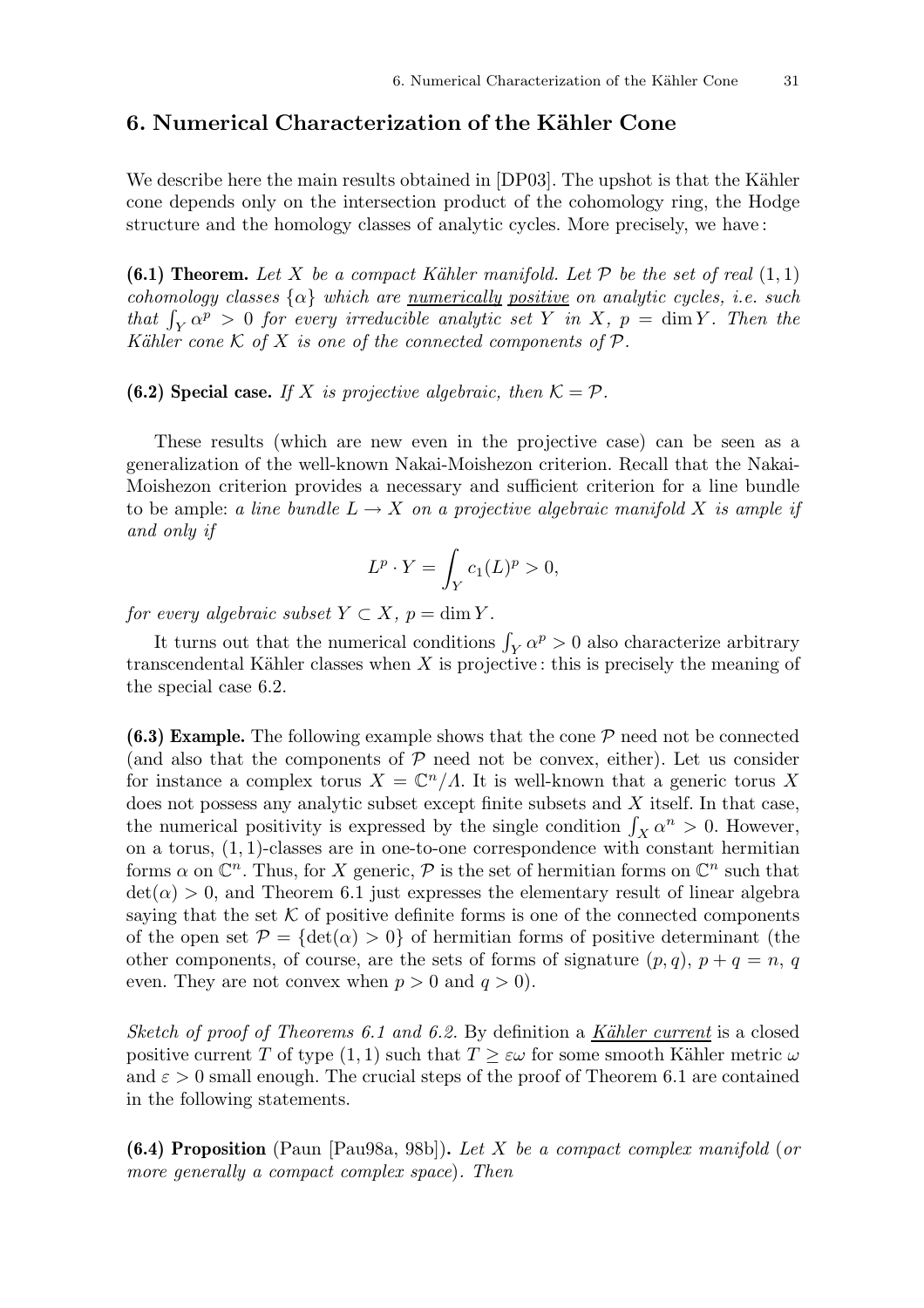- (i) The cohomology class of a closed positive  $(1,1)$ -current  $\{T\}$  is nef if and only if the restriction  ${T}|Z|$  is nef for every irreducible component Z in any of the Lelong sublevel sets  $E_c(T)$ .
- (ii) The cohomology class of a Kähler current  $\{T\}$  is a Kähler class (i.e. the class of a smooth Kähler form) if and only if the restriction  $\{T\}_{|Z}$  is a Kähler class for every irreducible component Z in any of the Lelong sublevel sets  $E_c(T)$ .

The proof of Proposition 6.4 is not extremely hard if we take for granted the fact that Kähler currents can be approximated by Kähler currents with logarithmic poles, a fact which was first proved in [Dem92] (see also section 9 below). Thus in (ii), we may assume that  $T = \alpha + i\partial\overline{\partial}\varphi$  is a current with analytic singularities, where  $\varphi$  is a quasi-psh function with logarithmic poles on some analytic set Z, and  $\varphi$  smooth on  $X \setminus Z$ . Now, we proceed by an induction on dimension (to do this, we have to consider analytic spaces rather than with complex manifolds, but it turns out that this makes no difference for the proof). Hence, by the induction hypothesis, there exists a smooth potential  $\psi$  on Z such that  $\alpha_{|Z} + i\partial\partial\psi > 0$ along Z. It is well known that one can then find a potential  $\widetilde{\psi}$  on X such that  $\alpha + i\partial\overline{\partial}\psi > 0$  in a neighborhood V of Z (but possibly non positive elsewhere). Essentially, it is enough to take an arbitrary extension of  $\psi$  to X and to add a large multiple of the square of the distance to  $Z$ , at least near smooth points; otherwise, we stratify  $Z$  by its successive singularity loci, and proceed again by induction on the dimension of these loci. Finally, we use a a standard gluing procedure : the current  $T = \alpha + i \max_{\varepsilon} (\varphi, \tilde{\psi} - C), C \gg 1$ , will be equal to  $\alpha + i\partial \overline{\partial} \varphi > 0$  on  $X \setminus V$ ,<br>and to a smooth Kähler form on V. and to a smooth Kähler form on  $V$ .

The next (and more substantial step) consists of the following result which is reminiscent of the Grauert-Riemenschneider conjecture ([Siu84], [Dem85]).

**(6.5) Theorem** ([DP03]). Let X be a compact Kähler manifold and let  $\{\alpha\}$  be a nef class (i.e.  $\{\alpha\} \in \overline{\mathcal{K}}$ ). Assume that  $\int_X \alpha^n > 0$ . Then  $\{\alpha\}$  contains a Kähler current T, in other words  $\{\alpha\} \in \mathcal{E}^{\circ}$ .

Step 1. The basic argument is to prove that for every irreducible analytic set  $Y \subset X$ of codimension p, the class  $\{\alpha\}^p$  contains a closed positive  $(p, p)$ -current  $\Theta$  such that  $\Theta \geq \delta[Y]$  for some  $\delta > 0$ . For this, we use in an essentail way the Calabi-Yau theorem [Yau78] on solutions of Monge-Ampère equations, which yields the following result as a special case:

(6.6) Lemma ([Yau78]). Let  $(X, \omega)$  be a compact Kähler manifold and  $n = \dim X$ . Then for any smooth volume form  $f > 0$  such that  $\int_X f = \int_X \omega^n$ , there exist a Kähler metric  $\widetilde{\omega} = \omega + i\partial \overline{\partial} \varphi$  in the same Kähler class as  $\omega$ , such that  $\widetilde{\omega}^n = f$ .  $\Box$ 

We exploit this by observing that  $\alpha + \varepsilon \omega$  is a Kähler class, and by solving the Monge-Ampère equation

(6.6a) 
$$
(\alpha + \varepsilon \omega + i\partial \overline{\partial} \varphi_{\varepsilon})^n = C_{\varepsilon} \omega_{\varepsilon}^n
$$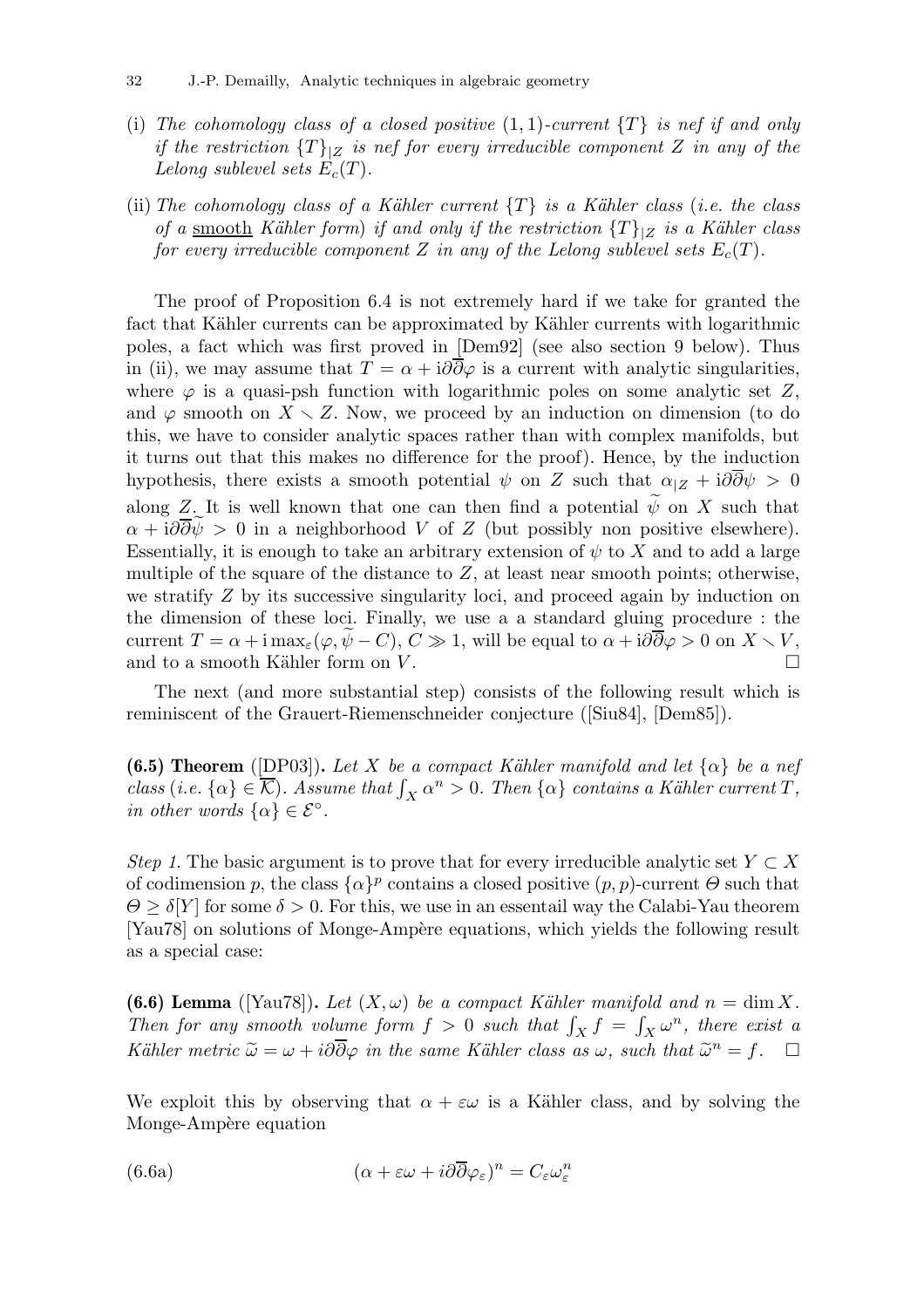where  $(\omega_{\varepsilon})$  is the family of Kähler metrics on X produced by Lemma 3.4 (iii), such that their volume is concentrated in an  $\varepsilon$ -tubular neighborhood of Y.

$$
C_{\varepsilon} = \frac{\int_X \alpha_{\varepsilon}^n}{\int_X \omega_{\varepsilon}^n} = \frac{\int_X (\alpha + \varepsilon \omega)^n}{\int_X \omega^n} \ge C_0 = \frac{\int_X \alpha^n}{\int_X \omega^n} > 0.
$$

Let us denote by

 $\lambda_1(z) \leq \ldots \leq \lambda_n(z)$ 

the eigenvalues of  $\alpha_{\varepsilon}(z)$  with respect to  $\omega_{\varepsilon}(z)$ , at every point  $z \in X$  (these functions are continuous with respect to z, and of course depend also on  $\varepsilon$ ). The equation (6.6a) is equivalent to the fact that

(6.6b) 
$$
\lambda_1(z) \dots \lambda_n(z) = C_{\varepsilon}
$$

is constant, and the most important observation for us is that the constant  $C_{\varepsilon}$  is bounded away from 0, thanks to our assumption  $\int_X \alpha^n > 0$ .

Fix a regular point  $x_0 \in Y$  and a small neighborhood U (meeting only the irreducible component of  $x_0$  in Y). By Lemma 3.4, we have a uniform lower bound

(6.6c) 
$$
\int_{U \cap V_{\varepsilon}} \omega_{\varepsilon}^p \wedge \omega^{n-p} \geq \delta_p(U) > 0.
$$

Now, by looking at the p smallest (resp.  $(n - p)$  largest) eigenvalues  $\lambda_j$  of  $\alpha_{\varepsilon}$  with respect to  $\omega_\varepsilon,$  we find

(6.6d) 
$$
\alpha_{\varepsilon}^p \geq \lambda_1 \dots \lambda_p \omega_{\varepsilon}^p,
$$

(6.6e) 
$$
\alpha_{\varepsilon}^{n-p} \wedge \omega_{\varepsilon}^p \geq \frac{1}{n!} \lambda_{p+1} \dots \lambda_n \omega_{\varepsilon}^n,
$$

The last inequality (6.6e) implies

$$
\int_X \lambda_{p+1} \dots \lambda_n \omega_{\varepsilon}^n \leq n! \int_X \alpha_{\varepsilon}^{n-p} \wedge \omega_{\varepsilon}^p = n! \int_X (\alpha + \varepsilon \omega)^{n-p} \wedge \omega^p \leq M
$$

for some constant  $M > 0$  (we assume  $\varepsilon \leq 1$ , say). In particular, for every  $\delta > 0$ , the subset  $E_{\delta} \subset X$  of points z such that  $\lambda_{p+1}(z) \dots \lambda_n(z) > M/\delta$  satisfies  $\int_{E_{\delta}} \omega_{\varepsilon}^n \leq \delta$ , hence

(6.6f) 
$$
\int_{E_{\delta}} \omega_{\varepsilon}^p \wedge \omega^{n-p} \leq 2^{n-p} \int_{E_{\delta}} \omega_{\varepsilon}^n \leq 2^{n-p} \delta.
$$

The combination of (6.6c) and (6.6f) yields

$$
\int_{(U \cap V_{\varepsilon}) \setminus E_{\delta}} \omega_{\varepsilon}^p \wedge \omega^{n-p} \ge \delta_p(U) - 2^{n-p} \delta.
$$

On the other hand (6.6b) and (6.6d) imply

$$
\alpha_{\varepsilon}^p \geq \frac{C_{\varepsilon}}{\lambda_{p+1} \dots \lambda_n} \omega_{\varepsilon}^p \geq \frac{C_{\varepsilon}}{M/\delta} \omega_{\varepsilon}^p \qquad \text{on } (U \cap V_{\varepsilon}) \setminus E_{\delta}.
$$

From this we infer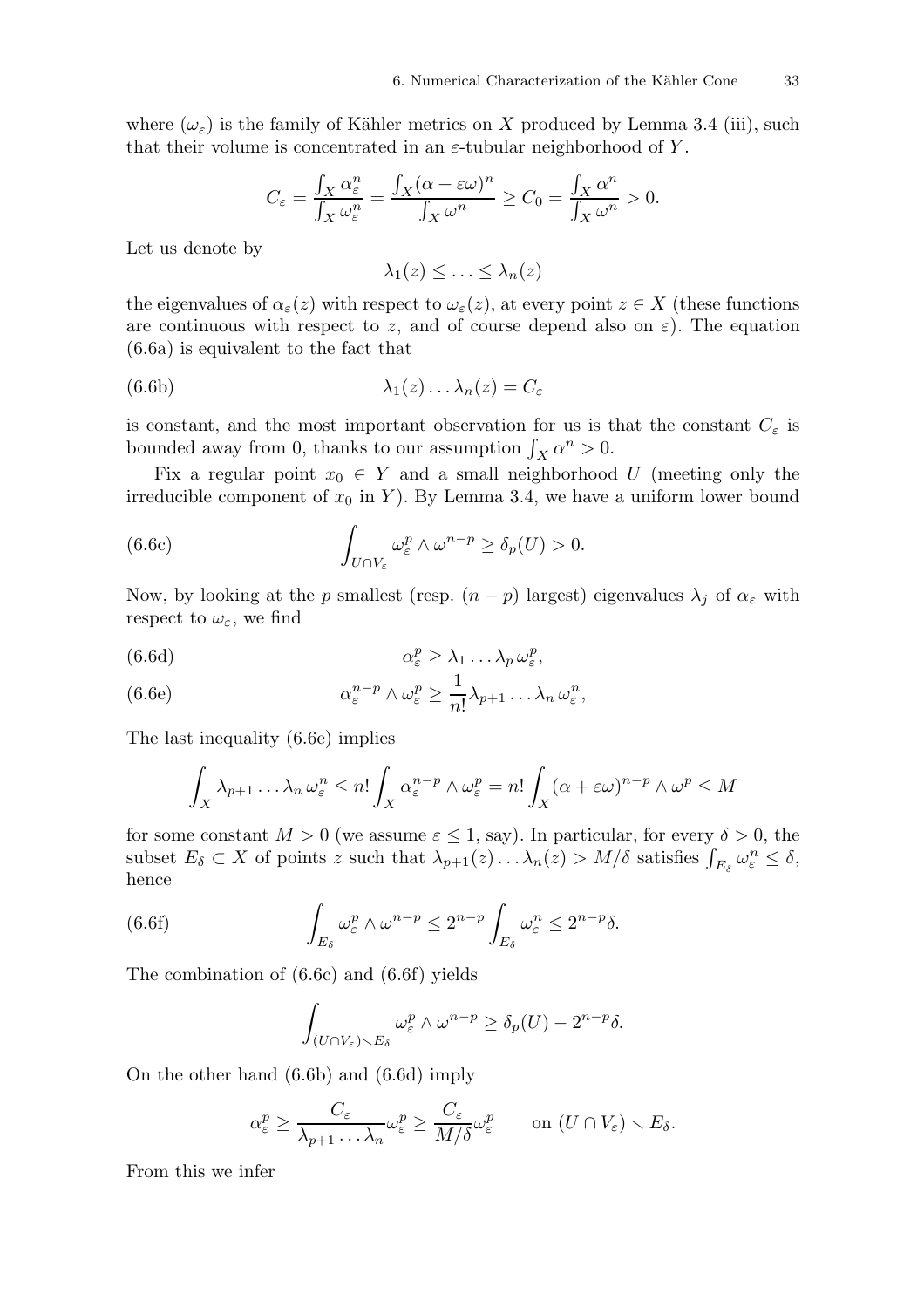34 J.-P. Demailly, Analytic techniques in algebraic geometry

$$
(6.6g)\ \int_{U\cap V_{\varepsilon}}\alpha_{\varepsilon}^p \wedge \omega^{n-p} \ge \frac{C_{\varepsilon}}{M/\delta}\int_{(U\cap V_{\varepsilon})\backslash E_{\delta}}\omega_{\varepsilon}^p \wedge \omega^{n-p} \ge \frac{C_{\varepsilon}}{M/\delta}(\delta_p(U) - 2^{n-p}\delta) > 0
$$

provided that  $\delta$  is taken small enough, e.g.  $\delta = 2^{-(n-p+1)}\delta_p(U)$ . The family of  $(p, p)$ -forms  $\alpha_{\varepsilon}^p$  is uniformly bounded in mass since

$$
\int_X \alpha_\varepsilon^p \wedge \omega^{n-p} = \int_X (\alpha + \varepsilon \omega)^p \wedge \omega^{n-p} \le \text{Const.}
$$

Inequality (6.6g) implies that any weak limit  $\Theta$  of  $(\alpha_{\varepsilon}^p)$  carries a positive mass on  $U\cap$ Y. By Skoda's extension theorem [Sko82],  $1_Y \Theta$  is a closed positive current with support in Y, hence  $\mathbf{1}_Y \Theta = \sum c_j [Y_j]$  is a combination of the various components  $Y_i$  of Y with coefficients  $c_i > 0$ . Our construction shows that  $\Theta$  belongs to the cohomology class  $\{\alpha\}^p$ . Step 1 of Theorem 6.5 is proved.

Step 2. The second and final step consists in using a "diagonal trick": for this, we apply Step 1 to

$$
\widetilde{X} = X \times X
$$
,  $\widetilde{Y} = \text{diagonal } \Delta \subset \widetilde{X}$ ,  $\widetilde{\alpha} = \text{pr}_1^* \alpha + \text{pr}_2^* \alpha$ .

It is then clear that  $\tilde{\alpha}$  is nef on X and that

$$
\int_{\widetilde{X}} (\widetilde{\alpha})^{2n} = {2n \choose n} \Big( \int_X \alpha^n \Big)^2 > 0.
$$

It follows by Step 1 that the class  $\{\tilde{\alpha}\}^n$  contains a Kähler current  $\Theta$  of bidegree  $(n, n)$  such that  $\Theta \geq \delta[\Delta]$  for some  $\delta > 0$ . Therefore the push-forward

$$
T := (\mathrm{pr}_1)_* (\Theta \wedge \mathrm{pr}_2^* \,\omega)
$$

is a positive  $(1, 1)$ -current such that

$$
T \ge \delta(\mathrm{pr}_1)_*([\Delta] \wedge \mathrm{pr}_2^* \omega) = \delta \omega.
$$

It follows that  $T$  is a Kähler current. On the other hand,  $T$  is numerically equivalent to  $(pr_1)_*(\widetilde{\alpha}^n \wedge pr_2^*\omega)$ , which is the form given in coordinates by

$$
x \mapsto \int_{y \in X} (\alpha(x) + \alpha(y))^n \wedge \omega(y) = C\alpha(x)
$$

where  $C = n \int_X \alpha(y)^{n-1} \wedge \omega(y)$ . Hence  $T \equiv C\alpha$ , which implies that  $\{\alpha\}$  contains a Kähler current. Theorem 6.5 is proved.  $\square$ 

End of Proof of Theorems 6.1 and 6.2. Clearly the open cone K is contained in  $\mathcal{P}$ , hence in order to show that  $K$  is one of the connected components of  $P$ , we need only show that K is closed in P, i.e. that  $\overline{\mathcal{K}} \cap \mathcal{P} \subset \mathcal{K}$ . Pick a class  $\{\alpha\} \in \overline{\mathcal{K}} \cap \mathcal{P}$ . In particular  $\{\alpha\}$  is nef and satisfies  $\int_X \alpha^n > 0$ . By Theorem 6.5 we conclude that  $\{\alpha\}$  contains a Kähler current T. However, an induction on dimension using the assumption  $\int_Y \alpha^p$  for all analytic subsets Y (we also use resolution of singularities for Y at this step) shows that the restriction  $\{\alpha\}_{|Y}$  is the class of a Kähler current on Y. We conclude that  $\{\alpha\}$  is a Kähler class by 6.4 (ii), therefore  $\{\alpha\} \in \mathcal{K}$ , as desired.  $\Box$ 

The projective case 6.2 is a consequence of the following variant of Theorem 6.1.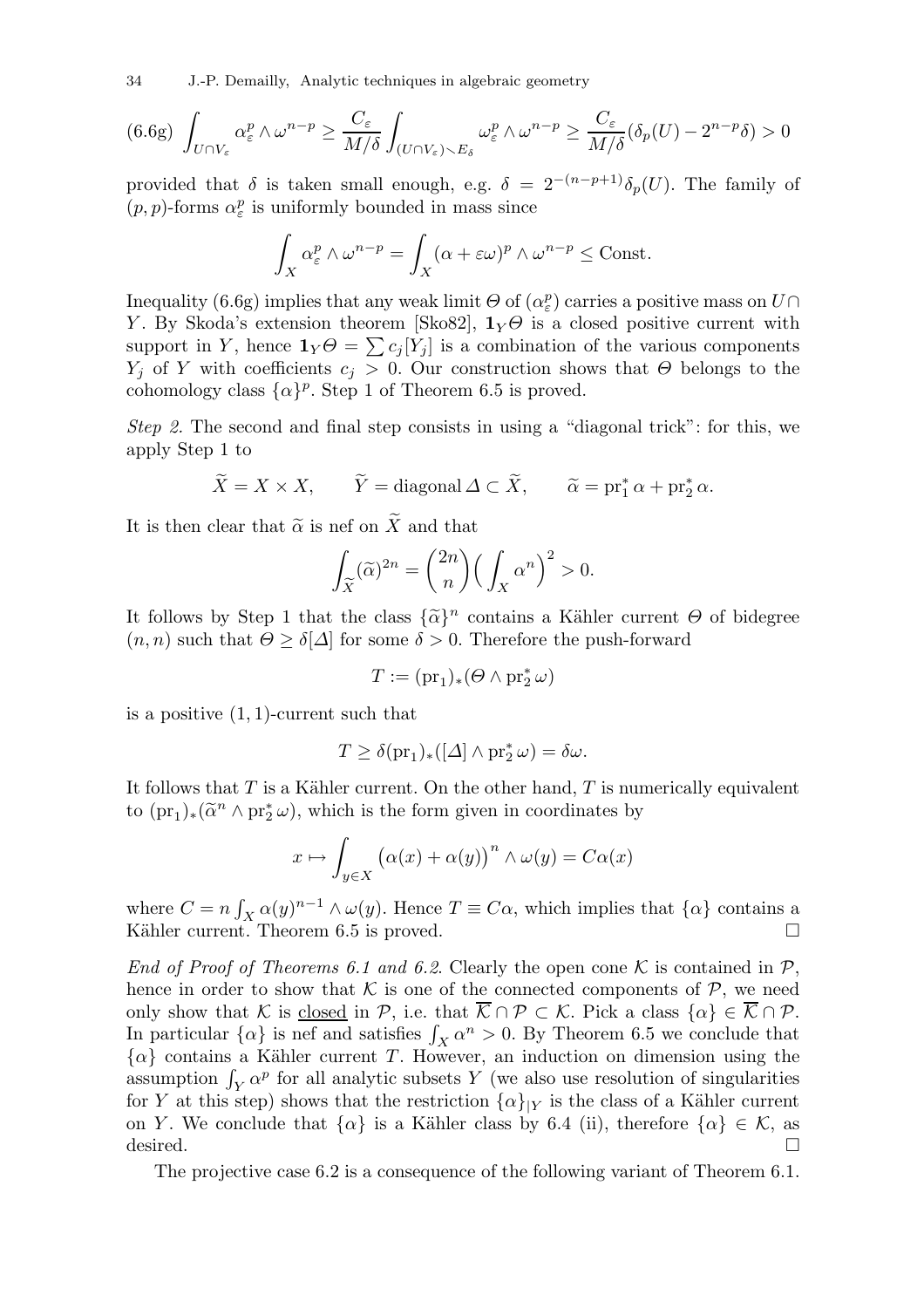(6.7) Corollary. Let X be a compact Kähler manifold. A  $(1,1)$  cohomology class  ${\alpha}$  on X is Kähler if and only if there exists a Kähler metric  $\omega$  on X such that  $\int_Y \alpha^k \wedge \omega^{p-k} > 0$  for all irreducible analytic sets Y and all  $k = 1, 2, \ldots, p = \dim Y$ .

Proof. The assumption clearly implies that

$$
\int_Y (\alpha + t\omega)^p > 0
$$

for all  $t \in \mathbb{R}_+$ , hence the half-line  $\alpha + (\mathbb{R}_+) \omega$  is entirely contained in the cone  $\mathcal P$ of numerically positive classes. Since  $\alpha + t_0 \omega$  is Kähler for  $t_0$  large, we conclude that the half-line in entirely contained in the connected component  $K$ , and therefore  $\alpha \in \mathcal{K}$ .

In the projective case, we can take  $\omega = c_1(H)$  for a given very ample divisor H, and the condition  $\int_Y \alpha^k \wedge \omega^{p-k} > 0$  is equivalent to

$$
\int_{Y\cap H_1\cap...\cap H_{p-k}}\alpha^k>0
$$

for a suitable complete intersection  $Y \cap H_1 \cap \ldots \cap H_{p-k}$ ,  $H_j \in |H|$ . This shows that algebraic cycles are sufficient to test the Kähler property, and the special case 6.2 follows. On the other hand, we can pass to the limit in 6.7 by replacing  $\alpha$  by  $\alpha + \epsilon \omega$ , and in this way we get also a characterization of nef classes.

(6.8) Corollary. Let X be a compact Kähler manifold. A  $(1,1)$  cohomology class  ${\alpha}$  on X is nef if and only if there exists a Kähler metric  $\omega$  on X such that  $\int_Y \alpha^k \wedge \omega^{p-k} \geq 0$  for all irreducible analytic sets Y and all  $k = 1, 2, \ldots, p = \dim Y$ .

By a formal convexity argument, one can derive from 6.7 or 6.8 the following interesting consequence about the dual of the cone  $K$ . We will not give the proof here, because it is just a simple tricky argument which does not require any new analysis.

(6.9) Theorem. Let X be a compact Kähler manifold. A (1, 1) cohomology class  $\{\alpha\}$ on X is nef if and only for every irreducible analytic set Y in X,  $p = \dim X$  and every Kähler metric  $\omega$  on X we have  $\int_Y \alpha \wedge \omega^{p-1} \geq 0$ . In other words, the dual of the nef cone  $\overline{\mathcal{K}}$  is the closed convex cone in  $H^{n-1,n-1}_\mathbb{R}(X)$  generated by cohomology classes of currents of the form  $[Y] \wedge \omega^{p-1}$  in  $H^{n-1,n-1}(X,\mathbb{R})$ , where Y runs over the collection of irreducible analytic subsets of X and  $\{\omega\}$  over the set of Kähler classes of X.

Our main Theorem 6.1 has an important application to the deformation theory of compact Kähler manifolds.

**(6.10) Theorem.** Let  $\pi : \mathcal{X} \to S$  be a deformation of compact Kähler manifolds over an irreducible base S. Then there exists a countable union  $S' = \bigcup S_{\nu}$  of analytic subsets  $S_{\nu} \subsetneq S$ , such that the Kähler cones  $\mathcal{K}_t \subset H^{1,1}(X_t, \mathbb{C})$  of the fibers  $X_t =$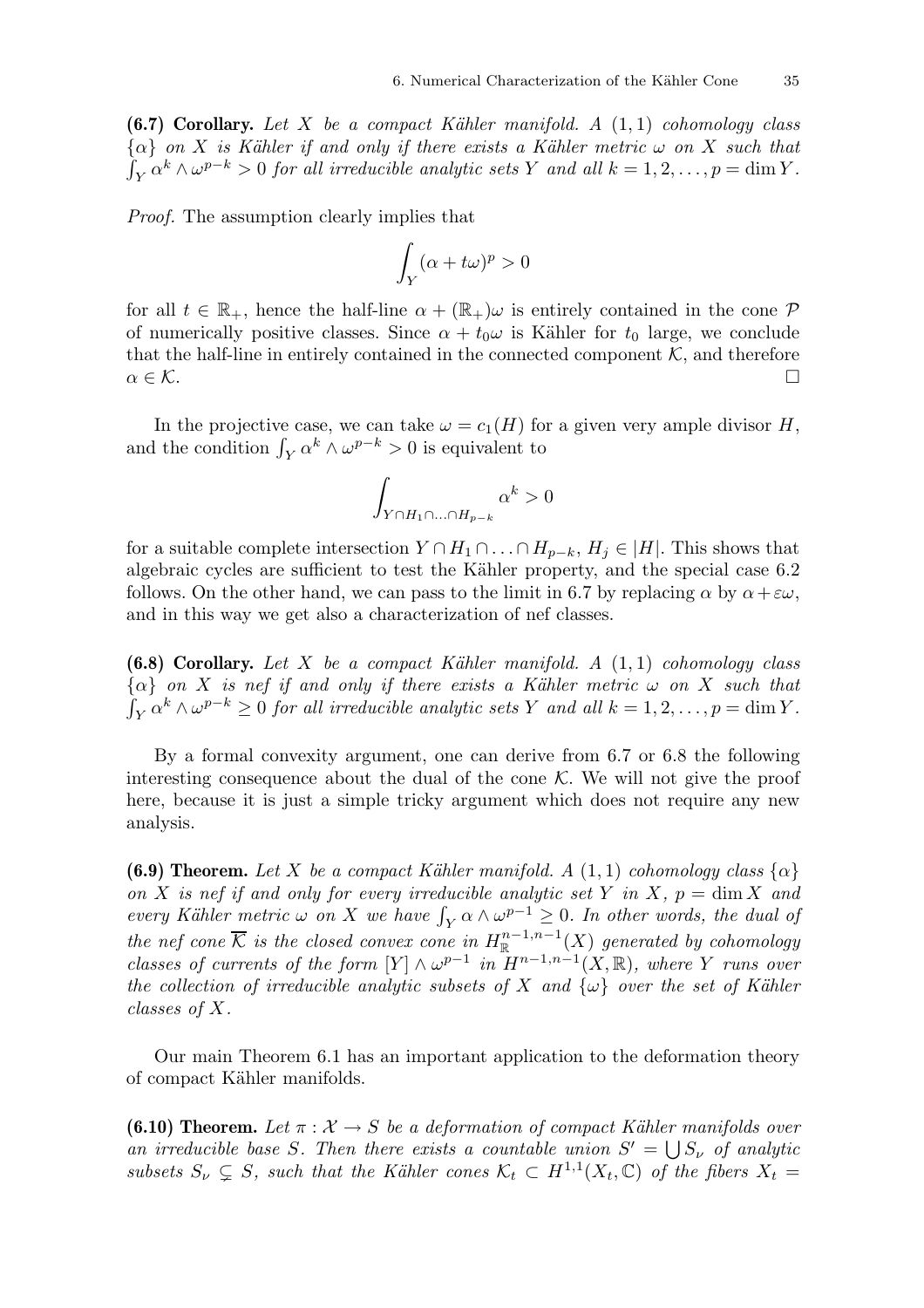$\pi^{-1}(t)$  are invariant over  $S \setminus S'$  under parallel transport with respect to the  $(1,1)$ projection  $\nabla^{1,1}$  of the Gauss-Manin connection  $\nabla$  in the decomposition of

$$
\nabla = \begin{pmatrix} \nabla^{2,0} & * & 0 \\ * & \nabla^{1,1} & * \\ 0 & * & \nabla^{0,2} \end{pmatrix}
$$

on the Hodge bundle  $H^2 = H^{2,0} \oplus H^{1,1} \oplus H^{0,2}$ .

We moreover conjecture that for an arbitrary deformation  $\mathcal{X} \to S$  of compact complex manifolds, the Kähler property is open with respect to the countable Zariski topology on the base S of the deformation.

Let us recall the general fact that all fibers  $X_t$  of a deformation over a connected base S are diffeomorphic, since  $\mathcal{X} \to S$  is a locally trivial differentiable bundle. This implies that the cohomology bundle

$$
S \ni t \mapsto H^k(X_t, \mathbb{C})
$$

is locally constant over the base S. The corresponding (flat) connection of this bundle is called the Gauss-Manin connection, and will be denoted here by  $\nabla$ . As is well known, the Hodge filtration

$$
F^p(H^k(X_t, \mathbb{C})) = \bigoplus_{r+s=k, r\geq p} H^{r,s}(X_t, \mathbb{C})
$$

defines a holomorphic subbundle of  $H^k(X_t, \mathbb{C})$  (with respect to its locally constant structure). On the other hand, the Dolbeault groups are given by

$$
H^{p,q}(X_t,\mathbb{C})=F^p(H^k(X_t,\mathbb{C}))\cap \overline{F^{k-p}(H^k(X_t,\mathbb{C}))},\qquad k=p+q,
$$

and they form real analytic subbundles of  $H^k(X_t, \mathbb{C})$ . We are interested especially in the decomposition

$$
H^{2}(X_{t},\mathbb{C})=H^{2,0}(X_{t},\mathbb{C})\oplus H^{1,1}(X_{t},\mathbb{C})\oplus H^{0,2}(X_{t},\mathbb{C})
$$

and the induced decomposition of the Gauss-Manin connection acting on  $H<sup>2</sup>$ 

$$
\nabla = \begin{pmatrix} \nabla^{2,0} & * & * \\ * & \nabla^{1,1} & * \\ * & * & \nabla^{0,2} \end{pmatrix}.
$$

Here the stars indicate suitable bundle morphisms – actually with the lower left and upper right stars being zero by Griffiths' transversality property, but we do not really care here. The notation  $\nabla^{p,q}$  stands for the induced (real analytic, not necessarily flat) connection on the subbundle  $t \mapsto H^{p,q}(X_t, \mathbb{C})$ .

Sketch of Proof of Theorem 6.10. The result is local on the base, hence we may assume that  $S$  is contractible. Then the family is differentiably trivial, the Hodge bundle  $t \mapsto H^2(X_t, \mathbb{C})$  is the trivial bundle and  $t \mapsto H^2(X_t, \mathbb{Z})$  is a trivial lattice. We use the existence of a relative cycle space  $C^p(\mathcal{X}/S) \subset C^p(\mathcal{X})$  which consists of all cycles contained in the fibres of  $\pi : X \to S$ . It is equipped with a canonical holomorphic projection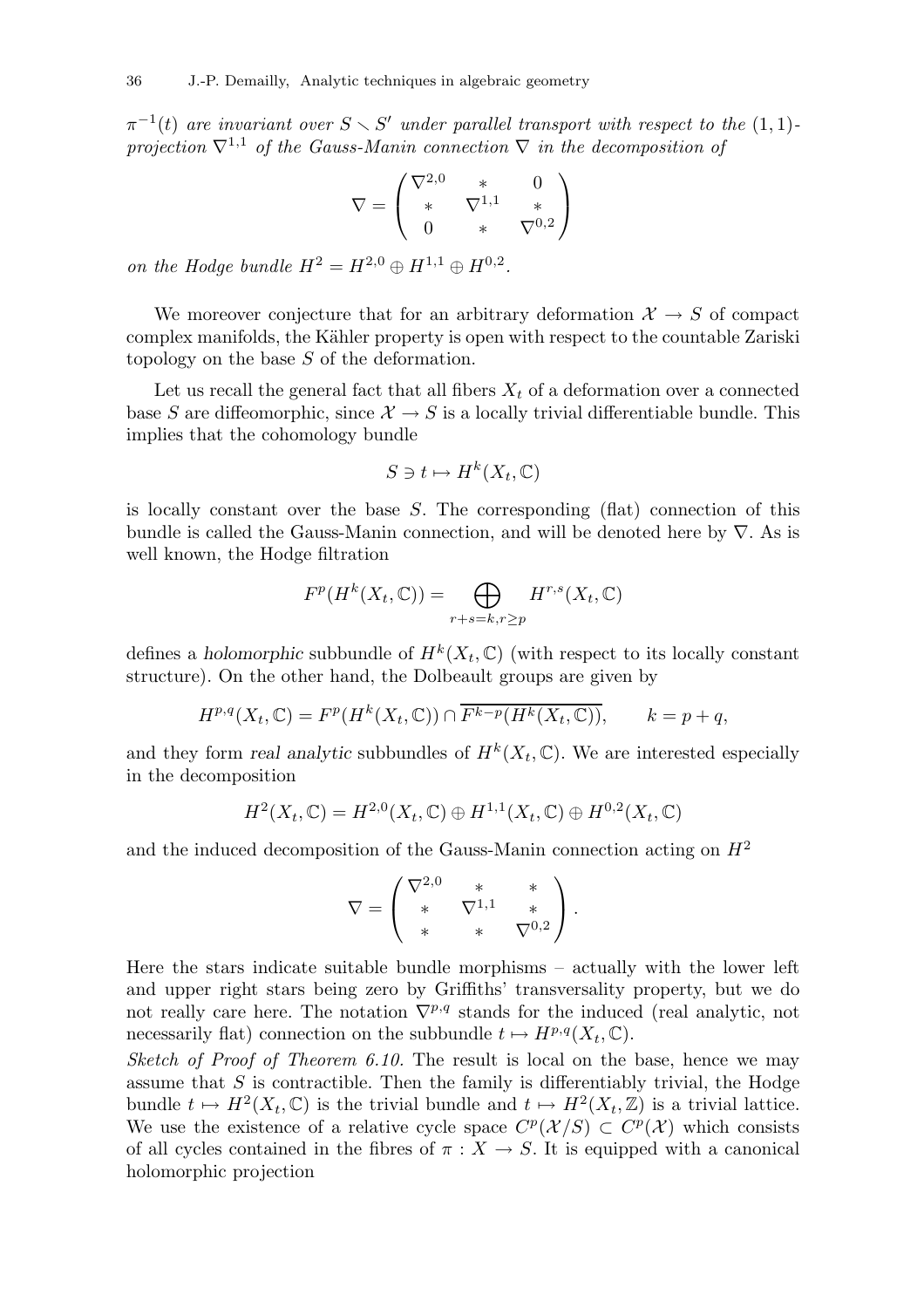$$
\pi_p: C^p(\mathcal{X}/S) \to S.
$$

We then define the  $S_{\nu}$ 's to be the images in S of those connected components of  $C^p(\mathcal{X}/S)$  which do not project onto S. By the fact that the projection is proper on each component, we infer that  $S_{\nu}$  is an analytic subset of S. The definition of the  $S_{\nu}$ 's imply that the cohomology classes induced by the analytic cycles  $\{[Z]\},\$  $Z \subset X_t$ , remain exactly the same for all  $t \in S \setminus S'$ . This result implies in its turn that the conditions defining the numerically positive cones  $\mathcal{P}_t$  remain the same, except for the fact that the spaces  $H^{1,1}_\mathbb{R}(\tilde{X}_t) \subset H^2(X_t,\mathbb{R})$  vary along with the Hodge decomposition. At this point, a standard calculation implies that the  $\mathcal{P}_t$  are invariant by parallel transport under  $\nabla^{1,1}$ . This is done as follows.

Since  $S$  is irreducible and  $S'$  is a countable union of analytic sets, it follows that  $S \setminus S'$  is arcwise connected by piecewise smooth analytic arcs. Let

$$
\gamma : [0,1] \to S \smallsetminus S', \qquad u \mapsto t = \gamma(u)
$$

be such a smooth arc, and let  $\alpha(u) \in H^{1,1}(X_{\gamma(u)},\mathbb{R})$  be a family of real  $(1,1)$ cohomology classes which are constant by parallel transport under  $\nabla^{1,1}$ . This is equivalent to assuming that

$$
\nabla(\alpha(u)) \in H^{2,0}(X_{\gamma(u)}, \mathbb{C}) \oplus H^{0,2}(X_{\gamma(u)}, \mathbb{C})
$$

for all u. Suppose that  $\alpha(0)$  is a numerically positive class in  $X_{\gamma(0)}$ . We then have

$$
\alpha(0)^p \cdot \{ [Z] \} = \int_Z \alpha(0)^p > 0
$$

for all p-dimensional analytic cycles Z in  $X_{\gamma(0)}$ . Let us denote by

$$
\zeta_Z(t) \in H^{2q}(X_t, \mathbb{Z}), \qquad q = \dim X_t - p,
$$

the family of cohomology classes equal to  $\{Z\}$  at  $t = \gamma(0)$ , such that  $\nabla \zeta_{Z}(t) = 0$ (i.e. constant with respect to the Gauss-Manin connection). By the above discussion,  $\zeta_Z(t)$  is of type  $(q, q)$  for all  $t \in S$ , and when  $Z \subset X_{\gamma(0)}$  varies,  $\zeta_Z(t)$  generates all classes of analytic cycles in  $X_t$  if  $t \in S \setminus S'$ . Since  $\zeta_Z$  is  $\nabla$ -parallel and  $\nabla \alpha(u)$  has no component of type  $(1, 1)$ , we find

$$
\frac{d}{du}(\alpha(u)^p \cdot \zeta_Z(\gamma(u)) = p\alpha(u)^{p-1} \cdot \nabla \alpha(u) \cdot \zeta_Z(\gamma(u)) = 0.
$$

We infer from this that  $\alpha(u)$  is a numerically positive class for all  $u \in [0,1]$ . This argument shows that the set  $\mathcal{P}_t$  of numerically positive classes in  $H^{1,1}(X_t,\mathbb{R})$  is invariant by parallel transport under  $\nabla^{1,1}$  over  $S \setminus S'$ .

By a standard result of Kodaira-Spencer [KS60] relying on elliptic PDE theory, every Kähler class in  $X_{t_0}$  can be deformed to a nearby Kähler class in nearby fibres  $X_t$ . This implies that the connected component of  $\mathcal{P}_t$  which corresponds to the Kähler cone  $\mathcal{K}_t$  must remain the same. The theorem is proved.  $\Box$ 

As a by-product of our techniques, especially the regularization theorem for currents, we also get the following result for which we refer to [DP03].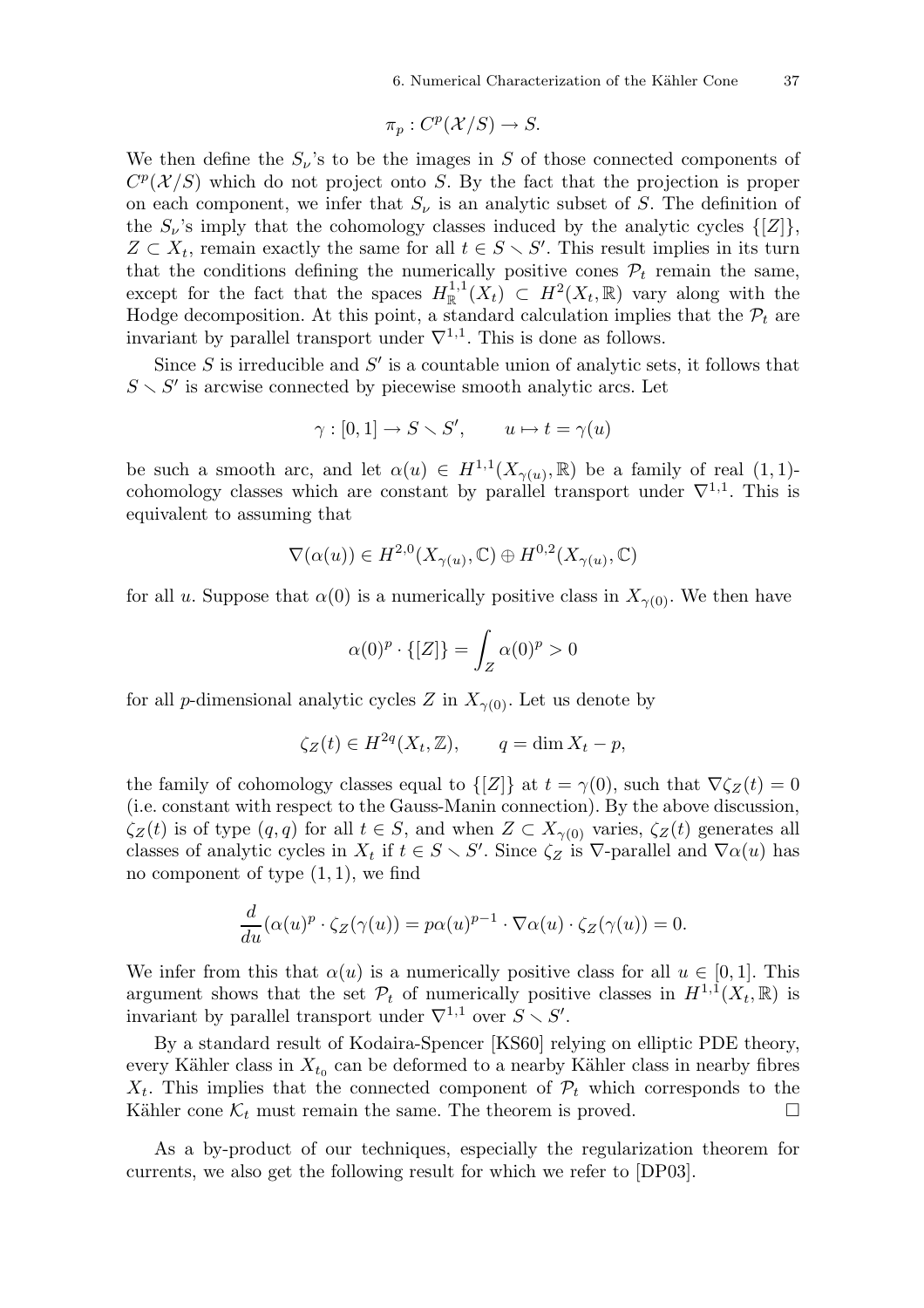$(6.11)$  Theorem. A compact complex manifold carries a Kähler current if and only if it is bimeromorphic to a Kähler manifold (or equivalently, dominated by a Kähler manifold).

This class of manifolds is called the Fujiki class  $\mathcal C$ . If we compare this result with the solution of the Grauert-Riemenschneider conjecture, it is tempting to make the following conjecture which would somehow encompass both results.

(6.12) Conjecture. Let X be a compact complex manifold of dimension n. Assume that X possesses a nef cohomology class  $\{\alpha\}$  of type  $(1,1)$  such that  $\int_X \alpha^n > 0$ . Then X is in the Fujiki class C. [Also,  $\{\alpha\}$  would contain a Kähler current, as it follows from Theorem 6.5 if Conjecture 6.12 is proved.

We want to mention here that most of the above results were already known in the cases of complex surfaces (i.e. in dimension 2), thanks to the work of N. Buchdahl [Buc99, 00] and A. Lamari [Lam99a, 99b].

Shortly after the original [DP03] manuscript appeared in April 2001, Daniel Huybrechts [Huy01] informed us Theorem 6.1 can be used to calculate the Kähler cone of a very general hyperkähler manifold: the Kähler cone is then equal to a suitable connected component of the positive cone defined by the Beauville-Bogomolov quadratic form. In the case of an arbitrary hyperkähler manifold, S.Boucksom [Bou02] later showed that a  $(1, 1)$  class  $\{\alpha\}$  is Kähler if and only if it lies in the positive part of the Beauville-Bogomolov quadratic cone and moreover  $\int_C \alpha > 0$  for all <u>rational curves</u>  $C \subset X$  (see also [Huy99]).

## 7. Cones of Curves

In a dual way, we consider in  $H^{n-1,n-1}_{\mathbb{R}}(X)$  the cone  $\mathcal N$  generated by classes of positive currents T of type  $(n-1, n-1)$  (i.e., of bidimension  $(1, 1)$ ). In the projective case, we also consider the intersection

By extension, we will say that  $\overline{\mathcal{K}}$  is the cone of nef (1, 1)-cohomology classes (even though they are not necessarily integral). We now turn ourselves to cones in cohomology of bidegree  $(n-1, n-1)$ .

#### $(7.1)$  Definition. Let X be a compact Kähler manifold.

- (i) We define N to be the (closed) convex cone in  $H^{n-1,n-1}_{\mathbb{R}}(X)$  generated by classes of positive currents T of type  $(n-1, n-1)$  (i.e., of bidimension  $(1, 1)$ ).
- (ii) We define the cone  $\mathcal{M} \subset H^{n-1,n-1}_\mathbb{R}(X)$  of <u>movable classes</u> to be the closure of the convex cone generated by classes of currents of the form

$$
\mu_\star(\widetilde{\omega}_1\wedge\ldots\wedge\widetilde{\omega}_{n-1})
$$

where  $\mu : \widetilde{X} \to X$  is an arbitrary modification (one could just restrict oneself to compositions of blow-ups with smooth centers), and the  $\tilde{\omega}_j$  are Kähler forms on  $\widetilde{X}$ . Clearly  $\mathcal{M} \subset \mathcal{N}$ .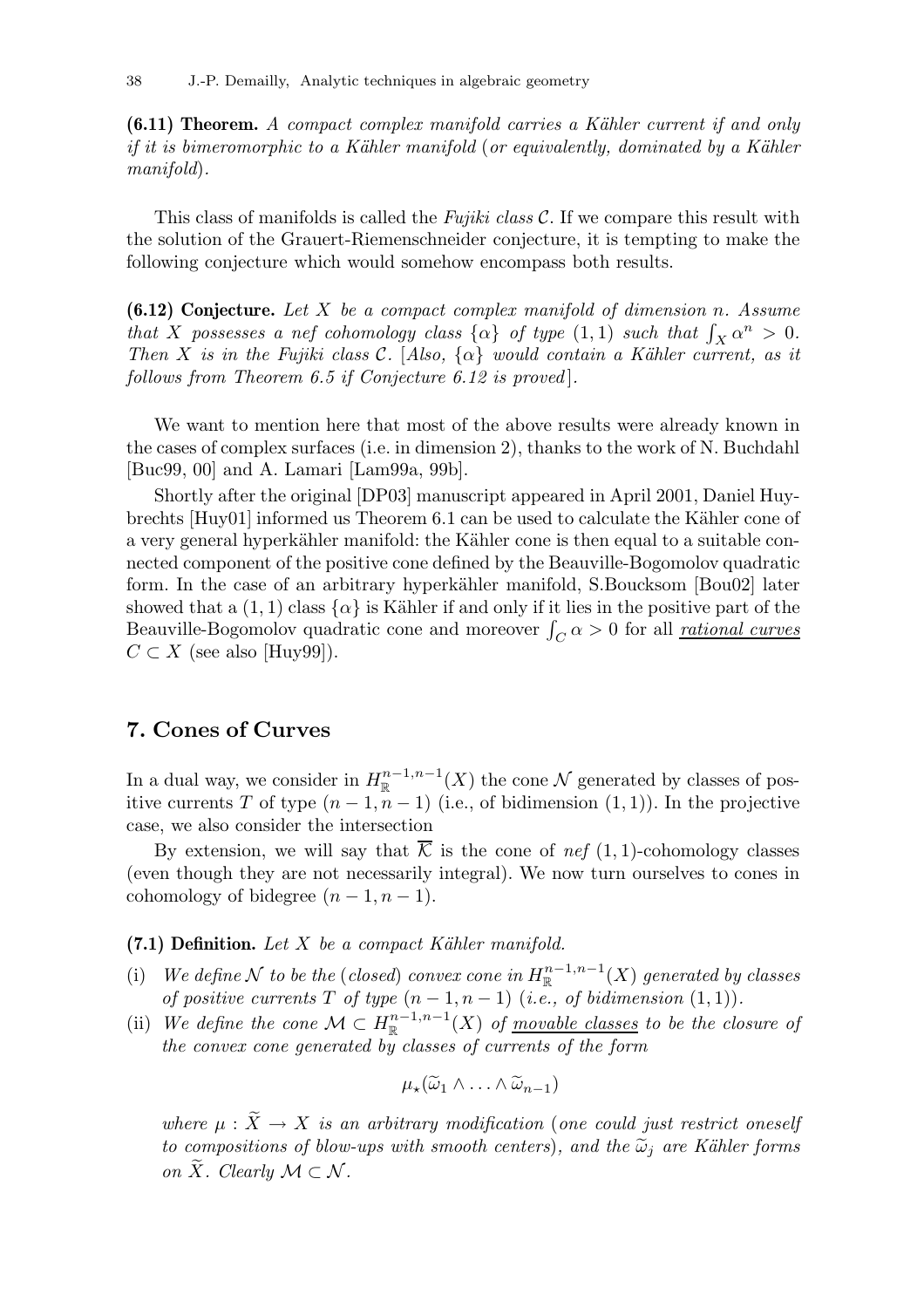(iii) Correspondingly, we introduce the intersections

$$
\mathcal{N}_{\text{NS}} = \mathcal{N} \cap N_1(X), \qquad \mathcal{M}_{\text{NS}} = \mathcal{M} \cap N_1(X),
$$

in the space of integral bidimension  $(1, 1)$ -classes

$$
N_1(X) := (H_{\mathbb{R}}^{n-1,n-1}(X) \cap H^{2n-2}(X,\mathbb{Z})/\text{tors}) \otimes_{\mathbb{Z}} \mathbb{R}.
$$

- (iv) If X is projective, we define  $NE(X)$  to be the convex cone generated by all effective curves. Clearly  $NE(X) \subset \mathcal{N}_{NS}$ .
- (v) If X is projective, we say that C is a <u>strongly movable curve</u> if

$$
C=\mu_{\star}(\widetilde{A}_1\cap\ldots\cap\widetilde{A}_{n-1})
$$

for suitable very ample divisors  $\widetilde{A}_i$  on  $\widetilde{X}$ , where  $\mu : \widetilde{X} \to X$  is a modification. We let  $\text{SME}(X)$  to be the convex cone generated by all strongly movable (effective) curves. Clearly  $\text{SME}(X) \subset \mathcal{M}_{\text{NS}}$ .

(vi) We say that C is a <u>movable curve</u> if  $C = C_{t_0}$  is a member of an analytic family  $(C_t)_{t\in S}$  such that  $\bigcup_{t\in S} C_t = X$  and, as such, is a reduced irreducible 1-cycle. We let  $ME(X)$  to be the convex cone generated by all movable (effective) curves.

The upshot of this definition lies in the following easy observation.

(7.2) Proposition. Let X be a compact Kähler manifold. Consider the Poincaré duality pairing

$$
H^{1,1}(X,\mathbb{R})\times H^{n-1,n-1}_{\mathbb{R}}(X)\longrightarrow \mathbb{R}, \qquad (\alpha,\beta)\longmapsto \int_X \alpha\wedge\beta.
$$

Then the duality pairing takes nonnegative values

- (i) for all pairs  $(\alpha, \beta) \in \overline{\mathcal{K}} \times \mathcal{N}$ ;
- (ii) for all pairs  $(\alpha, \beta) \in \mathcal{E} \times \mathcal{M}$ .
- (iii)for all pairs  $(\alpha, \beta)$  where  $\alpha \in \mathcal{E}$  and  $\beta = [C_t] \in \text{ME}(X)$  is the class of a movable curve.

*Proof.* (i) is obvious. In order to prove (ii), we may assume that  $\beta = \mu_*(\widetilde{\omega}_1 \wedge \ldots \wedge$  $\widetilde{\omega}_{n-1}$ ) for some modification  $\mu : \widetilde{X} \to X$ , where  $\alpha = \{T\}$  is the class of a positive  $(1, 1)$ -current on X and  $\tilde{\omega}_i$  are Kähler forms on  $\tilde{X}$ . Then

$$
\int_X \alpha \wedge \beta = \int_X T \wedge \mu_*(\widetilde{\omega}_1 \wedge \ldots \wedge \widetilde{\omega}_{n-1}) = \int_X \mu^* T \wedge \widetilde{\omega}_1 \wedge \ldots \wedge \widetilde{\omega}_{n-1} \geq 0.
$$

Here, we have used the fact that a closed positive  $(1, 1)$ -current T always has a pullback  $\mu^{\star}T$ , which follows from the fact that if  $T = i\partial\overline{\partial}\varphi$  locally for some plurisubharmonic function in X, we can set  $\mu^{\star}T = i\partial\overline{\partial}(\varphi \circ \mu)$ . For (iii), we suppose  $\alpha = \{T\}$ and  $\beta = \{[C_t]\}\.$  Then we take an open covering  $(U_j)$  on X such that  $T = i\partial\partial\varphi_j$ with suitable plurisubharmonic functions  $\varphi_j$  on  $U_j$ . If we select a smooth partition of unity  $\sum \theta_j = 1$  subordinate to  $(U_j)$ , we then get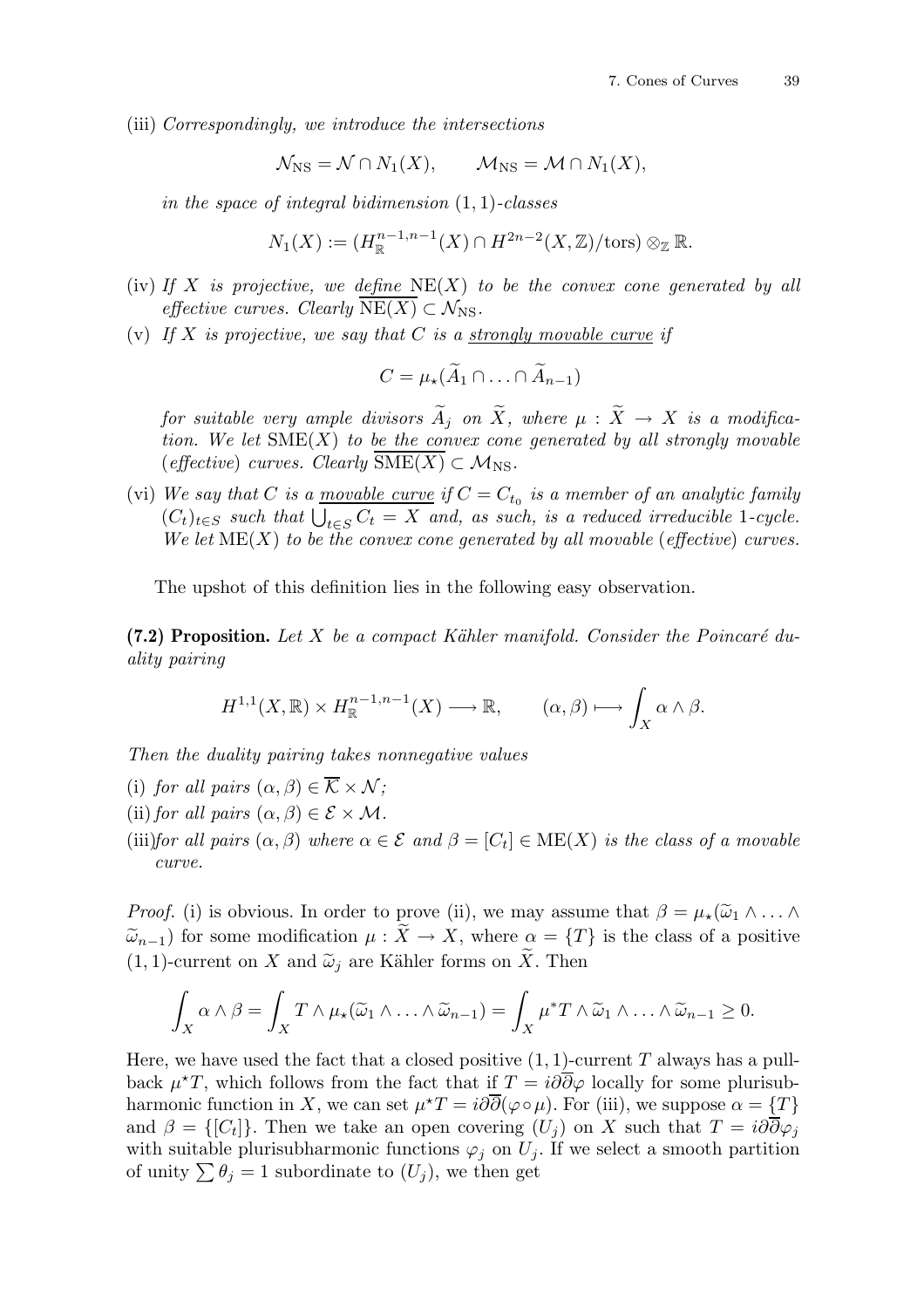40 J.-P. Demailly, Analytic techniques in algebraic geometry

$$
\int_X \alpha \wedge \beta = \int_{C_t} T_{|C_t} = \sum_j \int_{C_t \cap U_j} \theta_j i \partial \overline{\partial} \varphi_j_{|C_t} \geq 0.
$$

For this to make sense, it should be noticed that  $T_{|C_t}$  is a well defined closed positive  $(1, 1)$ -current (i.e. measure) on  $C_t$  for almost every  $t \in S$ , in the sense of Lebesgue measure. This is true only because  $(C_t)$  covers X, thus  $\varphi_{j|C_t}$  is not identically  $-\infty$  for almost every  $t \in S$ . The equality in the last formula is then shown by a regularization argument for T, writing  $T = \lim T_k$  with  $T_k = \alpha + i\partial \overline{\partial} \psi_k$  and a decreasing sequence of smooth almost plurisubharmonic potentials  $\psi_k \downarrow \psi$  such that the Levi forms have a uniform lower bound  $i\partial\overline{\partial}\psi_k \geq -C\omega$  (such a sequence exists by [Dem92]). Then, writing  $\alpha = i\partial \partial v_i$  for some smooth potential  $v_i$  on  $U_i$ , we have  $T = i\partial\overline{\partial}\varphi_j$  on  $U_j$  with  $\varphi_j = v_j + \psi$ , and this is the decreasing limit of the smooth approximations  $\varphi_{j,k} = v_j + \psi_k$  on  $U_j$ . Hence  $T_{k|C_t} \to T_{|C_t}$  for the weak topology of measures on  $C_t$ .

If C is a convex cone in a finite dimensional vector space E, we denote by  $\mathcal{C}^{\vee}$  the dual cone, i.e. the set of linear forms  $u \in E^*$  which take nonnegative values on all elements of C. By the Hahn-Banach theorem, we always have  $\mathcal{C}^{\vee\vee}=\overline{\mathcal{C}}$ .

Proposition 7.2 leads to the natural question whether the cones  $(\mathcal{K}, \mathcal{N})$  and  $(\mathcal{E}, \mathcal{M})$  are dual under Poincaré duality. This question is addressed in the next section. Before doing so, we observe that the algebraic and transcendental cones of  $(n-1, n-1)$  cohomology classes are related by the following equalities.

 $(7.3)$  Theorem. Let X be a projective manifold. Then

(i) 
$$
\overline{\text{NE}(X)} = \mathcal{N}_{\text{NS}}
$$
.

(ii)  $\overline{\text{SME}(X)} = \overline{\text{ME}(X)} = \mathcal{M}_{\text{NS}}.$ 

Proof. (i) It is a standard result of algebraic geometry (see e.g. [Har70]), that the cone of effective cone NE(X) is dual to the cone  $\overline{\mathcal{K}_{NS}}$  of nef divisors, hence

$$
\mathcal{N}_{\text{NS}} \supset \overline{\text{NE}(X)} = \mathcal{K}^{\vee}.
$$

On the other hand, (7.3) (i) implies that  $\mathcal{N}_{\text{NS}} \subset \mathcal{K}^{\vee}$ , so we must have equality and (i) follows.

Similarly, (ii) requires a duality statement which will be established only in the next sections, so we postpone the proof.

## 8. Main Duality Results

It is very well-known that the cone  $\overline{\mathcal{K}_{NS}}$  of nef divisors is dual to the cone  $\mathcal{N}_{NS}$  of effective curves if  $X$  is projective. The transcendental case can be stated as follows.

**(8.1) Theorem** (Demailly-Paun, 2001). If X is Kähler, the cones  $\overline{\mathcal{K}} \subset H^{1,1}(X,\mathbb{R})$  and  $\mathcal{N}\subset H^{n-1,n-1}_{\mathbb R}(X)$  are dual by Poincaré duality, and  $\mathcal N$  is the closed convex cone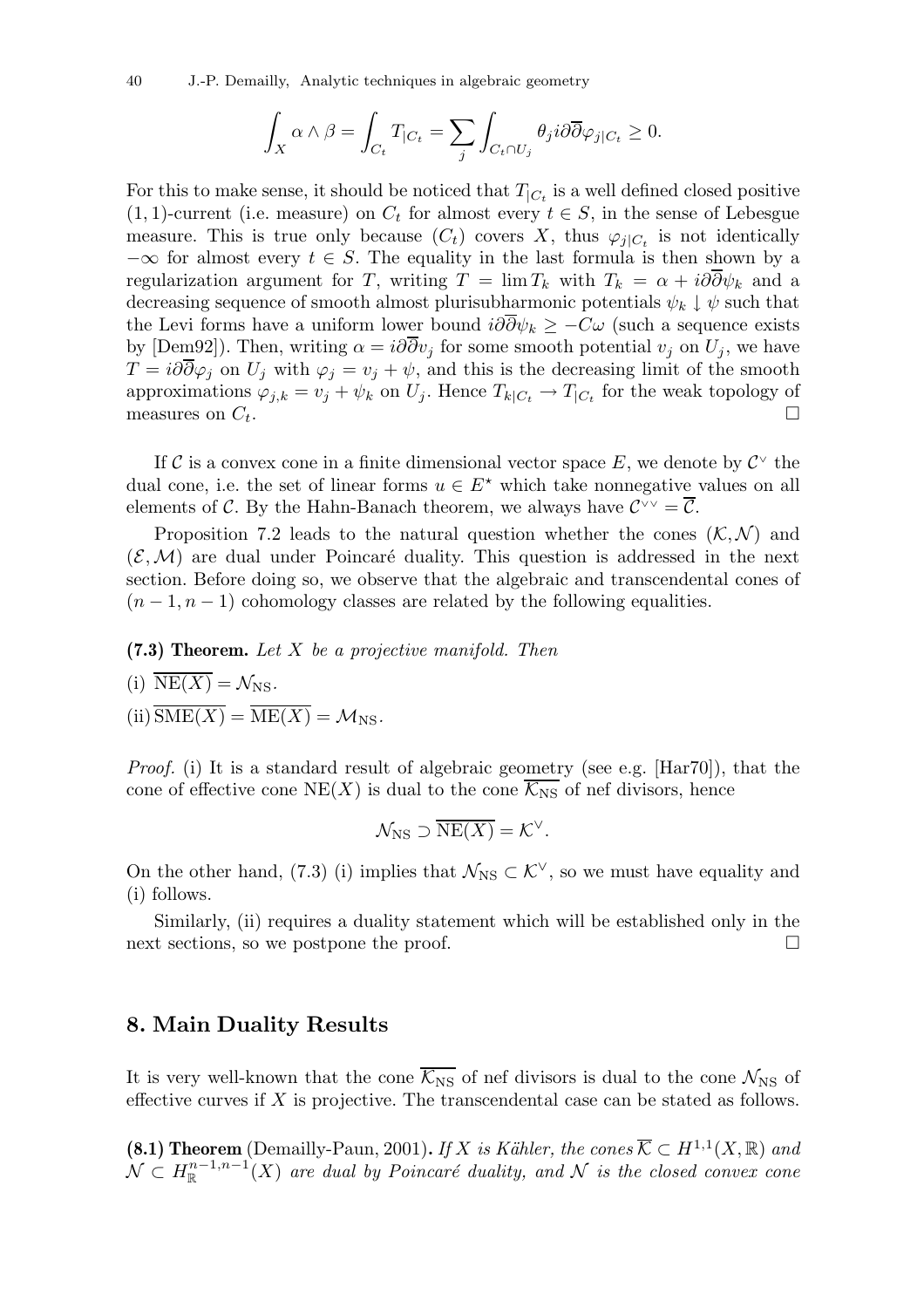generated by classes  $[Y] \wedge \omega^{p-1}$  where  $Y \subset X$  ranges over p-dimensional analytic subsets,  $p = 1, 2, \ldots, n$ , and  $\omega$  ranges over Kähler forms.

*Proof.* Indeed, Prop. 7.4 shows that the dual cone  $\mathcal{K}^{\vee}$  contains N which itself contains the cone N' of all classes of the form  $\{[Y] \wedge \omega^{p-1}\}$ . The main result of [DP03] conversely shows that the dual of  $(\mathcal{N}')^{\vee}$  is equal to  $\overline{\mathcal{K}}$ , so we must have

$$
\mathcal{K}^{\vee} = \overline{\mathcal{N}'} = \mathcal{N}.
$$

The other important duality result is the following characterization of pseudoeffective classes, proved in [BDPP03] (the "only if" part already follows from 7.4 (iii)).

(8.2) Theorem. If X is projective, then a class  $\alpha \in \text{NS}_{\mathbb{R}}(X)$  is pseudo-effective if (and only if) it is in the dual cone of the cone  $\text{SME}(X)$  of strongly movable curves.

In other words, a line bundle L is pseudo-effective if (and only if)  $L \cdot C \geq 0$  for all movable curves, i.e.,  $L \cdot C \geq 0$  for every very generic curve C (not contained in a countable union of algebraic subvarieties). In fact, by definition of  $\text{SME}(X)$ , it is enough to consider only those curves  $C$  which are images of generic complete intersection of very ample divisors on some variety  $\tilde{X}$ , under a modification  $\mu : \tilde{X} \to$ X.

By a standard blowing-up argument, it also follows that a line bundle  $L$  on a normal Moishezon variety is pseudo-effective if and only if  $L \cdot C \geq 0$  for every movable curve C.

The Kähler analogue should be:

(8.3) Conjecture. For an arbitrary compact Kähler manifold X, the cones  $\mathcal E$  and M are dual.

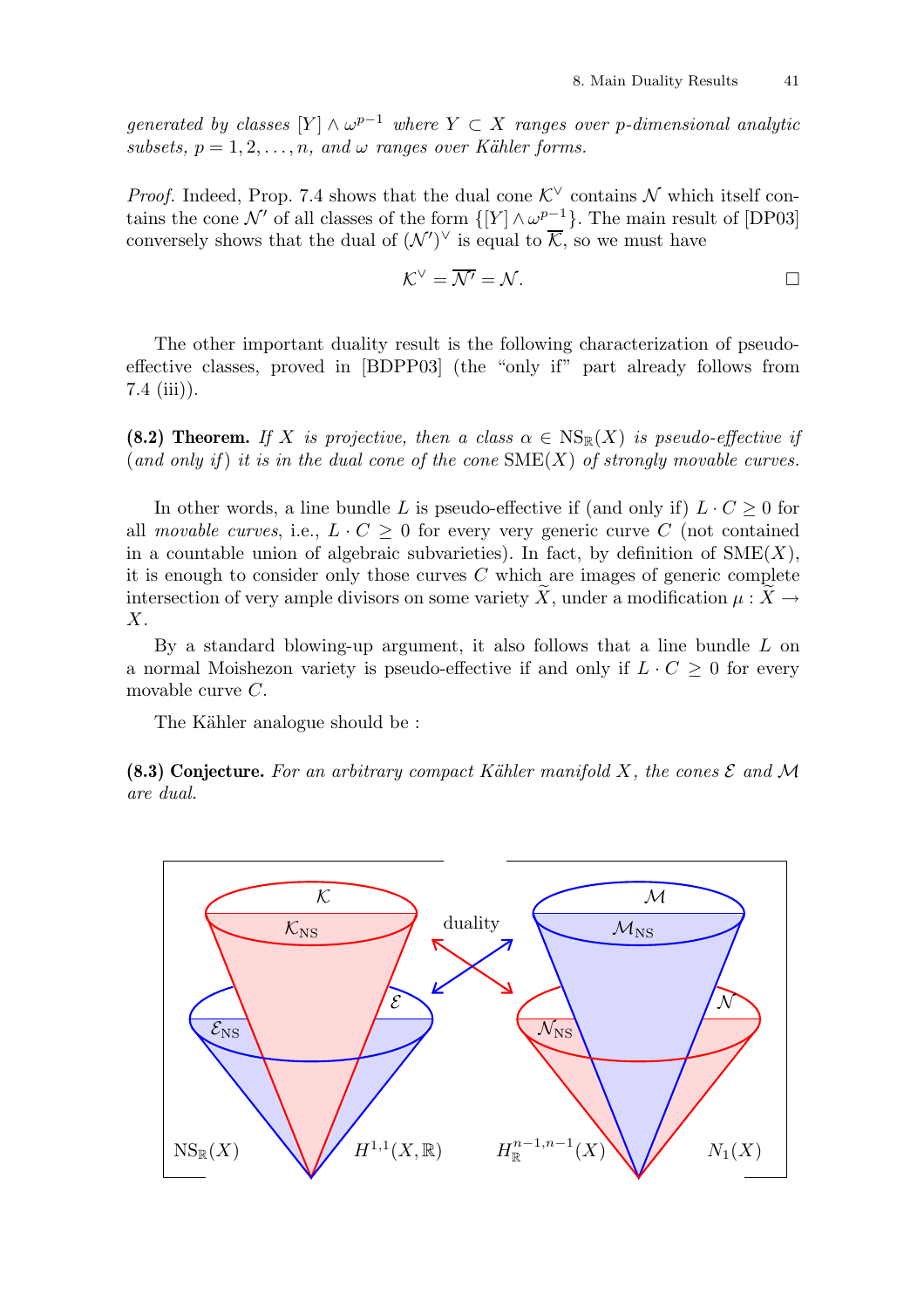The relation between the various cones of movable curves and currents in (7.5) is now a rather direct consequence of Theorem 8.2. In fact, using ideas hinted in [DPS96], we can say a little bit more. Given an irreducible curve  $C \subset X$ , we consider its normal "bundle"  $N_C = \text{Hom}(\mathcal{I}/\mathcal{I}^2, \mathcal{O}_C)$ , where  $\mathcal I$  is the ideal sheaf of C. If C is a general member of a covering family  $(C_t)$ , then  $N_C$  is nef. Now [DPS96] says that the dual cone of the pseudo-effective cone of X contains the closed cone spanned by curves with nef normal bundle, which in turn contains the cone of movable curves. In this way we get :

 $(8.4)$  Theorem. Let X be a projective manifold. Then the following cones coincide.

- (i) the cone  $\mathcal{M}_{\text{NS}} = \mathcal{M} \cap N_1(X);$
- (ii) the closed cone  $\overline{\text{SME}(X)}$  of strongly movable curves;
- (iii) the closed cone  $\overline{\text{ME}(X)}$  of movable curves;
- (iv) the closed cone  $\overline{\text{ME}_{\text{nef}}(X)}$  of curves with nef normal bundle.

Proof. We have already seen that

$$
SME(X) \subset ME(X) \subset ME_{nef}(X) \subset (\mathcal{E}_{NS})^{\vee}
$$

and

$$
SME(X) \subset ME(X) \subset \mathcal{M}_{NS} \subset (\mathcal{E}_{NS})^{\vee}
$$

by 7.4 (iii). Now Theorem 8.2 implies  $(\mathcal{M}_{NS})^{\vee} = \overline{\text{SME}(X)}$ , and 8.4 follows.

(8.5) Corollary. Let X be a projective manifold and L a line bundle on X.

- (i) L is pseudo-effective if and only if  $L \cdot C \geq 0$  for all curves C with nef normal sheaf  $N_C$ .
- (ii) If L is big, then  $L \cdot C > 0$  for all curves C with nef normal sheaf N<sub>C</sub>.

8.5 (i) strenghtens results from [PSS99]. It is however not yet clear whether  $\mathcal{M}_{\text{NS}} = \mathcal{M} \cap N_1(X)$  is equal to the closed cone of curves with ample normal bundle (although we certainly expect this to be true).

The most important special case of Theorem 8.2 is

(8.6) Theorem. If X is a projective manifold and is not uniruled, then  $K_X$  is pseudoeffective, i.e.  $K_X \in \mathcal{E}_{NS}$ .

*Proof.* If  $K_X \notin \mathcal{E}_{NS}$ , Theorem 7.2 shows that there is a moving curve  $C_t$  such that  $K_X \cdot C_t$  < 0. The "bend-and-break" lemma then implies that there is family  $\Gamma_t$  of <u>rational curves</u> with  $K_X \cdot \Gamma_t < 0$ , so X is uniruled.

A stronger result is expected to be true, namely :

(8.7) Conjecture (special case of the "abundance conjecture"). If  $K_X$  is pseudoeffective, then  $\kappa(X) > 0$ .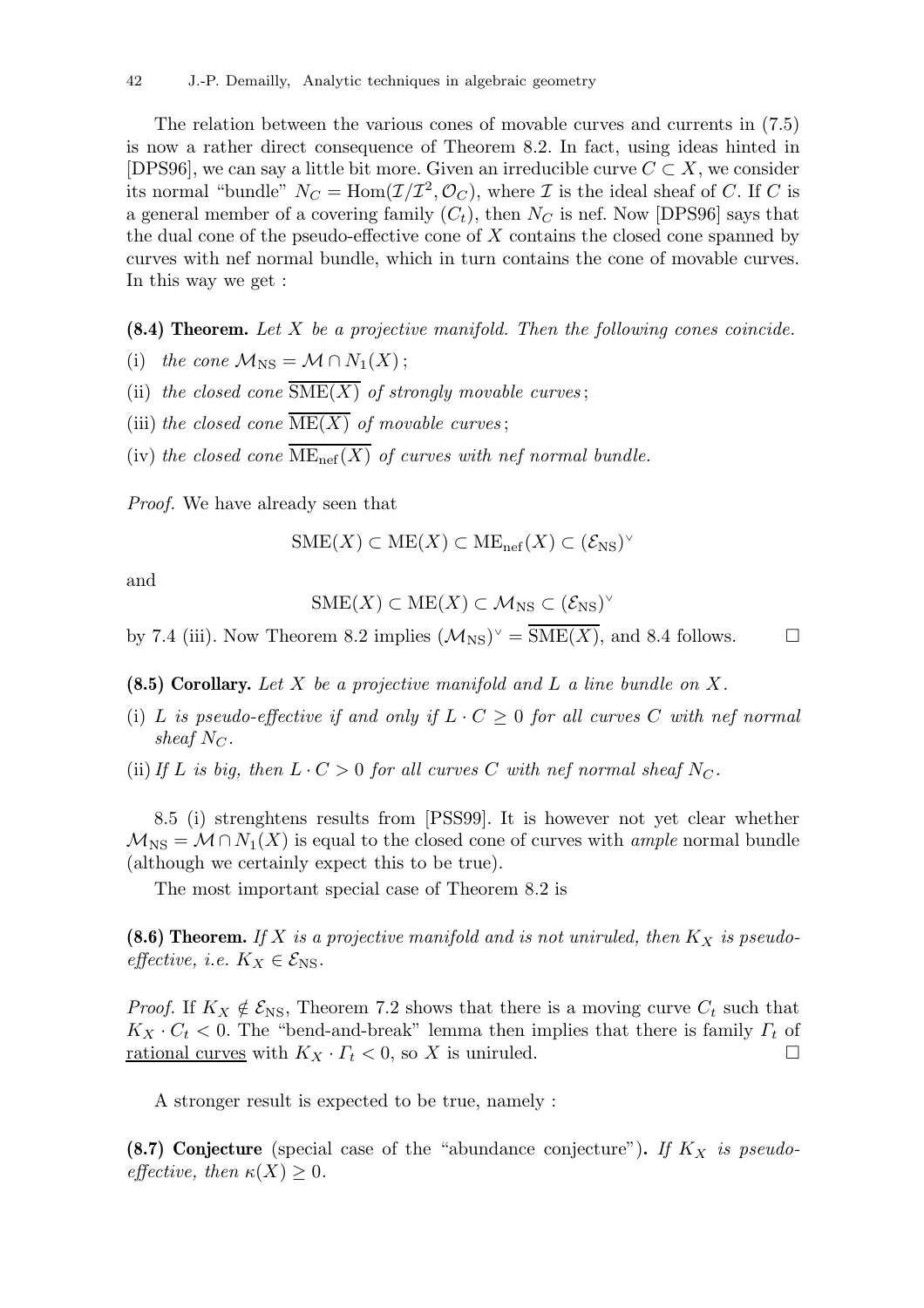# 9. Approximation of psh functions by logarithms of holomorphic functions

The fundamental tool is the Ohsawa-Takegoshi extension theorem in the following form  $(50T87)$ , see also  $[Dem 00]$ ).

(9.1) Theorem. Let  $\Omega \subset \mathbb{C}^n$  be a bounded pseudoconvex domain, and let  $Y \subset X$ be a nonsingular complex submanifold defined by a section s of some hermitian vector bundle E with bounded curvature tensor on  $\Omega$ . Assume that s is everywhere transverse to the zero section and that  $|s| \leq e^{-1}$  on  $\Omega$ . Then there is a constant  $C > 0$  (depending only on E), with the following property: for every psh function  $\varphi$  on  $\Omega$ , every holomorphic function f on Y with  $\int_Y |f|^2 |A^r(ds)|^{-2} e^{-\varphi} dV_Y < +\infty$ , there exists an extension  $F$  of  $f$  to  $\Omega$  such that

$$
\int_{\Omega} \frac{|F|^2}{|s|^{2r}(-\log|s|)^2} e^{-\varphi} dV_{\Omega} \leq C \int_{Y} \frac{|f|^2}{|A^r(ds)|^2} e^{-\varphi} dV_{Y}.
$$

Here we simply take Y to be a point  $\{z_0\}$ . In this case, the theorem says that we can find  $F \in \mathcal{O}(\Omega)$  with a prescribed value  $F(z_0)$ , such that

$$
\int_{\Omega} |F|^2 e^{-\varphi} d\lambda \leq C |F(z_0)|^2.
$$

We now show that every psh function on a pseudoconvex open set  $\Omega \subset \mathbb{C}^n$  can be approximated very accurately by psh functions with analytic singularities. The main idea is taken from [Dem92].

(9.2) Theorem. Let  $\varphi$  be a plurisubharmonic function on a bounded pseudoconvex open set  $\Omega \subset \mathbb{C}^n$ . For every  $m > 0$ , let  $\mathcal{H}_{\Omega}(m\varphi)$  be the Hilbert space of holomorphic functions f on  $\Omega$  such that  $\int_{\Omega} |f|^2 e^{-2m\varphi} d\lambda < +\infty$  and let  $\varphi_m = \frac{1}{2m} \log \sum |\sigma_{\ell}|^2$ where  $(\sigma_{\ell})$  is an orthonormal basis of  $\mathcal{H}_{\Omega}(m\varphi)$ . Then there are constants  $C_1, C_2 > 0$ independent of m such that

a) 
$$
\varphi(z) - \frac{C_1}{m} \le \varphi_m(z) \le \sup_{|\zeta - z| < r} \varphi(\zeta) + \frac{1}{m} \log \frac{C_2}{r^n}
$$

for every  $z \in \Omega$  and  $r < d(z, \partial \Omega)$ . In particular,  $\varphi_m$  converges to  $\varphi$  pointwise and in  $L^1_{loc}$  topology on  $\Omega$  when  $m \to +\infty$  and

b) 
$$
\nu(\varphi, z) - \frac{n}{m} \le \nu(\varphi_m, z) \le \nu(\varphi, z)
$$
 for every  $z \in \Omega$ .

*Proof.* Note that  $\sum |\sigma_{\ell}(z)|^2$  is the square of the norm of the evaluation linear form  $f \mapsto f(z)$  on  $\mathcal{H}_{\Omega}(m\varphi)$ . As  $\varphi$  is locally bounded above, the  $L^2$  topology is actually stronger than the topology of uniform convergence on compact subsets of  $\Omega$ . It follows that the series  $\sum |\sigma_{\ell}|^2$  converges uniformly on  $\Omega$  and that its sum is real analytic. Moreover we have

$$
\varphi_m(z) = \sup_{f \in B(1)} \frac{1}{m} \log |f(z)|
$$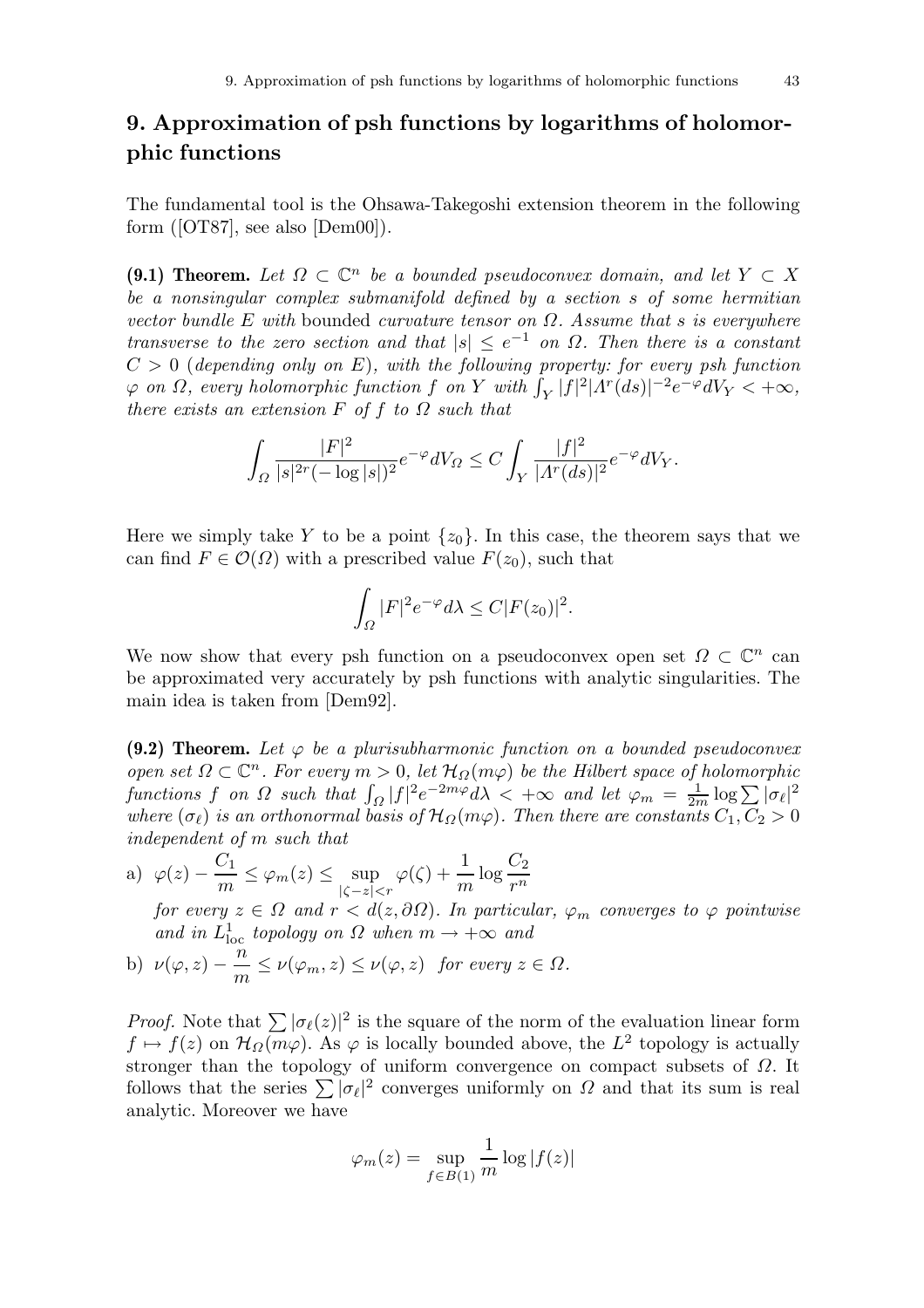where  $B(1)$  is the unit ball of  $\mathcal{H}_{\Omega}(m\varphi)$ . For  $r < d(z, \partial \Omega)$ , the mean value inequality applied to the psh function  $|f|^2$  implies

$$
\begin{aligned} |f(z)|^2 &\leq \frac{1}{\pi^n r^{2n}/n!} \int_{|\zeta-z|
$$

If we take the supremum over all  $f \in B(1)$  we get

$$
\varphi_m(z) \le \sup_{|\zeta - z| < r} \varphi(\zeta) + \frac{1}{2m} \log \frac{1}{\pi^n r^{2n}/n!}
$$

and the second inequality in a) is proved. Conversely, the Ohsawa-Takegoshi extension theorem applied to the 0-dimensional subvariety  $\{z\} \subset \Omega$  shows that for any  $a \in \mathbb{C}$  there is a holomorphic function f on  $\Omega$  such that  $f(z) = a$  and

$$
\int_{\Omega} |f|^2 e^{-2m\varphi} d\lambda \leq C_3 |a|^2 e^{-2m\varphi(z)},
$$

where  $C_3$  only depends on n and diam  $\Omega$ . We fix a such that the right hand side is 1. This gives the other inequality

$$
\varphi_m(z) \ge \frac{1}{m} \log |a| = \varphi(z) - \frac{\log C_3}{2m}.
$$

The above inequality implies  $\nu(\varphi_m, z) \leq \nu(\varphi, z)$ . In the opposite direction, we find

$$
\sup_{|x-z|< r} \varphi_m(x) \le \sup_{|\zeta-z|< 2r} \varphi(\zeta) + \frac{1}{m} \log \frac{C_2}{r^n}.
$$

Divide by  $\log r$  and take the limit as r tends to 0. The quotient by  $\log r$  of the supremum of a psh function over  $B(x, r)$  tends to the Lelong number at x. Thus we obtain

$$
\nu(\varphi_m, x) \ge \nu(\varphi, x) - \frac{n}{m}.
$$

Theorem 9.2 implies in a straighforward manner a deep result of [Siu74] on the analyticity of the Lelong number sublevel sets.

(9.3) Corollary. Let  $\varphi$  be a plurisubharmonic function on a complex manifold X. Then, for every  $c > 0$ , the Lelong number sublevel set

$$
E_c(\varphi) = \{ z \in X \, ; \, \nu(\varphi, z) \ge c \}
$$

is an analytic subset of X.

Proof. Since analyticity is a local property, it is enough to consider the case of a psh function  $\varphi$  on a pseudoconvex open set  $\Omega \subset \mathbb{C}^n$ . The inequalities obtained in 9.2 b) imply that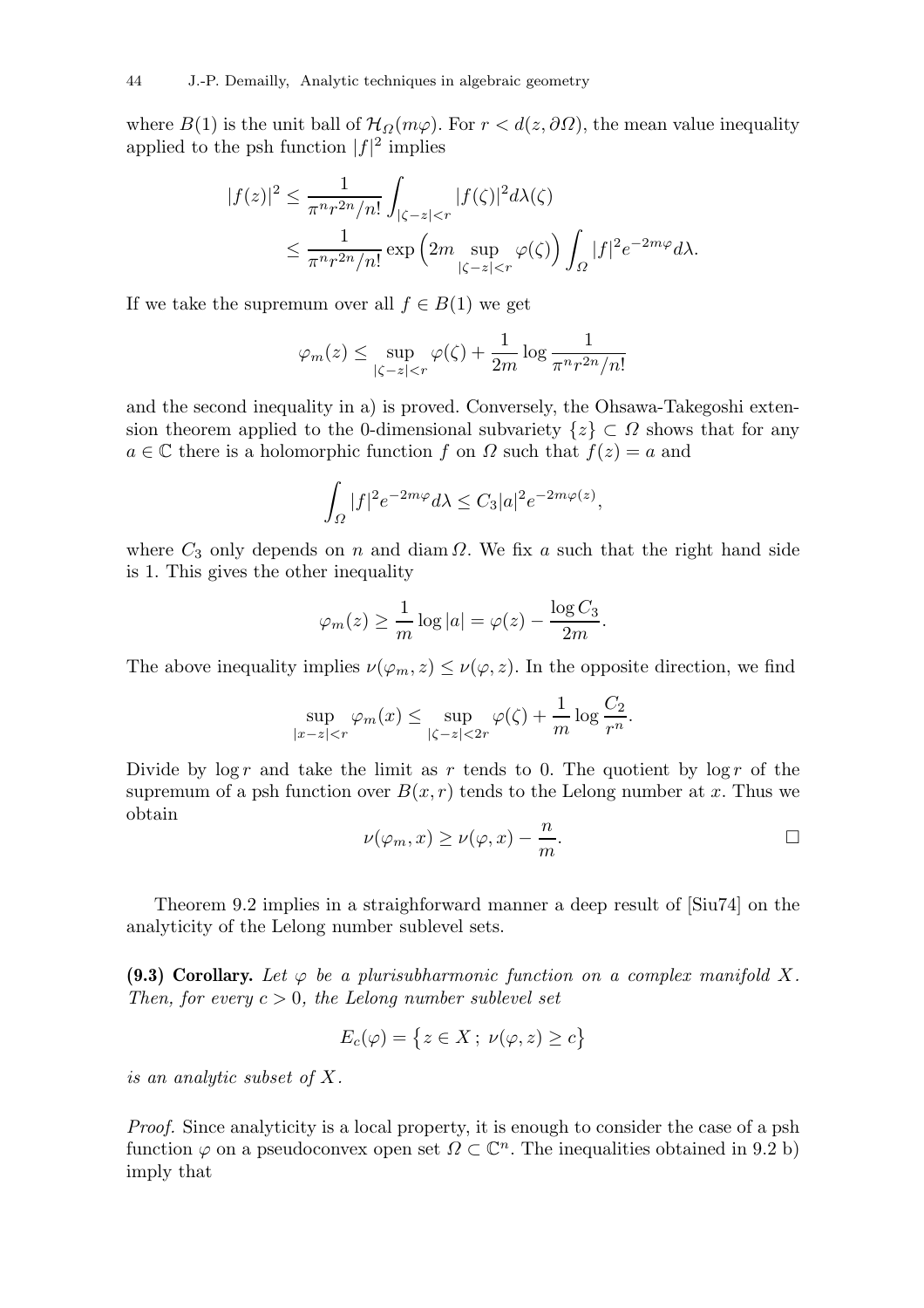$$
E_c(\varphi) = \bigcap_{m \ge m_0} E_{c-n/m}(\varphi_m).
$$

Now, it is clear that  $E_c(\varphi_m)$  is the analytic set defined by the equations  $\sigma_\ell^{(\alpha)}$  $\binom{\alpha}{\ell}(z)=0$ for all multi-indices  $\alpha$  such that  $|\alpha| < mc$ . Thus  $E_c(\varphi)$  is analytic as a (countable) intersection of analytic sets.

 $(9.4)$  Regularization theorem for currents. Let X be a compact complex manifold equipped with a hermitian metric  $\omega$ . Let  $T = \alpha + i\partial \overline{\partial} \psi$  be a closed (1, 1)-current on X, where  $\alpha$  is smooth and  $\psi$  is a quasi-plurisubharmonic function. Assume that  $T \ge \gamma$  for some real (1, 1)-form  $\gamma$  on X with real coefficients. Then there exists a sequence  $T_k = \alpha + i\partial \overline{\partial} \psi_k$  of closed (1, 1)-currents such that

(i)  $\psi_k$  (and thus  $T_k$ ) is smooth on the complement  $X \setminus Z_k$  of an analytic set  $Z_k$ , and the  $Z_k$ 's form an increasing sequence

$$
Z_0 \subset Z_1 \subset \ldots \subset Z_k \subset \ldots \subset X.
$$

- (ii) There is a uniform estimate  $T_k \geq \gamma \delta_k \omega$  with  $\lim_{k \to \infty} \delta_k = 0$  as k tends to  $+\infty$ .
- (iii) The sequence  $(\psi_k)$  is non increasing, and we have  $\lim \psi_k = \psi$ . As a consequence,  $T_k$  converges weakly to T as k tends to  $+\infty$ .
- (iv) Near  $Z_k$ , the potential  $\psi_k$  has logarithmic poles, namely, for every  $x_0 \in Z_k$ , there is a neighborhood U of  $x_0$  such that  $\psi_k(z) = \lambda_k \log \sum_{\ell} |g_{k,\ell}|^2 + O(1)$  for suitable holomorphic functions  $(g_{k,\ell})$  on U and  $\lambda_k > 0$ . Moreover, there is a (global) proper modification  $\mu_k : \tilde{X}_k \to X$  of X, obtained as a sequence of blow-ups with smooth centers, such that  $\psi_k \circ \mu_k$  can be written locally on  $X_k$  as

$$
\psi_k \circ \mu_k(w) = \lambda_k \big( \sum n_\ell \log |\widetilde{g}_\ell|^2 + f(w) \big)
$$

where  $(\widetilde{g}_{\ell} = 0)$  are local generators of suitable (global) divisors  $D_{\ell}$  on  $\widetilde{X}_k$  such that  $\sum D_{\ell}$  has normal crossings,  $n_{\ell}$  are positive integers, and the f's are smooth functions on  $\widetilde{X}_k$ .

Sketch of proof. We briefly indicate the main ideas, since the proof can only be reconstructed by patching together arguments which appeared in different places (although the core the proof is entirely in [Dem92]). After replacing T with  $T - \alpha$ , we can assume that  $\alpha = 0$  and  $T = i\partial\overline{\partial}\psi > \gamma$ . Given a small  $\varepsilon > 0$ , we select a covering of X by open balls  $B_j$  together with holomorphic coordinates  $(z^{(j)})$  and real numbers  $\beta_i$  such that

$$
0 \le \gamma - \beta_j i \partial \overline{\partial} |z^{(j)}|^2 \le \varepsilon i \partial \overline{\partial} |z^{(j)}|^2 \qquad \text{on } B_j
$$

(this can be achieved just by continuity of  $\gamma$ , after diagonalizing  $\gamma$  at the center of the balls). We now take a partition of unity  $(\theta_j)$  subordinate to  $(B_j)$  such that  $\sum \theta_j^2 = 1$ , and define

$$
\psi_k(z) = \frac{1}{2k} \log \sum_j \theta_j^2 e^{2k\beta_j |z^{(j)}|^2} \sum_{\ell \in \mathbb{N}} |g_{j,k,\ell}|^2
$$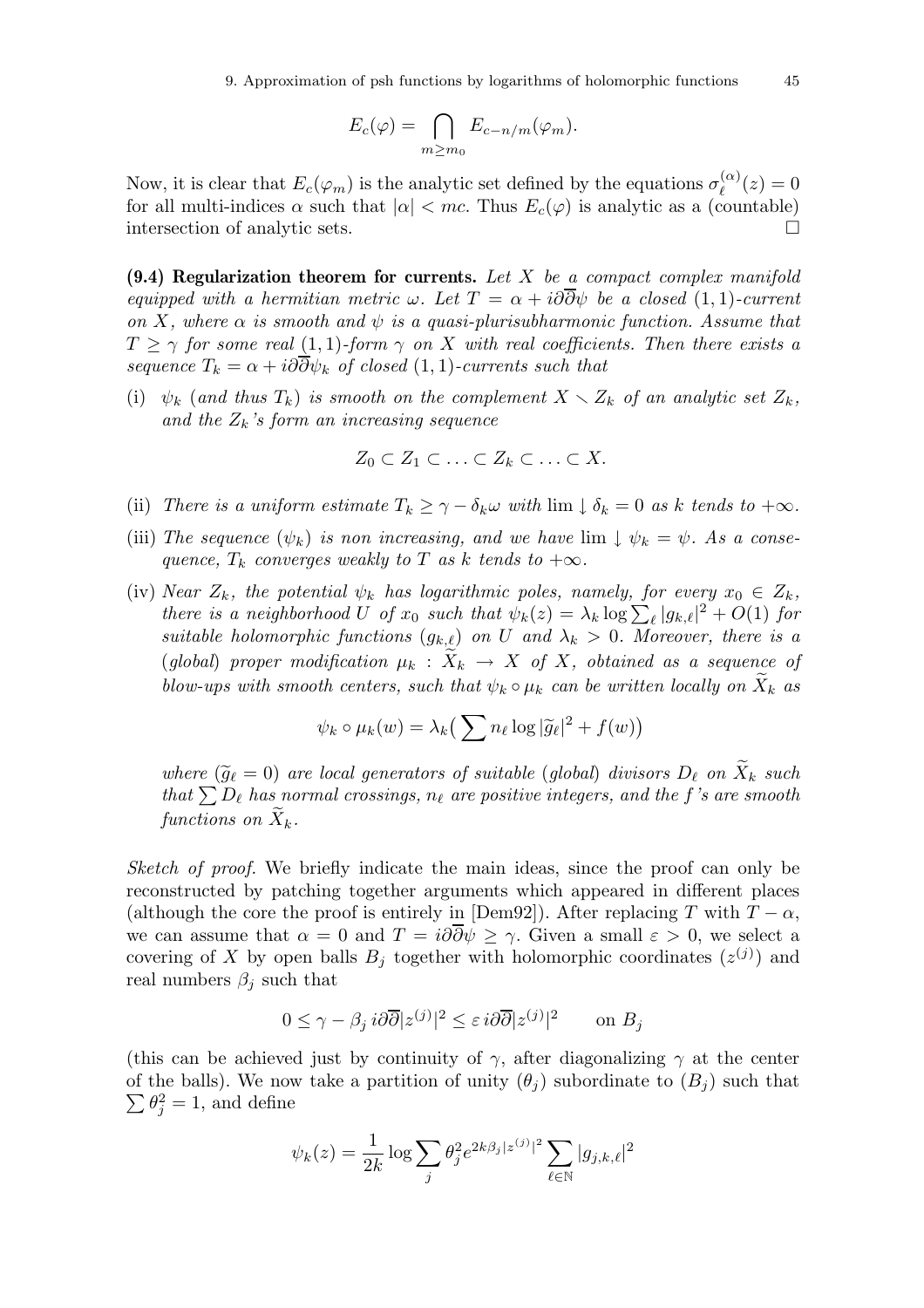where  $(g_{j,k,\ell})$  is a Hilbert basis of the Hilbert space of holomorphic functions f on  $B_j$  such that

$$
\int_{B_j}|f|^2e^{-2k(\psi-\beta_j|z^{(j)}|^2)}<+\infty.
$$

Notice that by the Hessian estimate  $i\partial\overline{\partial}\psi \geq \gamma \geq \beta_j i\partial\overline{\partial}|z^{(j)}|^2$ , the weight involved in the  $L^2$  norm is plurisubharmonic. It then follows from the proof of Proposition 3.7 in [Dem92] that all properties (i)–(iv) hold true, except possibly the fact that the sequence  $\psi_k$  can be chosen to be non increasing, and the existence of the modification in (iv). However, the multiplier ideal sheaves of the weights  $k(\psi - \beta_j |z^{(j)}|^2)$ are generated by the  $(g_{j,k,\ell})_\ell$  on  $B_j$ , and these sheaves glue together into a global coherent multiplier ideal sheaf  $\mathcal{I}(k\psi)$  on X (see [DEL99]); the modification  $\mu_k$  is then obtained by blowing-up the ideal sheaf  $\mathcal{I}(k\psi)$  so that  $\mu_k^* \mathcal{I}(k\psi)$  is an invertible ideal sheaf associated with a normal crossing divisor (Hironaka [Hir64]). The fact that  $\psi_k$  can be chosen to be non increasing follows from a quantitative version of the "subadditivity of multiplier ideal sheaves" which is proved in Step 3 of the proof of Theorem 2.2.1 in [DPS01] (see also ([DEL99]). (Anyway, this property will not be used here, so the reader may wish to skip the details).  $\Box$ 

### 10. Zariski Decomposition and Movable Intersections

Let X be compact Kähler and let  $\alpha \in \mathcal{E}^{\circ}$  be in the *interior* of the pseudo–effective cone. In analogy with the algebraic context such a class  $\alpha$  is called "big", and it can then be represented by a Kähler current T, i.e. a closed positive  $(1, 1)$ -current T such that  $T \ge \delta \omega$  for some smooth hermitian metric  $\omega$  and a constant  $\delta \ll 1$ .

(10.1) Theorem (Demailly [Dem92], [Bou02, 3.1.24]. If T is a Kähler current, then one can write  $T = \lim T_m$  for a sequence of Kähler currents  $T_m$  which have logarithmic poles with coefficients in  $\frac{1}{m}\mathbb{Z}$ , i.e. there are modifications  $\mu_m: X_m \to X$  such that

$$
\mu_m^* T_m = [E_m] + \beta_m
$$

where  $E_m$  is an effective Q-divisor on  $X_m$  with coefficients in  $\frac{1}{m}\mathbb{Z}$  (the "fixed part") and  $\beta_m$  is a closed semi-positive form (the "movable part").

Proof. This is a direct consequence of the results of section 9. Locally we can write  $T = i\partial\overline{\partial}\varphi$  for some strictly plurisubharmonic potential  $\varphi$ . By the Bergman kernel trick and the Ohsawa-Takegoshi  $L^2$  extension theorem, we get local approximations

$$
\varphi = \lim \varphi_m, \qquad \varphi_m(z) = \frac{1}{2m} \log \sum_{\ell} |g_{\ell,m}(z)|^2
$$

where  $(g_{\ell,m})$  is a Hilbert basis of the set of holomorphic functions which are  $L^2$  with respect to the weight  $e^{-2m\varphi}$ . This Hilbert basis is also a family of local generators of the globally defined multiplier ideal sheaf  $\mathcal{I}(mT) = \mathcal{I}(m\varphi)$ . Then  $\mu_m : X_m \to X$ is obtained by blowing-up this ideal sheaf, so that

$$
\mu_m^{\star}\mathcal{I}(mT)=\mathcal{O}(-mE_m).
$$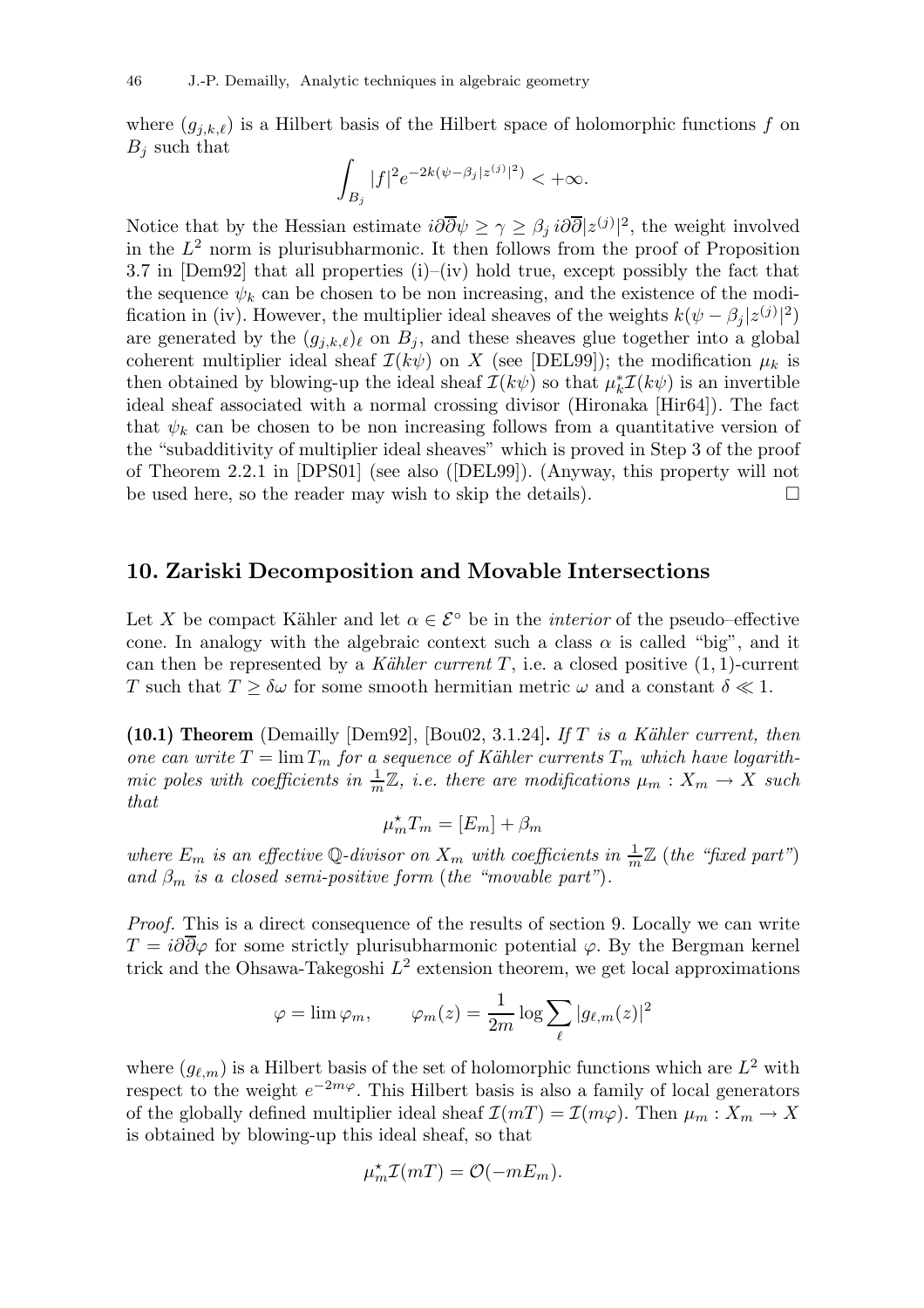We should notice that by approximating  $T - \frac{1}{m}\omega$  instead of T, we can replace  $\beta_m$ by  $\beta_m + \frac{1}{m} \mu^* \omega$  which is a big class on  $X_m$ ; by playing with the multiplicities of the components of the exceptional divisor, we could even achieve that  $\beta_m$  is a Kähler class on  $X_m$ , but this will not be needed here.

The more familiar algebraic analogue would be to take  $\alpha = c_1(L)$  with a big line bundle L and to blow-up the base locus of  $|mL|, m \gg 1$ , to get a Q-divisor decomposition

$$
\mu_m^* L \sim E_m + D_m
$$
,  $E_m$  effective,  $D_m$  free.

Such a blow-up is usually referred to as a "log resolution" of the linear system  $|mL|$ , and we say that  $E_m + D_m$  is an approximate Zariski decomposition of L. We will also use this terminology for Kähler currents with logarithmic poles.



(10.2) Definition. We define the volume, or movable self-intersection of a big class  $\alpha \in \mathcal{E}^{\circ}$  to be

$$
Vol(\alpha) = \sup_{T \in \alpha} \int_{\widetilde{X}} \beta^n > 0
$$

where the supremum is taken over all Kähler currents  $T \in \alpha$  with logarithmic poles, and  $\mu^{\star}T = [E] + \beta$  with respect to some modification  $\mu : \tilde{X} \to X$ .

By Fujita  $[Fu]$  and Demailly-Ein-Lazarsfeld  $[DEL00]$ , if L is a big line bundle, we have

$$
Vol(c_1(L)) = \lim_{m \to +\infty} D_m^n = \lim_{m \to +\infty} \frac{n!}{m^n} h^0(X, mL),
$$

and in these terms, we get the following statement.

(10.3) Proposition. Let L be a big line bundle on the projective manifold X. Let  $\epsilon > 0$ . Then there exists a modification  $\mu : X_{\epsilon} \to X$  and a decomposition  $\mu^*(L) = E + \beta$ with E an effective  $\mathbb Q$ -divisor and  $\beta$  a big and nef  $\mathbb Q$ -divisor such that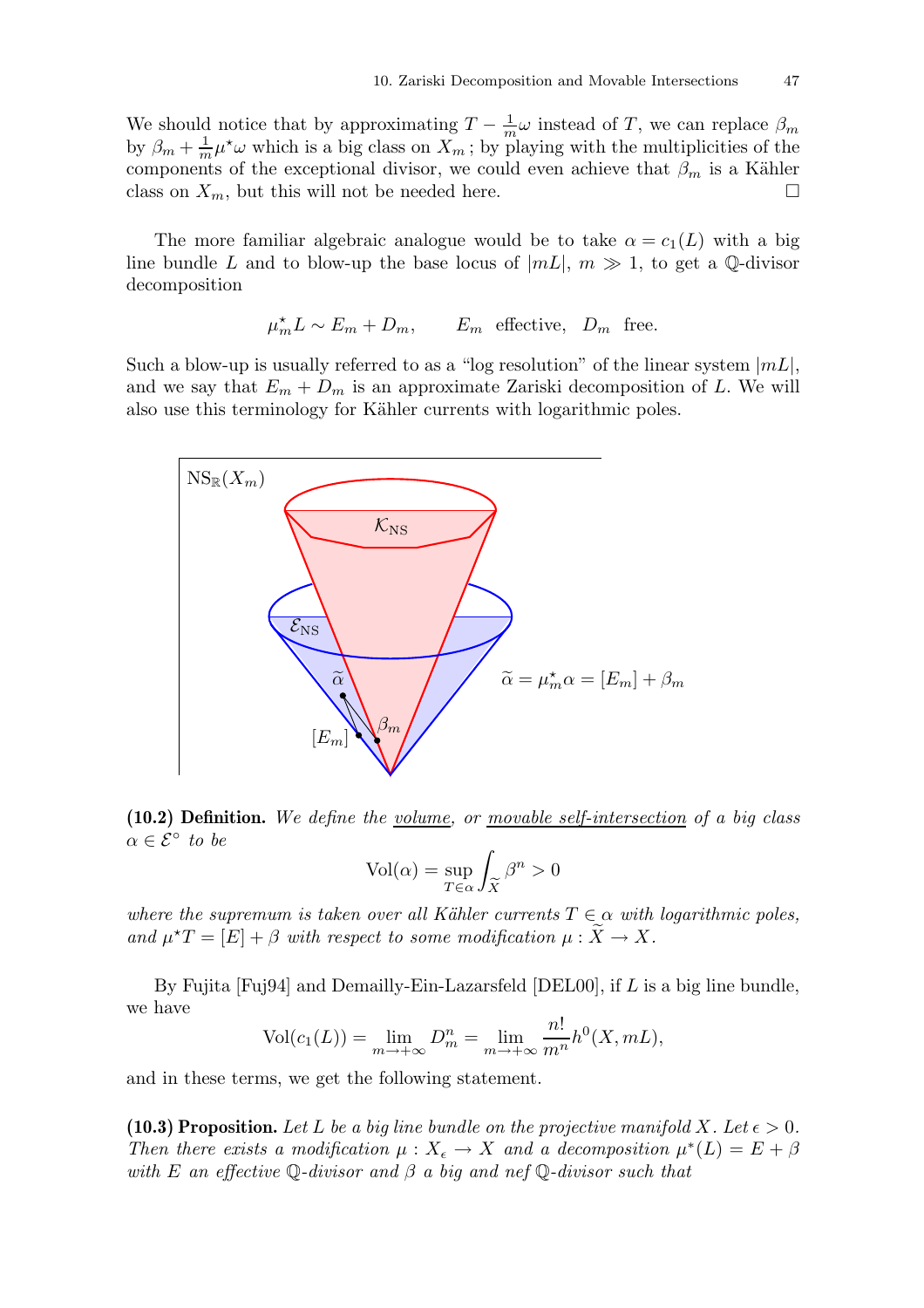48 J.-P. Demailly, Analytic techniques in algebraic geometry

$$
Vol(L) - \varepsilon \le Vol(\beta) \le Vol(L).
$$

It is very useful to observe that the supremum in Definition 10.2 is actually achieved by a collection of currents whose singularities satisfy a filtering property. Namely, if  $T_1 = \alpha + i\partial\overline{\partial}\varphi_1$  and  $T_2 = \alpha + i\partial\overline{\partial}\varphi_2$  are two Kähler currents with logarithmic poles in the class of  $\alpha$ , then

(10.4) 
$$
T = \alpha + i\partial\overline{\partial}\varphi, \qquad \varphi = \max(\varphi_1, \varphi_2)
$$

is again a Kähler current with weaker singularities than  $T_1$  and  $T_2$ . One could define as well

(10.4') 
$$
T = \alpha + i\partial\overline{\partial}\varphi, \qquad \varphi = \frac{1}{2m}\log(e^{2m\varphi_1} + e^{2m\varphi_2}),
$$

where  $m = \text{lcm}(m_1, m_2)$  is the lowest common multiple of the denominators occuring in  $T_1, T_2$ . Now, take a simultaneous log-resolution  $\mu_m : X_m \to X$  for which the singularities of  $T_1$  and  $T_2$  are resolved as Q-divisors  $E_1$  and  $E_2$ . Then clearly the associated divisor in the decomposition  $\mu_m^* T = [E] + \beta$  is given by  $E = \min(E_1, E_2)$ . By doing so, the volume  $\int_{X_m} \beta^n$  gets increased, as we shall see in the proof of Theorem 10.5 below.

(10.5) Theorem (Boucksom [Bou02]). Let X be a compact Kähler manifold. We denote here by  $H^{k,k}_{\geq 0}$  $\sum_{n=0}^{\kappa,\kappa}(X)$  the cone of cohomology classes of type  $(k,k)$  which have  $\emph{non-negative intersection with all closed semi-positive smooth forms of bidegree}$   $(n-\emph{non-negative intersection})$  $k, n - k$ ).

(i) For each integer  $k = 1, 2, \ldots, n$ , there exists a canonical "movable intersection" product"

$$
\mathcal{E} \times \cdots \times \mathcal{E} \to H_{\geq 0}^{k,k}(X), \quad (\alpha_1, \ldots, \alpha_k) \mapsto \langle \alpha_1 \cdot \alpha_2 \cdots \alpha_{k-1} \cdot \alpha_k \rangle
$$

such that  $Vol(\alpha) = \langle \alpha^n \rangle$  whenever  $\alpha$  is a big class.

(ii) The product is increasing, homogeneous of degree 1 and superadditive in each argument, i.e.

$$
\langle \alpha_1 \cdots (\alpha'_j + \alpha''_j) \cdots \alpha_k \rangle \geq \langle \alpha_1 \cdots \alpha'_j \cdots \alpha_k \rangle + \langle \alpha_1 \cdots \alpha''_j \cdots \alpha_k \rangle.
$$

It coincides with the ordinary intersection product when the  $\alpha_j \in \overline{K}$  are nef classes.

(iii)The movable intersection product satisfies the Teissier-Hovanskii inequalities

$$
\langle \alpha_1 \cdot \alpha_2 \cdots \alpha_n \rangle \geq (\langle \alpha_1^n \rangle)^{1/n} \dots (\langle \alpha_n^n \rangle)^{1/n} \qquad (\text{with } \langle \alpha_j^n \rangle = \text{Vol}(\alpha_j)).
$$

 $(iv) For k = 1$ , the above "product" reduces to a (non linear) projection operator

$$
\mathcal{E} \to \mathcal{E}_1, \qquad \alpha \to \langle \alpha \rangle
$$

onto a certain convex subcone  $\mathcal{E}_1$  of  $\mathcal{E}$  such that  $\overline{\mathcal{K}} \subset \mathcal{E}_1 \subset \mathcal{E}$ . Moreover, there is a "divisorial Zariski decomposition"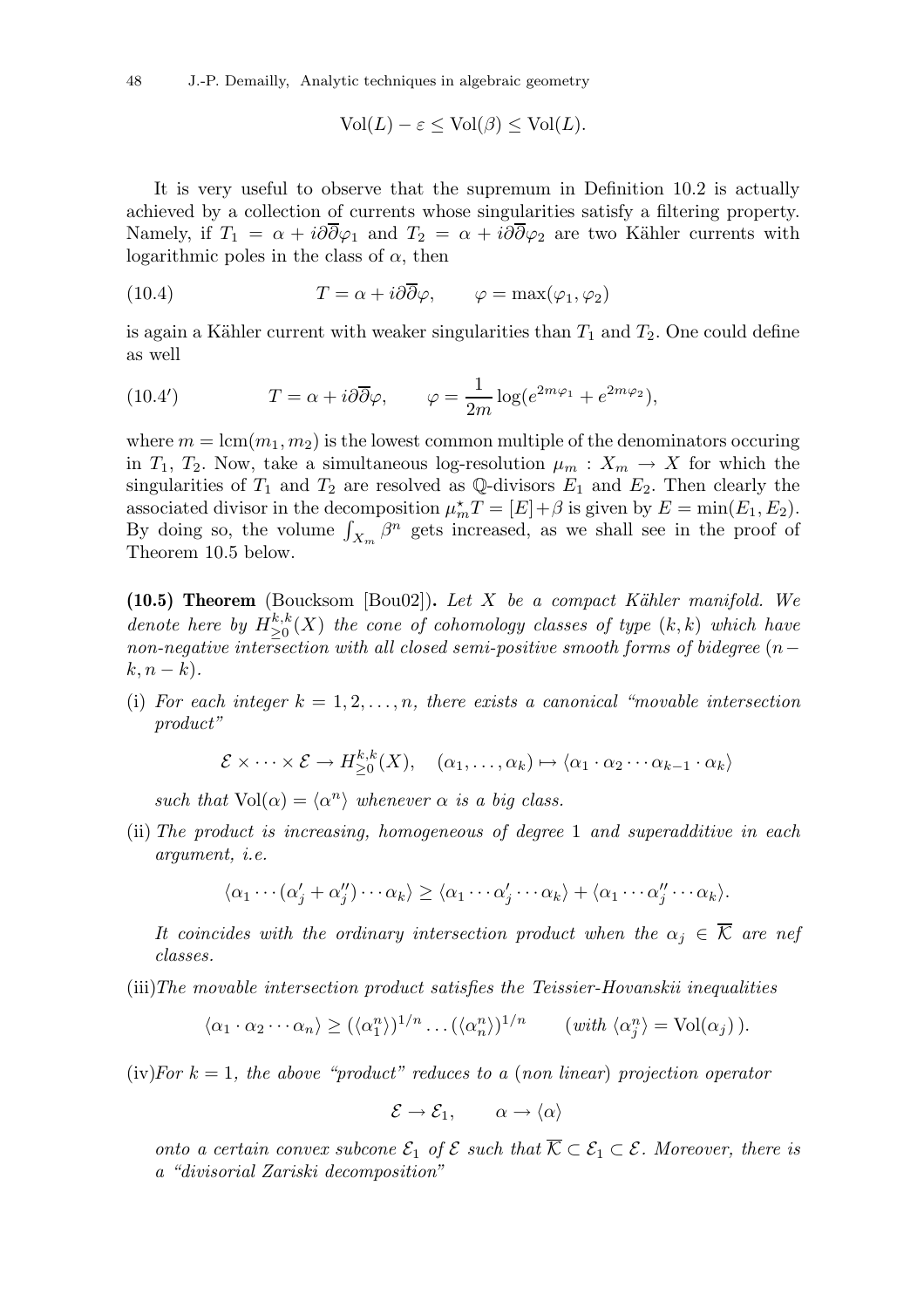$$
\alpha = \{N(\alpha)\} + \langle \alpha \rangle
$$

where  $N(\alpha)$  is a uniquely defined effective divisor which is called the "negative" divisorial part" of  $\alpha$ . The map  $\alpha \mapsto N(\alpha)$  is homogeneous and subadditive, and  $N(\alpha) = 0$  if and only if  $\alpha \in \mathcal{E}_1$ .

(v) The components of  $N(\alpha)$  always consist of divisors whose cohomology classes are linearly independent, especially  $N(\alpha)$  has at most  $\rho = \text{rank}_{\mathbb{Z}} NS(X)$  components.

Proof. We essentially repeat the arguments developped in [Bou02], with some simplifications arising from the fact that  $X$  is supposed to be Kähler from the start.

(i) First assume that all classes  $\alpha_j$  are big, i.e.  $\alpha_j \in \mathcal{E}^{\circ}$ . Fix a smooth closed  $(n - k, n - k)$  semi-positive form u on X. We select Kähler currents  $T_j \in \alpha_j$  with logarithmic poles, and a simultaneous log-resolution  $\mu : \widetilde{X} \to X$  such that

$$
\mu^{\star} T_j = [E_j] + \beta_j.
$$

We consider the direct image current  $\mu_{\star}(\beta_1 \wedge \ldots \wedge \beta_k)$  (which is a closed positive current of bidegree  $(k, k)$  on X) and the corresponding integrals

$$
\int_{\widetilde{X}} \beta_1 \wedge \ldots \wedge \beta_k \wedge \mu^{\star} u \geq 0.
$$

If we change the representative  $T_j$  with another current  $T'_j$ , we may always take a simultaneous log-resolution such that  $\mu^{\star}T_j' = [E_j'] + \beta_j'$ , and by using  $(10.4')$  we can always assume that  $E'_j \le E_j$ . Then  $D_j = E_j - E'_j$  is an effective divisor and we find  $[E_j] + \beta_j \equiv [E'_j] + \beta'_j$ , hence  $\beta'_j \equiv \beta_j + [D_j]$ . A substitution in the integral implies

$$
\int_{\widetilde{X}} \beta_1' \wedge \beta_2 \wedge \ldots \wedge \beta_k \wedge \mu^* u
$$
\n
$$
= \int_{\widetilde{X}} \beta_1 \wedge \beta_2 \wedge \ldots \wedge \beta_k \wedge \mu^* u + \int_{\widetilde{X}} [D_1] \wedge \beta_2 \wedge \ldots \wedge \beta_k \wedge \mu^* u
$$
\n
$$
\geq \int_{\widetilde{X}} \beta_1 \wedge \beta_2 \wedge \ldots \wedge \beta_k \wedge \mu^* u.
$$

Similarly, we can replace successively all forms  $\beta_j$  by the  $\beta'_j$ , and by doing so, we find

$$
\int_{\widetilde{X}} \beta'_1 \wedge \beta'_2 \wedge \ldots \wedge \beta'_k \wedge \mu^{\star} u \ge \int_{\widetilde{X}} \beta_1 \wedge \beta_2 \wedge \ldots \wedge \beta_k \wedge \mu^{\star} u.
$$

We claim that the closed positive currents  $\mu_{\star}(\beta_1 \wedge \ldots \wedge \beta_k)$  are uniformly bounded in mass. In fact, if  $\omega$  is a Kähler metric in X, there exists a constant  $C_i \geq 0$  such that  $C_j\{\omega\} - \alpha_j$  is a Kähler class. Hence  $C_j\omega - T_j \equiv \gamma_j$  for some Kähler form  $\gamma_j$ on X. By pulling back with  $\mu$ , we find  $C_j\mu^*\omega - (E_j + \beta_j) \equiv \mu^*\gamma_j$ , hence

$$
\beta_j \equiv C_j \mu^* \omega - ([E_j] + \mu^* \gamma_j).
$$

By performing again a substitution in the integrals, we find

$$
\int_{\widetilde{X}} \beta_1 \wedge \ldots \wedge \beta_k \wedge \mu^{\star} u \leq C_1 \ldots C_k \int_{\widetilde{X}} \mu^{\star} \omega^k \wedge \mu^{\star} u = C_1 \ldots C_k \int_{X} \omega^k \wedge u
$$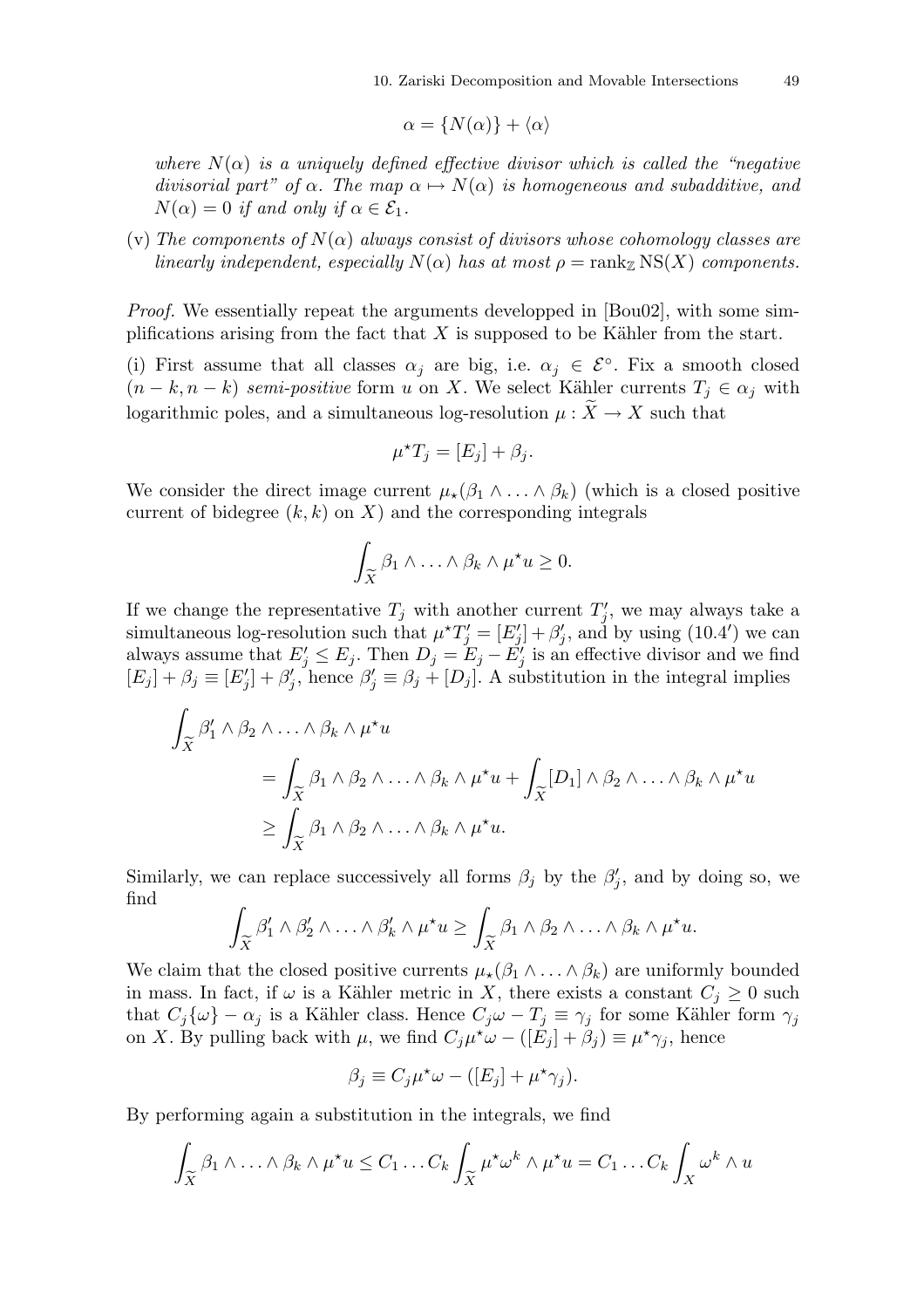and this is true especially for  $u = \omega^{n-k}$ . We can now arrange that for each of the integrals associated with a countable dense family of forms  $u$ , the supremum is achieved by a sequence of currents  $(\mu_m)_*(\beta_{1,m} \wedge \ldots \wedge \beta_{k,m})$  obtained as direct images by a suitable sequence of modifications  $\mu_m : \widetilde{X}_m \to X$ . By extracting a subsequence, we can achieve that this sequence is weakly convergent and we set

$$
\langle \alpha_1 \cdot \alpha_2 \cdots \alpha_k \rangle = \lim_{m \to +\infty} \{ (\mu_m)_* (\beta_{1,m} \wedge \beta_{2,m} \wedge \ldots \wedge \beta_{k,m}) \}
$$

(the monotonicity is not in terms of the currents themselves, but in terms of the integrals obtained when we evaluate against a smooth closed semi-positive form  $u$ ). By evaluating against a basis of positive classes  $\{u\} \in H^{n-k,n-k}(X)$ , we infer by Poincaré duality that the class of  $\langle \alpha_1 \cdot \alpha_2 \cdots \alpha_k \rangle$  is uniquely defined (although, in general, the representing current is not unique).

(ii) It is indeed clear from the definition that the movable intersection product is homogeneous, increasing and superadditive in each argument, at least when the  $\alpha_i$ 's are in  $\mathcal{E}^{\circ}$ . However, we can extend the product to the closed cone  $\mathcal{E}$  by monotonicity, by setting

$$
\langle \alpha_1 \cdot \alpha_2 \cdots \alpha_k \rangle = \lim_{\delta \downarrow 0} \downarrow \langle (\alpha_1 + \delta \omega) \cdot (\alpha_2 + \delta \omega) \cdots (\alpha_k + \delta \omega) \rangle
$$

for arbitrary classes  $\alpha_i \in \mathcal{E}$  (again, monotonicity occurs only where we evaluate against closed semi-positive forms  $u$ ). By weak compactness, the movable intersection product can always be represented by a closed positive current of bidegree  $(k, k).$ 

(iii) The Teissier-Hovanskii inequalities are a direct consequence of the fact that they hold true for nef classes, so we just have to apply them to the classes  $\beta_{j,m}$  on  $X_m$  and pass to the limit.

(iv) When  $k = 1$  and  $\alpha \in \mathcal{E}^0$ , we have

$$
\alpha = \lim_{m \to +\infty} \{ (\mu_m)_\star T_m \} = \lim_{m \to +\infty} (\mu_m)_\star [E_m] + \{ (\mu_m)_\star \beta_m \}
$$

and  $\langle \alpha \rangle = \lim_{m \to +\infty} \{(\mu_m)_\star \beta_m\}$  by definition. However, the images  $F_m = (\mu_m)_\star F_m$ are effective Q-divisors in X, and the filtering property implies that  $F_m$  is a decreasing sequence. It must therefore converge to a (uniquely defined) limit  $F = \lim F_m :=$  $N(\alpha)$  which is an effective R-divisor, and we get the asserted decomposition in the limit.

Since  $N(\alpha) = \alpha - \langle \alpha \rangle$  we easily see that  $N(\alpha)$  is subadditive and that  $N(\alpha) = 0$ if  $\alpha$  is the class of a smooth semi-positive form. When  $\alpha$  is no longer a big class, we define

$$
\langle \alpha \rangle = \lim_{\delta \downarrow 0} \downarrow \langle \alpha + \delta \omega \rangle, \qquad N(\alpha) = \lim_{\delta \downarrow 0} \uparrow N(\alpha + \delta \omega)
$$

(the subadditivity of N implies  $N(\alpha+(\delta+\varepsilon)\omega) \leq N(\alpha+\delta\omega)$ ). The divisorial Zariski decomposition follows except maybe for the fact that  $N(\alpha)$  might be a convergent countable sum of divisors. However, this will be ruled out when  $(v)$  is proved. As  $N(\cdot)$ is subadditive and homogeneous, the set  $\mathcal{E}_1 = {\alpha \in \mathcal{E}$ ;  $N(\alpha) = 0}$  is a closed convex conne, and we find that  $\alpha \mapsto \langle \alpha \rangle$  is a projection of  $\mathcal E$  onto  $\mathcal E_1$  (according to [Bou02],  $\mathcal{E}_1$  consists of those pseudo-effective classes which are "nef in codimension 1").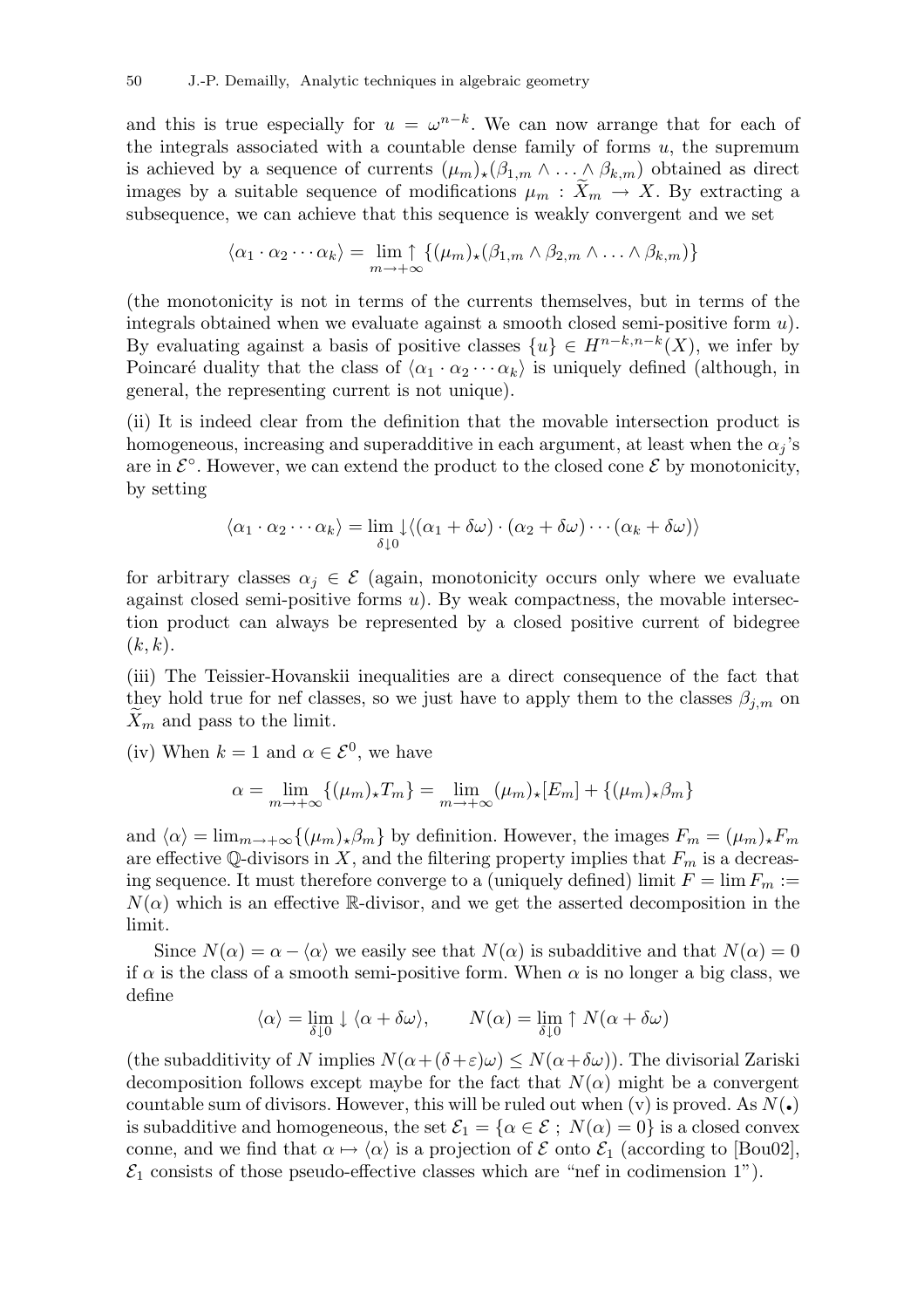(v) Let  $\alpha \in \mathcal{E}^{\circ}$ , and assume that  $N(\alpha)$  contains linearly dependent components  $F_j$ . Then already all currents  $T \in \alpha$  should be such that  $\mu^*T = [E] + \beta$  where  $\overline{F} = \mu_{\star} E$  contains those linearly dependent components. Write  $F = \sum_{i} \lambda_{i} F_{i}$ ,  $\lambda_{i} > 0$ and assume that

$$
\sum_{j\in J}c_jF_j\equiv 0
$$

for a certain non trivial linear combination. Then some of the coefficients  $c_j$  must be negative (and some other positive). Then  $E$  is numerically equivalent to

$$
E' \equiv E + t\mu^* \Big( \sum \lambda_j F_j \Big),
$$

and by choosing  $t > 0$  appropriate, we obtain an effective divisor E' which has a zero coefficient on one of the components  $\mu^* F_{j_0}$ . By replacing E with  $\min(E, E')$ via (10.4'), we eliminate the component  $\mu^* F_{j_0}$ . This is a contradiction since  $N(\alpha)$ was supposed to contain  $F_{j_0}$ . .

(10.6) Definition. For a class  $\alpha \in H^{1,1}(X,\mathbb{R})$ , we define the <u>numerical dimension</u>  $\nu(\alpha)$  to be  $\nu(\alpha) = -\infty$  if  $\alpha$  is not pseudo-effective, and

$$
\nu(\alpha) = \max\{p \in \mathbb{N} \; ; \; \langle \alpha^p \rangle \neq 0\}, \qquad \nu(\alpha) \in \{0, 1, \dots, n\}
$$

if  $\alpha$  is pseudo-effective.

By the results of [DP03], a class is big  $(\alpha \in \mathcal{E}^{\circ})$  if and only if  $\nu(\alpha) = n$ . Classes of numerical dimension 0 can be described much more precisely, again following Boucksom [Bou02].

(10.7) Theorem. Let X be a compact Kähler manifold. Then the subset  $\mathcal{D}_0$  of irreducible divisors D in X such that  $\nu(D) = 0$  is countable, and these divisors are rigid as well as their multiples. If  $\alpha \in \mathcal{E}$  is a pseudo-effective class of numerical dimension 0, then  $\alpha$  is numerically equivalent to an effective R-divisor  $D = \sum_{j \in J} \lambda_j D_j$ , for some finite subset  $(D_j)_{j\in J} \subset \mathcal{D}_0$  such that the cohomology classes  $\{D_j\}$  are linearly independent and some  $\lambda_i > 0$ . If such a linear combination is of numerical dimension 0, then so is any other linear combination of the same divisors.

Proof. It is immediate from the definition that a pseudo-effective class is of numerical dimension 0 if and only if  $\langle \alpha \rangle = 0$ , in other words if  $\alpha = N(\alpha)$ . Thus  $\alpha \equiv \sum \lambda_j D_j$ as described in 10.7, and since  $\lambda_i \langle D_i \rangle \leq \langle \alpha \rangle$ , the divisors  $D_i$  must themselves have numerical dimension 0. There is at most one such divisor  $D$  in any given cohomology class in  $NS(X) \cap \mathcal{E} \subset H^2(X,\mathbb{Z})$ , otherwise two such divisors  $D \equiv D'$  would yield a blow-up  $\mu : \tilde{X} \to X$  resolving the intersection, and by taking  $\min(\mu^* D, \mu^* D')$ via (10.4'), we would find  $\mu^*D \equiv E + \beta$ ,  $\beta \neq 0$ , so that  $\{D\}$  would not be of numerical dimension 0. This implies that there are at most countably many divisors of numerical dimension 0, and that these divisors are rigid as well as their multiples.  $\Box$ 

The above general concept of numerical dimension leads to a very natural formulation of the abundance conjecture for non-minimal (Kähler) varieties.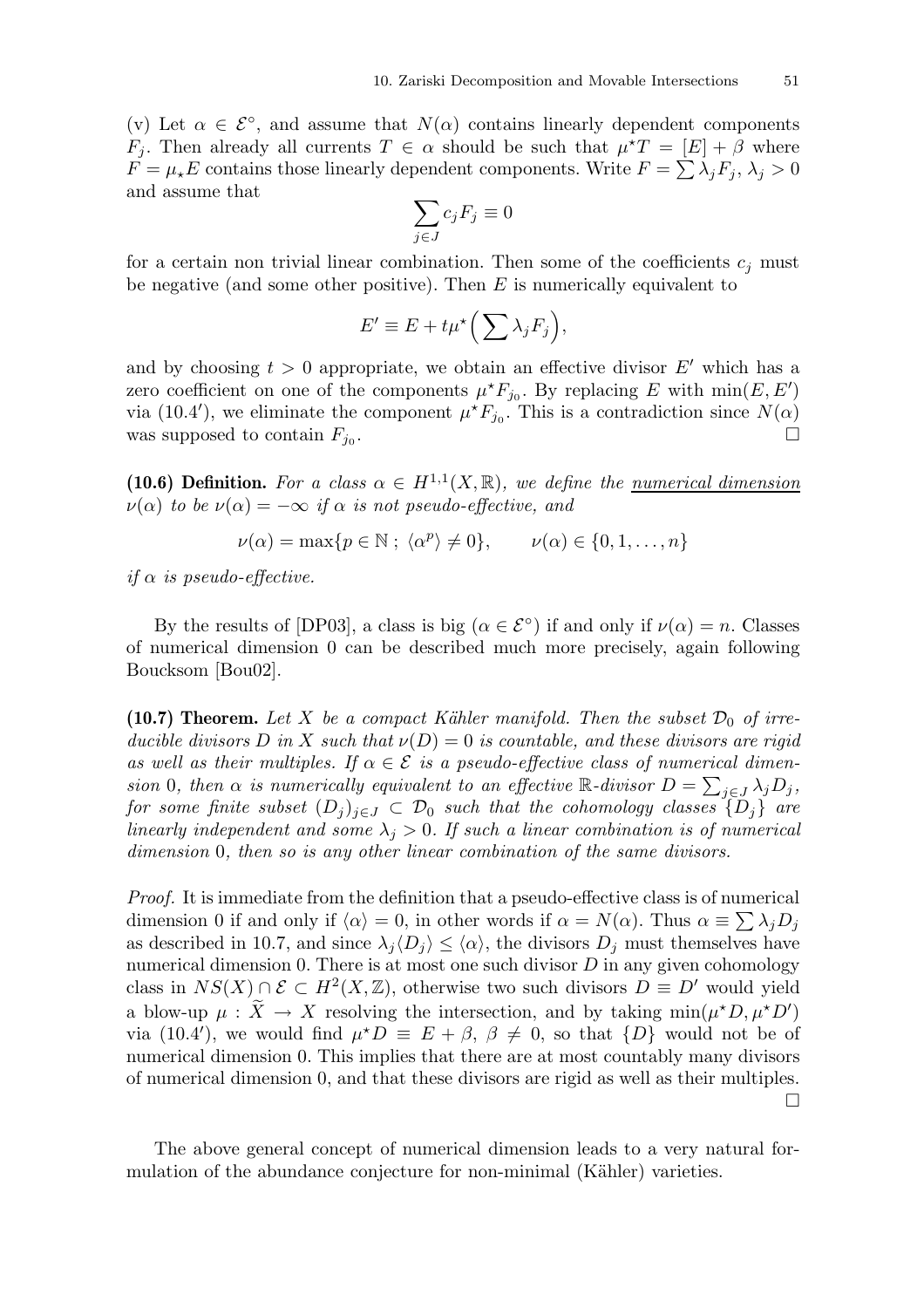$(10.8)$  Generalized abundance conjecture. For an arbitrary compact Kähler manifold  $X$ , the Kodaira dimension should be equal to the numerical dimension :

$$
\kappa(X) = \nu(X) := \nu(c_1(K_X)).
$$

This appears to be a fairly strong statement. In fact, it is not difficult to show that the generalized abundance conjecture would contain the  $C_{n,m}$  conjectures.

(10.9) Remark. Using the Iitaka fibration, it is immediate to see that  $\kappa(X) \leq \nu(X)$ .

(10.10) Remark. It is known that abundance holds in the case  $\nu(X) = -\infty$  (if  $K_X$  is not pseudo-effective, no multiple of  $K_X$  can have sections), or in the case  $\nu(X) = n$  which implies  $K_X$  big; the latter property follows e.g. from the solution of the Grauert-Riemenschneider conjecture in the form proven in [Dem85] (see also [DP03]).

In the remaining cases, the most tractable situation is the case when  $\nu(X) = 0$ . In fact Theorem 10.7 then gives  $K_X = \sum_{i} \lambda_i D_i$  for some effective divisor with numerically independent components,  $\nu(D_j) = 0$ . It follows that the  $\lambda_j$  are rational and therefore

$$
(*) \qquad K_X \sim \sum \lambda_j D_j + F \qquad \text{where } \lambda_j \in \mathbb{Q}^+, \, \nu(D_j) = 0 \text{ and } F \in \text{Pic}^0(X).
$$

If we assume additionally that  $q(X) = h^{0,1}(X)$  is zero, then  $mK_X$  is linearly equivalent to an integral divisor for some multiple  $m$ , and it follows immediately that  $\kappa(X) = 0$ . The case of a general projective manifold with  $\nu(X) = 0$  and positive irregularity  $q(X) > 0$  has been solved by Campana-Peternell [CP04], Corollary 3.7. It would be interesting to understand the Kähler case as well.

# 11. The Orthogonality Estimate

The goal of this section is to show that, in an appropriate sense, approximate Zariski decompositions are almost orthogonal.

(11.1) Theorem. Let X be a projective manifold, and let  $\alpha = \{T\} \in \mathcal{E}_{\text{NS}}^{\circ}$  be a big class represented by a Kähler current  $T$ . Consider an approximate Zariski decomposition

$$
\mu_m^{\star} T_m = [E_m] + [D_m]
$$

Then

$$
(D_m^{n-1} \cdot E_m)^2 \le 20 \left( C\omega \right)^n \left( \text{Vol}(\alpha) - D_m^n \right)
$$

where  $\omega = c_1(H)$  is a Kähler form and  $C \geq 0$  is a constant such that  $\pm \alpha$  is dominated by  $C\omega$  (i.e.,  $C\omega \pm \alpha$  is nef).

*Proof.* For every  $t \in [0, 1]$ , we have

$$
Vol(\alpha) = Vol(E_m + D_m) \ge Vol(tE_m + D_m).
$$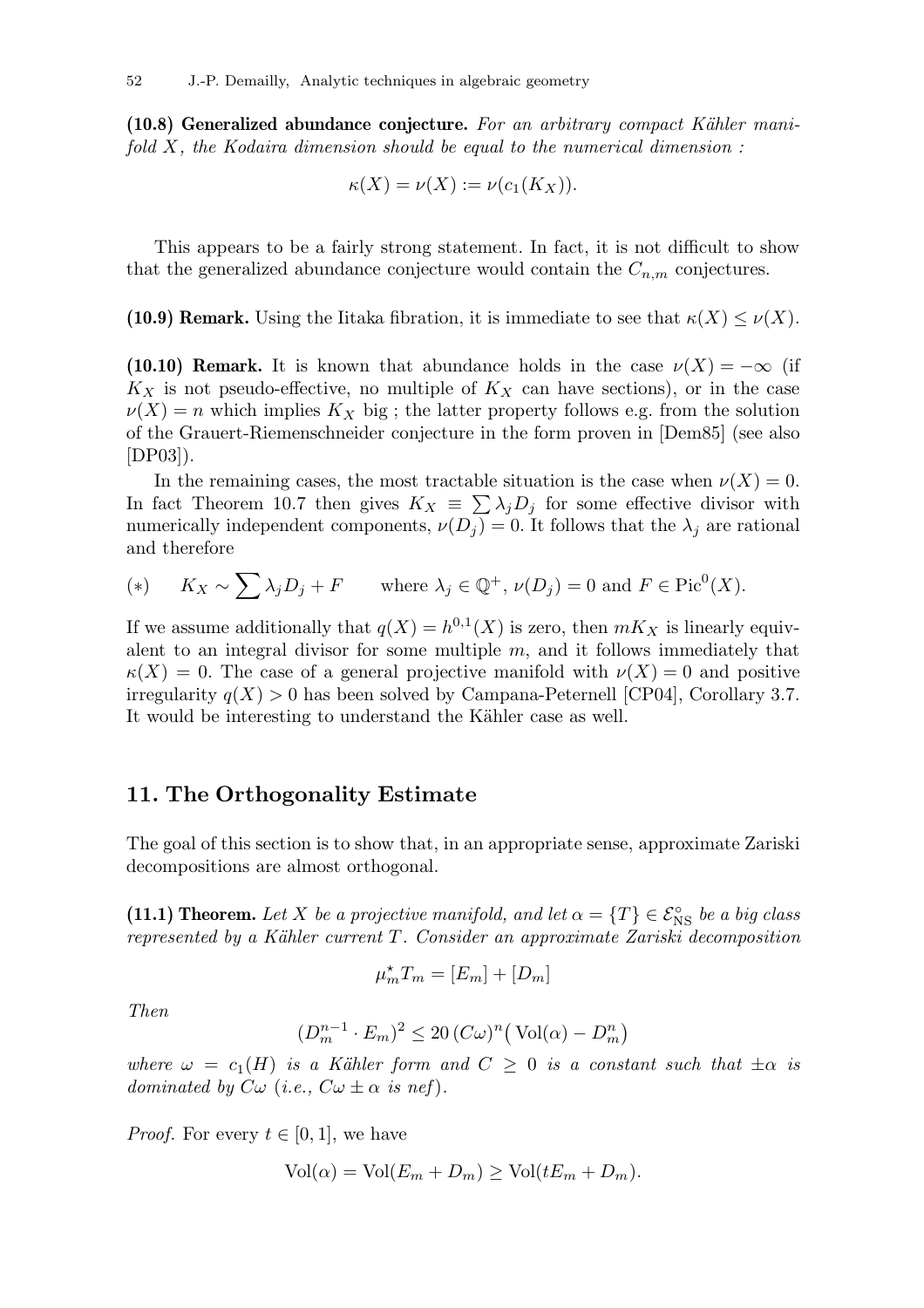Now, by our choice of C, we can write  $E_m$  as a difference of two nef divisors

$$
E_m = \mu^* \alpha - D_m = \mu_m^* (\alpha + C\omega) - (D_m + C\mu_m^* \omega).
$$

(11.2) Lemma. For all nef  $\mathbb R$ -divisors A, B we have

$$
Vol(A - B) \ge A^n - nA^{n-1} \cdot B
$$

as soon as the right hand side is positive.

Proof. In case A and B are integral (Cartier) divisors, this is a consequence of the holomorphic Morse inequalities, [Dem01, 8.4]; one can also argue by an elementary estimate of to  $H^0(X, mA - B_1 - ... - B_m)$  via the Riemann-Roch formula (assuming A and B very ample,  $B_1, \ldots, B_m \in |B|$  generic). If A and B are Q-Cartier, we conclude by the homogeneity of the volume. The general case of R-divisors follows by approximation using the upper semi-continuity of the volume [Bou02, 3.1.26].  $\Box$ 

 $(11.3)$  Remark. We hope that Lemma 11.2 also holds true on an arbitrary Kähler manifold for arbitrary nef (non necessarily integral) classes. This would follow from a generalization of holomorphic Morse inequalities to non integral classes. However the proof of such a result seems technically much more involved than in the case of integral classes.

(11.4) Lemma. Let  $\beta_1, \ldots, \beta_n$  and  $\beta'_1, \ldots, \beta'_n$  be nef classes on a compact Kähler manifold  $\widetilde{X}$  such that each difference  $\beta'_j - \beta_j$  is pseudo-effective. Then the n-th intersection products satisfy

$$
\beta_1 \cdots \beta_n \leq \beta'_1 \cdots \beta'_n.
$$

*Proof.* We can proceed step by step and replace just one  $\beta_j$  by  $\beta'j \equiv \beta_j + T_j$  where  $T_j$  is a closed positive (1, 1)-current and the other classes  $\beta'_k = \beta_k, k \neq j$  are limits of Kähler forms. The inequality is then obvious.  $\Box$ 

End of proof of Theorem 11.1. In order to exploit the lower bound of the volume, we write

$$
tE_m + D_m = A - B, \qquad A = D_m + t\mu_m^{\star}(\alpha + C\omega), \quad B = t(D_m + C\mu_m^{\star}\omega).
$$

By our choice of the constant  $C$ , both  $A$  and  $B$  are nef. Lemma 11.2 and the binomial formula imply

$$
\text{Vol}(tE_m + D_m) \ge A^n - nA^{n-1} \cdot B
$$
  
=  $D_m^n + nt D_m^{n-1} \cdot \mu_m^*(\alpha + C\omega) + \sum_{k=2}^n t^k {n \choose k} D_m^{n-k} \cdot \mu_m^*(\alpha + C\omega)^k$   

$$
- nt D_m^{n-1} \cdot (D_m + C\mu_m^*\omega)
$$
  

$$
- nt^2 \sum_{k=1}^{n-1} t^{k-1} {n-1 \choose k} D_m^{n-1-k} \cdot \mu_m^*(\alpha + C\omega)^k \cdot (D_m + C\mu_m^*\omega).
$$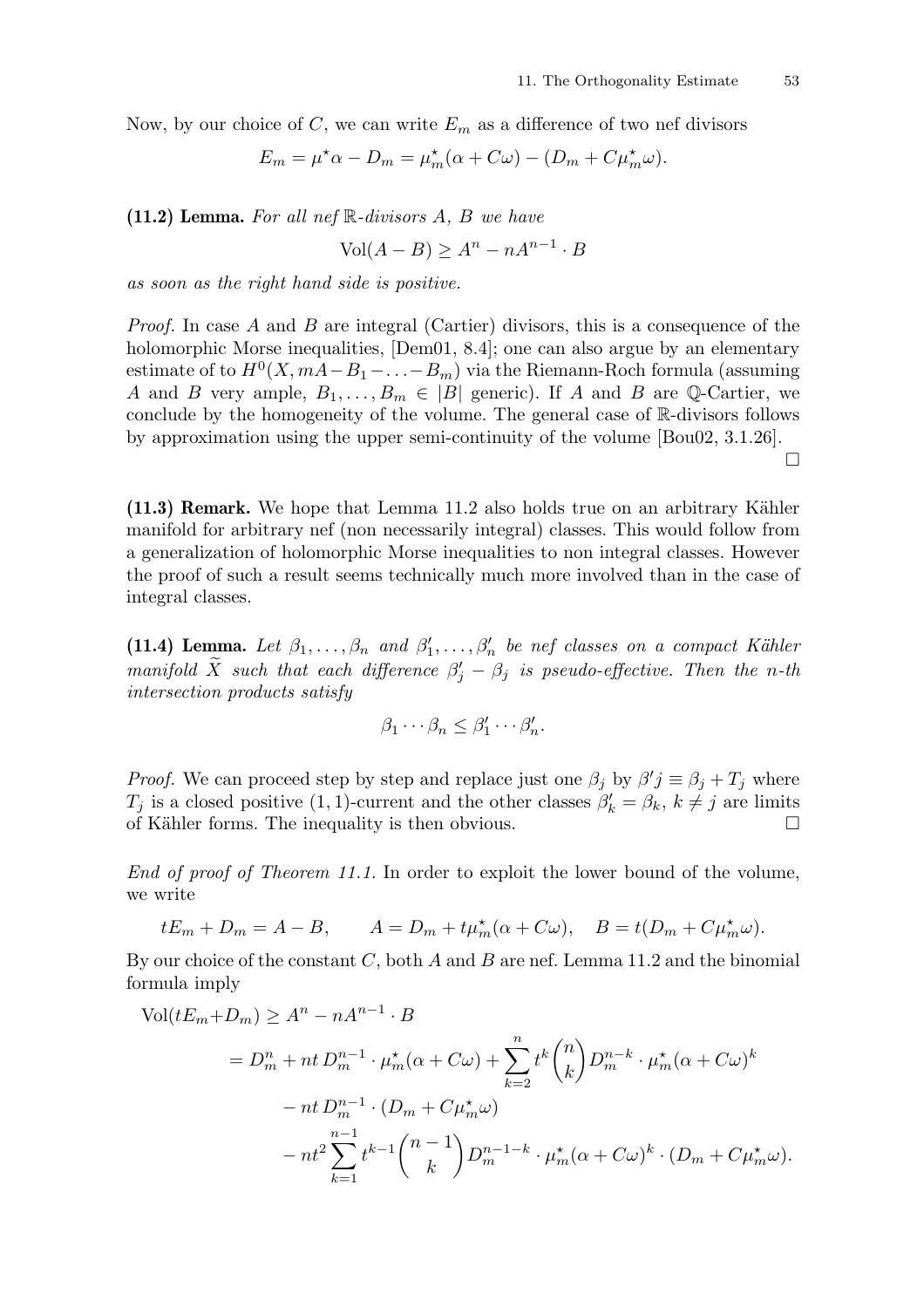Now, we use the obvious inequalities

$$
D_m \le \mu_m^{\star}(C\omega), \qquad \mu_m^{\star}(\alpha + C\omega) \le 2\mu_m^{\star}(C\omega), \qquad D_m + C\mu_m^{\star}\omega \le 2\mu_m^{\star}(C\omega)
$$

in which all members are nef (and where the inequality  $\leq$  means that the difference of classes is pseudo-effective). We use Lemma 11.4 to bound the last summation in the estimate of the volume, and in this way we get

$$
Vol(tE_m + D_m) \ge D_m^n + ntD_m^{n-1} \cdot E_m - nt^2 \sum_{k=1}^{n-1} 2^{k+1} t^{k-1} {n-1 \choose k} (C\omega)^n.
$$

We will always take t smaller than  $1/10n$  so that the last summation is bounded by  $4(n-1)(1+1/5n)^{n-2} < 4ne^{1/5} < 5n$ . This implies

$$
Vol(tE_m + D_m) \ge D_m^n + nt D_m^{n-1} \cdot E_m - 5n^2 t^2 (C\omega)^n.
$$

Now, the choice  $t = \frac{1}{10}$  $\frac{1}{10n}(D_m^{n-1} \cdot E_m)((C\omega)^n)^{-1}$  gives by substituting

$$
\frac{1}{20} \frac{(D_m^{n-1} \cdot E_m)^2}{(C\omega)^n} \le \text{Vol}(E_m + D_m) - D_m^n \le \text{Vol}(\alpha) - D_m^n
$$

(and we have indeed  $t \leq \frac{1}{10}$  $\frac{1}{10n}$  by Lemma 11.4), whence Theorem 11.1. Of course, the constant 20 is certainly not optimal.  $\square$ 

(11.5) Corollary. If  $\alpha \in \mathcal{E}_{\text{NS}}$ , then the divisorial Zariski decomposition  $\alpha = N(\alpha) +$  $\langle \alpha \rangle$  is such that

$$
\langle \alpha^{n-1} \rangle \cdot N(\alpha) = 0.
$$

*Proof.* By replacing  $\alpha$  by  $\alpha + \delta c_1(H)$ , one sees that it is sufficient to consider the case where  $\alpha$  is big. Then the orthogonality estimate implies

$$
(\mu_m)_*(D_m^{n-1})\cdot (\mu_m)_*E_m = D_m^{n-1}\cdot (\mu_m)^*(\mu_m)_*E_m \le D_m^{n-1}\cdot E_m \le C(\text{Vol}(\alpha)-D_m^n)^{1/2}.
$$

Since  $\langle \alpha^{n-1} \rangle = \lim(\mu_m)_* (D_m^{n-1}), N(\alpha) = \lim(\mu_m)_*E_m$  and  $\lim D_m^n = \text{Vol}(\alpha)$ , we get the desired conclusion in the limit.

## 12. Proof of the Main Duality Theorem

The proof is reproduced from [BDPP03]. We want to show that  $\mathcal{E}_{NS}$  and  $\text{SME}(X)$ are dual (Theorem 8.2). By 7.4 (iii) we have in any case

$$
\mathcal{E}_{\mathrm{NS}} \subset (\mathrm{SME}(X))^{\vee}.
$$

If the inclusion is strict, there is an element  $\alpha \in \partial \mathcal{E}_{NS}$  on the boundary of  $\mathcal{E}_{NS}$  which is in the interior of  $\text{SME}(X)^\vee$ .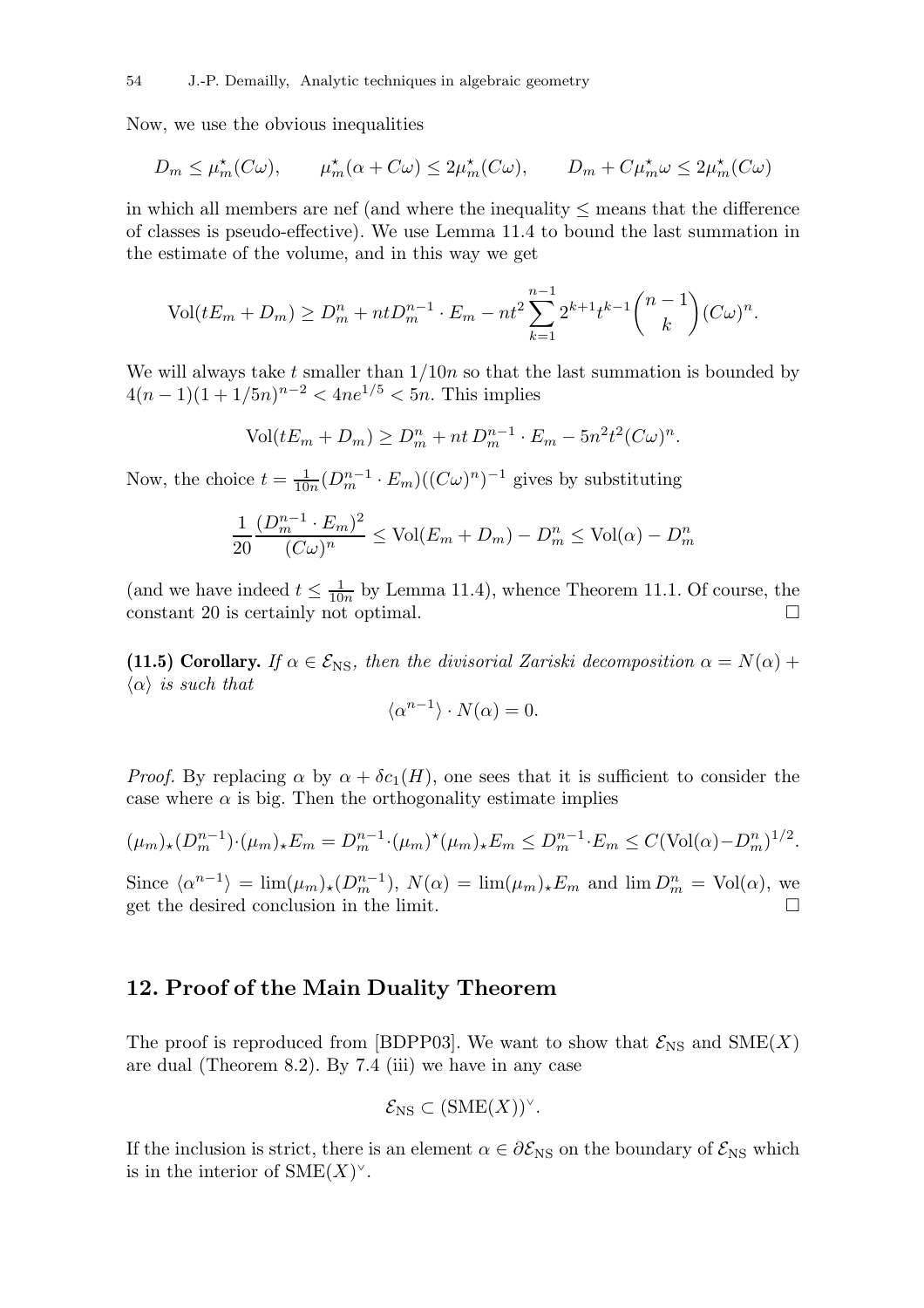

Let  $\omega = c_1(H)$  be an ample class. Since  $\alpha \in \partial \mathcal{E}_{NS}$ , the class  $\alpha + \delta \omega$  is big for every  $\delta > 0$ , and since  $\alpha \in ((\text{SME}(X))^{\vee})^{\circ}$  we still have  $\alpha - \varepsilon \omega \in (\text{SME}(X))^{\vee}$  for  $\varepsilon > 0$  small. Therefore

(12.1) α · Γ ≥ εω · Γ

for every movable curve  $\Gamma$ . We are going to contradict (12.1). Since  $\alpha + \delta \omega$  is big, we have an approximate Zariski decomposition

$$
\mu_{\delta}^{\star}(\alpha + \delta \omega) = E_{\delta} + D_{\delta}.
$$

We pick  $\Gamma = (\mu_{\delta})_{\star} (D_{\delta}^{n-1})$  $\binom{n-1}{\delta}$ . By the Hovanskii-Teissier concavity inequality

$$
\omega \cdot \Gamma \ge (\omega^n)^{1/n} (D_\delta^n)^{(n-1)/n}.
$$

On the other hand

$$
\alpha \cdot \Gamma = \alpha \cdot (\mu_{\delta})_{\star} (D_{\delta}^{n-1})
$$
  
=  $\mu_{\delta}^{\star} \alpha \cdot D_{\delta}^{n-1} \leq \mu_{\delta}^{\star} (\alpha + \delta \omega) \cdot D_{\delta}^{n-1}$   
=  $(E_{\delta} + D_{\delta}) \cdot D_{\delta}^{n-1} = D_{\delta}^{n} + D_{\delta}^{n-1} \cdot E_{\delta}.$ 

By the orthogonality estimate, we find

$$
\frac{\alpha \cdot \Gamma}{\omega \cdot \Gamma} \le \frac{D_{\delta}^n + \left(20(C\omega)^n (\text{Vol}(\alpha + \delta\omega) - D_{\delta}^n)\right)^{1/2}}{(\omega^n)^{1/n} (D_{\delta}^n)^{(n-1)/n}}
$$

$$
\le C'(D_{\delta}^n)^{1/n} + C'' \frac{(\text{Vol}(\alpha + \delta\omega) - D_{\delta}^n)^{1/2}}{(D_{\delta}^n)^{(n-1)/n}}.
$$

However, since  $\alpha \in \partial \mathcal{E}_{\text{NS}}$ , the class  $\alpha$  cannot be big so

$$
\lim_{\delta \to 0} D_{\delta}^{n} = \text{Vol}(\alpha) = 0.
$$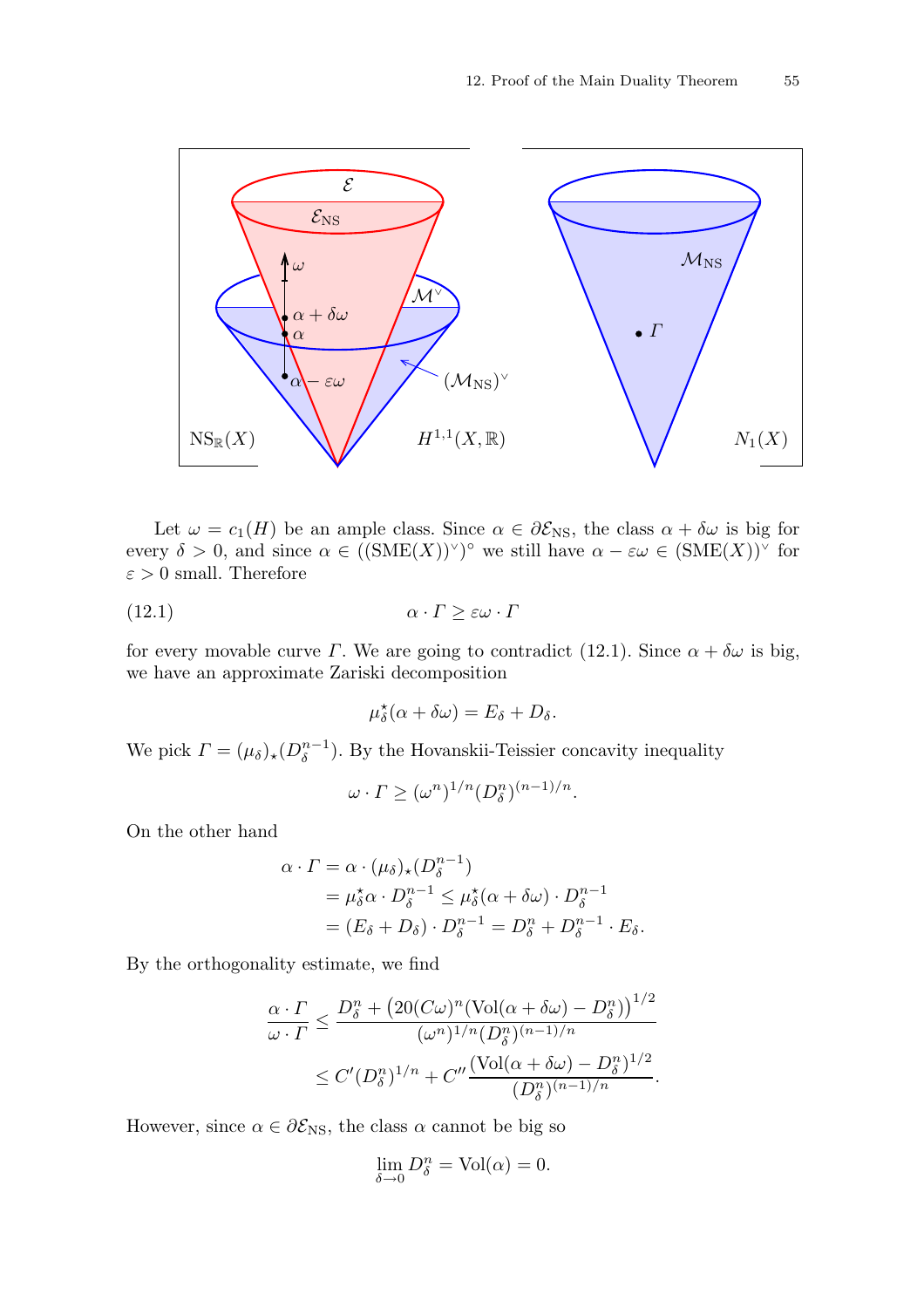We can also take  $D_{\delta}$  to approximate Vol( $\alpha + \delta \omega$ ) in such a way that (Vol( $\alpha + \delta \omega$ ) –  $D_{\delta}^{n}$ <sup>1/2</sup> tends to 0 much faster than  $D_{\delta}^{n}$ . Notice that  $D_{\delta}^{n} \geq \delta^{n} \omega^{n}$ , so in fact it is enough to take

$$
Vol(\alpha + \delta \omega) - D_{\delta}^{n} \leq \delta^{2n}.
$$

This is the desired contradiction by  $(12.1)$ .

(12.2) Remark. If holomorphic Morse inequalities were known also in the Kähler case, we would infer by the same proof that " $\alpha$  not pseudo-effective" implies the existence of a blow-up  $\mu : X \to X$  and a Kähler metric  $\tilde{\omega}$  on X such that  $\alpha$ .  $\mu_{\star}(\tilde{\omega})^{n-1} < 0$ . In the special case when  $\alpha = K_X$  is not pseudo-effective, we would expect the Kähler manifold  $X$  to be covered by rational curves. The main trouble is that characteristic  $p$  techniques are no longer available. On the other hand it is tempting to approach the question via techniques of symplectic geometry :

(12.3) Question. Let  $(M, \omega)$  be a compact real symplectic manifold. Fix an almost complex structure J compatible with  $\omega$ , and for this structure, assume that  $c_1(M) \cdot \omega^{n-1} > 0$ . Does it follow that M is covered by rational J-pseudoholomorphic curves ?

[AN54] Y. Akizuki and S. Nakano. — Note on Kodaira-Spencer's proof of Lefschetz theo-

## 13. References

rems, Proc. Jap. Acad., 30 (1954), 266–272.  $[AV65]$  A. Andreotti and E. Vesentini.  $\sim$  Carleman estimates for the Laplace-Beltrami equation in complex manifolds, Publ. Math. I.H.E.S., 25 (1965), 81–130. [Boc48] S. Bochner. — Curvature and Betti numbers (I) and (II), Ann. of Math., 49 (1948), 379–390 ; 50 (1949), 77–93. [Bom70] E. Bombieri. — Algebraic values of meromorphic maps, Invent. Math., 10 (1970), 267–287 and Addendum, Invent. Math. 11 (1970), 163–166. [Bon93] L. Bonavero. — Inégalités de Morse holomorphes singulières, Prépublication Université de Grenoble I, Institut Fourier, n° 259, 1993.  $[Bou02]$  S. Boucksom. — *Cônes positifs des variétés complexes compactes*, Thesis, Grenoble 2002. [BDPP03] S. Boucksom, J.-P. Demailly, M. Paun, Th. Peternell. — The pseudo-effective cone of a compact Kähler manifold and varieties of negative Kodaira dimension, manuscript May 2004, math.AG/0405285. [Buc99] N. Buchdahl. — On compact Kähler surfaces, Ann. Inst. Fourier, 49 (1999), 287– 302. [Buc00] N. Buchdahl. — A Nakai-Moishezon criterion for non-Kähler surfaces, Ann. Inst. Fourier, 50 (2000), 1533–1538. [CP04] F. Campana, Th. Peternell. — Geometric stability of the cotangent bundle and the universal cover of a projective manifold, arXiv:math.AG/0405093.  $[Chw49]$  W.L. Chow.  $\sim$  On compact complex analytic varieties, Amer. J. Math., 71 (1949), 893-914. [Dem82] **J.-P. Demailly**. — Estimations  $L^2$  pour l'opérateur  $\overline{\partial}$  d'un fibré vectoriel holomorphe semi-positif au dessus d'une variété kählérienne complète, Ann. Sci. Ec. Norm. Sup., 15 (1982), 457–511. [Dem85a] J.-P. Demailly. — Mesures de Monge-Ampère et caractérisation géométrique des variétés algébriques affines, Mém. Soc. Math. France  $(N.S.), 19$  (1985), 1–124.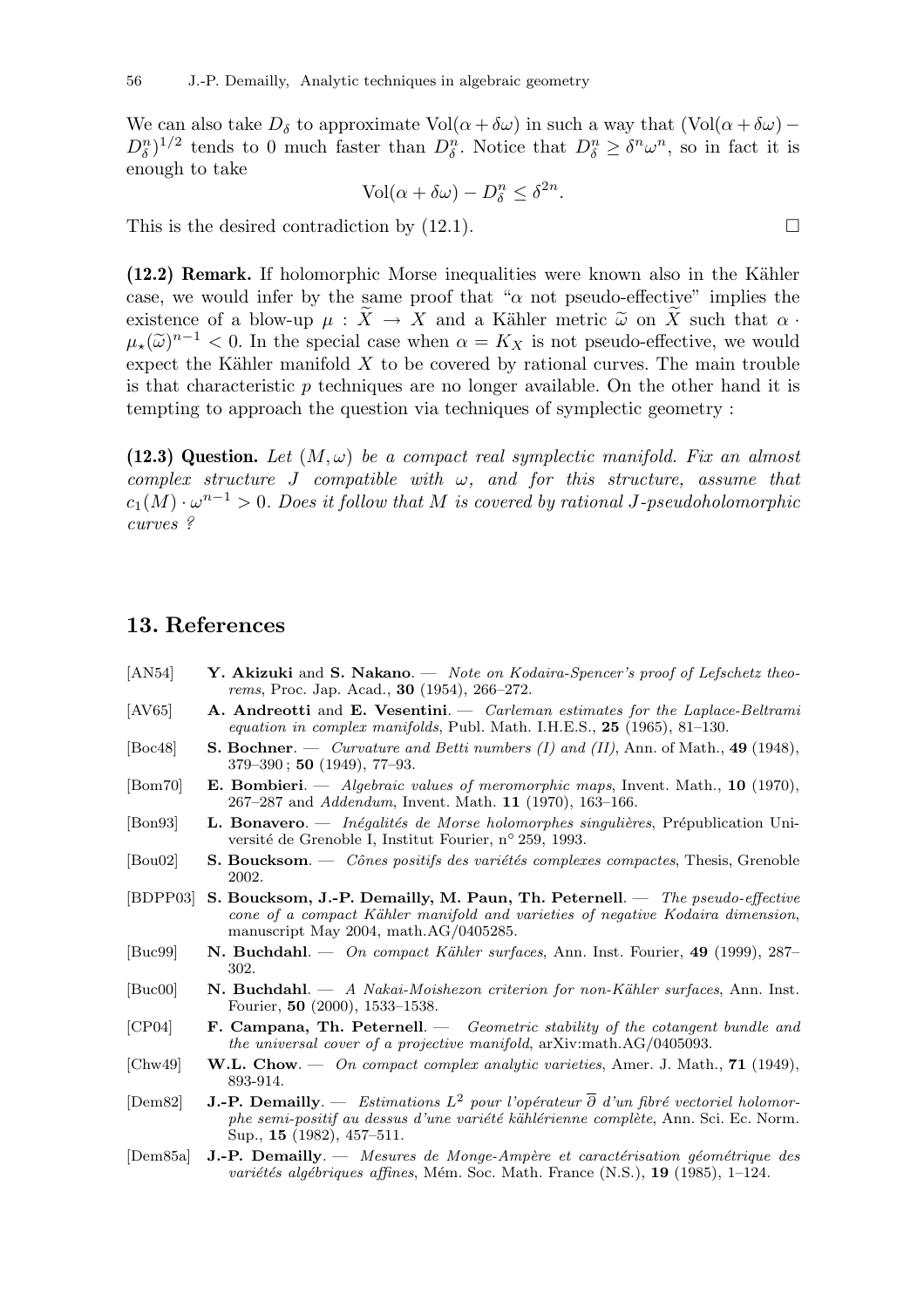- [Dem85b] J.-P. Demailly. Champs magnétiques et inégalités de Morse pour la d''-cohomologie, Ann. Inst. Fourier (Grenoble), 35 (1985), 189–229.
- $[Dem87]$  J.-P. Demailly. Nombres de Lelong généralisés, théorèmes d'intégralité et d'analyticité, Acta Math., 159 (1987), 153-169.
- [Dem89] J.-P. Demailly. Transcendental proof of a generalized Kawamata-Viehweg vanishing theorem, C. R. Acad. Sci. Paris Sér. I Math.,  $309$  (1989), 123-126 and: Proceedings of the Conference "Geometrical and algebraical aspects in several complex variables" held at Cetraro, Univ. della Calabria, June 1989.
- [Dem90] J.-P. Demailly. Singular hermitian metrics on positive line bundles, Proc. Conf. Complex algebraic varieties (Bayreuth, April 2–6, 1990), edited by K. Hulek, T. Peternell, M. Schneider, F. Schreyer, Lecture Notes in Math., Vol. 1507, Springer-Verlag, Berlin, 1992.
- [Dem92] J.-P. Demailly. Regularization of closed positive currents and Intersection Theory, J. Alg. Geom., 1 (1992), 361–409.
- [Dem93a] J.-P. Demailly. Monge-Ampère operators, Lelong numbers and intersection theory, Complex Analysis and Geometry, Univ. Series in Math., edited by V. Ancona and A. Silva, Plenum Press, New-York, 1993, 115–193.
- $[Dem93b]$  **J.-P. Demailly**. A numerical criterion for very ample line bundles, J. Differential Geom., 37 (1993), 323–374.
- [Dem94] **J.-P. Demailly**.  $L^2$  vanishing theorems for positive line bundles and adjunction theory, Lecture Notes of the CIME Session "Transcendental methods in Algebraic Geometry", Cetraro, Italy, July 1994, Ed. F. Catanese, C. Ciliberto, Lecture Notes in Math., Vol. 1646, 1–97.
- $[Dem 96]$  **J.-P. Demailly**. *Effective bounds for very ample line bundles*, Invent. Math., 124 (1996), 243–261.
- [Dem98] **J.-P. Demailly.** Méthodes  $L^2$  et résultats effectifs en géométrie algébrique, Sém. Bourbaki, Novembre 1998, exposé n°852.
- [Dem00] **J.-P. Demailly**.  $\longrightarrow$  *On the Ohsawa-Takegoshi-Manivel L<sup>2</sup> extension theorem*, Proceedings of the Conference in honour of the 85th birthday of Pierre Lelong, Paris, September 1997, éd. P. Dolbeault, Progress in Mathematics, Birkhäuser, Vol. 188 (2000) 47-82.
- [Dem01] **J.-P. Demailly**. Multiplier ideal sheaves and analytic methods in algebraic geometry, Lecture Notes, School on "Vanishing theorems and effective results in Algebraic Geometry, ICTP Trieste, April 2000, Publications of ICTP, 2001.
- $[DEL00]$  J.-P. Demailly, L. Ein and R. Lazarsfeld.  $-$  A subadditivity property of multiplier ideals, Michigan Math. J., special volume in honor of William Fulton, 48 (2000), 137-156.
- [DK01] **J.-P. Demailly, J. Kollár**. Semicontinuity of complex singularity exponents and Kähler-Einstein metrics on Fano orbifolds, Ann. Ec. Norm. Sup, 34 (2001), 525– 556.
- [DPS94] J.-P. Demailly, Th. Peternell, M. Schneider. Compact complex manifolds with numerically effective tangent bundles, J. Algebraic Geometry, 3 (1994), 295– 345.
- [DPS96] J.-P. Demailly, Th. Peternell, M. Schneider. Holomorphic line bundles with partially vanishing cohomology, Israel Math. Conf. Proc. vol., 9 (1996), 165–198.
- [DPS01] J.-P. Demailly, Th. Peternell, M. Schneider. Pseudo-effective line bundles on compact Kähler manifolds, International Journal of Math,  $6$  (2001), 689–741.
- [DP03] **J.-P. Demailly, M. Paun.** Numerical characterization of the Kähler cone of a compact Kähler manifold, manuscript Université Joseph fourier, Grenoble et Université Louis Pasteur, Strasbourg, septembre 2001, math.AG/0105176, accepted for publication in Annals of Math.
- [Gri69] P.A. Griffiths. Hermitian differential geometry, Chern classes and positive vector bundles, Global Analysis, papers in honor of K. Kodaira, Princeton Univ. Press, Princeton, 1969, 181–251.
- [GrH78] P.A. Griffiths, J. Harris. Principles of algebraic geometry, Wiley, New York, 1978.
- [Har70] R. Hartshorne. Ample subvarieties of algebraic varieties, Lecture Notes in Math., Vol. 156, Springer-Verlag, Berlin (1970).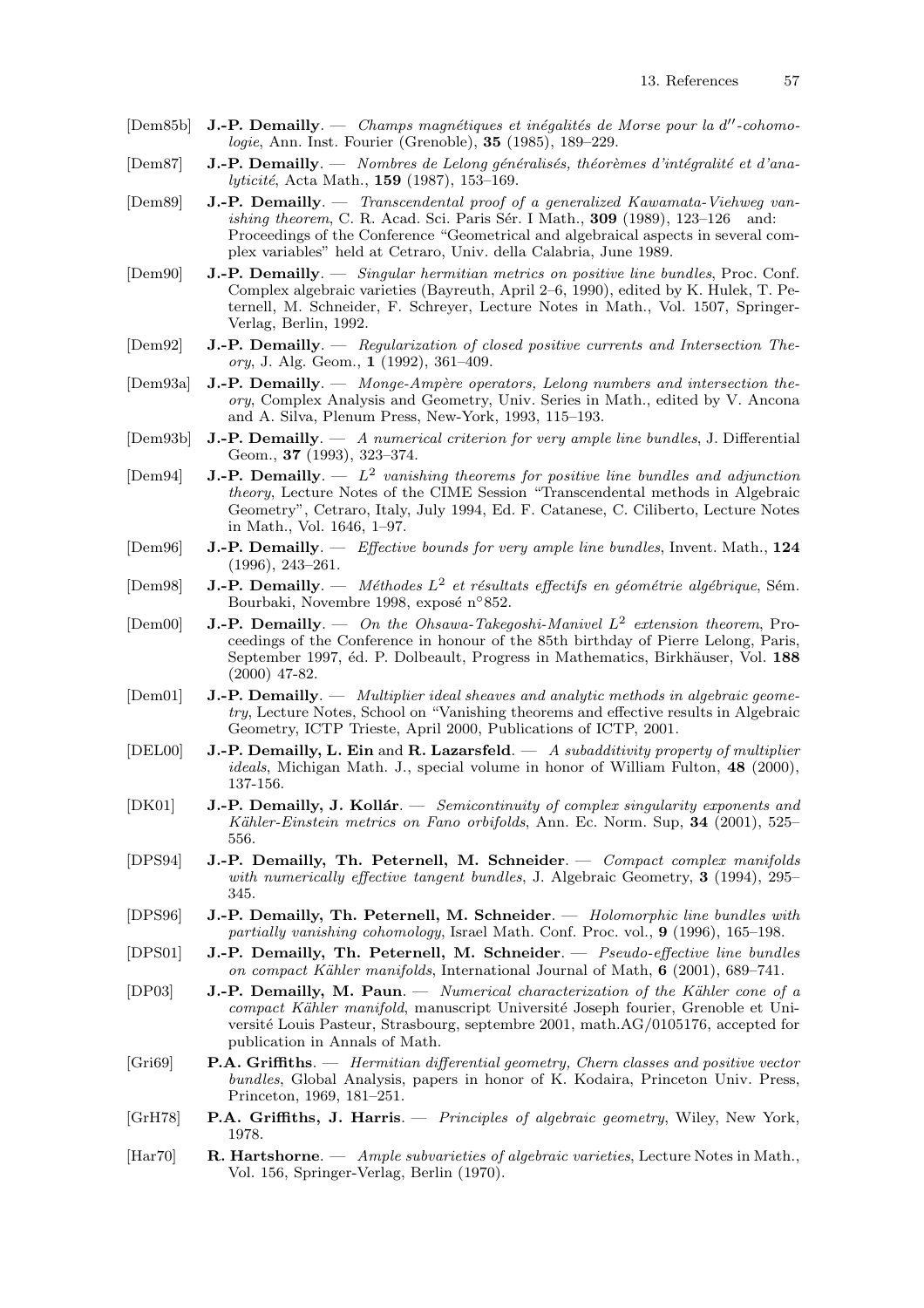- [Hir64] **H. Hironaka**. Resolution of singularities of an algebraic variety over a field of characteristic zero, Ann. of Math., 79 (1964), 109–326.
- [Hör65] **L. Hörmander**.  $L^2$  estimates and existence theorems for the  $\overline{\partial}$  operator, Acta Math., 113 (1965), 89–152.
- [Hör $66$ ] L. Hörmander. An introduction to Complex Analysis in several variables, 1966, 3rd edition, North-Holland Math. Libr., vol.7, Amsterdam, London, 1990.
- [Huy99] D. Huybrechts. Compact Hyperkähler Manifolds: Basic Results, Invent. Math., 135 (1999), 63–113.
- $[Huy01]$  D. Huybrechts. The Projectivity Criterion for Hyperkähler manifolds as a Consequence of the Demailly-Paun Theorem, personal communication, manuscript Köln University, May 2001, 3 p, to appear in Invent. Math.
- [Kle66] S. Kleiman. Toward a numerical theory of ampleness, Ann. Math., 84 (1966), 293–344.
- [Kod53] **K. Kodaira.**  $\sim$  On a differential geometric method in the theory of analytic stacks, Proc. Nat. Acad. Sci. USA, 39 (1953), 1268–1273.
- [Kod54] K. Kodaira.  $\sim$  On Kähler varieties of restricted type, Ann. of Math., 60 (1954), 28–48.
- [KS60]  $K. Kodaira, D.C. Spencer.  $-$  On deformations of complex analytic structures.$ III. Stability theorems for complex structures, Ann. of Math., 71 (1960), 43–76.
- [Lam99a] A. Lamari. Courants kählériens et surfaces compactes, Ann. Inst. Fourier, 49 (1999), 263–285.
- $\text{[Lam99b]}$  **A. Lamari.** Le cone Kählérien d'une surface, J. Math. Pures Appl., **78** (1999), 249–263.
- $[LP75]$  J. Le Potier.  $\longrightarrow$  Annulation de la cohomologie à valeurs dans un fibré vectoriel holomorphe de rang quelconque, Math. Ann., 218 (1975), 35–53.
- [Nad89] **A.M. Nadel**. Multiplier ideal sheaves and Kähler-Einstein metrics of positive scalar curvature, Proc. Nat. Acad. Sci. U.S.A., 86 (1989), 7299-7300 and Annals of Math., 132 (1990), 549–596.
- [Nak55] S. Nakano. On complex analytic vector bundles, J. Math. Soc. Japan, 7 (1955), 1–12.
- [OT87] T. Ohsawa, K. Takegoshi. On the extension of  $L^2$  holomorphic functions, Math. Zeitschrift, 195 (1987), 197–204.
- $[Pau98a]$  M. Paun. Sur l'effectivité numérique des images inverses de fibrés en droites, Math. Ann., 310 (1998), 411–421.
- $[Pau98b]$  M. Paun. Fibré en droites numériquement effectifs et variétés Kählériennes compactes à courbure de Ricci nef, Thèse, Université de Grenoble 1 (1998), 80 p.
- $[Paulo]$  M. Paun. *Semipositive*  $(1, 1)$ -cohomology classes on projective manifolds, Preprint de l'I.R.M.A. Strasbourg.
- [PSS99] Th. Peternell, M. Schneider, A.J. Sommese. Kodaira dimension of subvarieties, Intl. J. Math., 10 (1999), 1065–1079.
- $[\text{Sch}74]$  M. Schneider. Ein einfacher Beweis des Verschwindungssatzes für positive holomorphe Vektorraumbündel, Manuscripta Math., 11 (1974), 95-101.
- [Ser55] **J.-P. Serre.** Un théorème de dualité, Comment. Math., 29 (1955), 9–26.
- [Sko72a] H. Skoda. Sous-ensembles analytiques d'ordre fini ou infini dans  $\mathbb{C}^n$ , Bull. Soc. Math. France, 100 (1972), 353–408.
- [Sko72b] **H. Skoda**. Applications des techniques  $L^2$  à la théorie des idéaux d'une algèbre de  $forctions\ holomorphes\ avec\ points$ , Ann. Scient. Ec. Norm. Sup. 4e Série,  $5$  (1972), 545–579.
- [Sko75] **H. Skoda**. Estimations  $L^2$  pour l'opérateur  $\overline{\partial}$  et applications arithmétiques, Séminaire P. Lelong (Analyse), année 1975/76, Lecture Notes in Math., Vol. 538, Springer-Verlag, Berlin (1977), 314–323.
- $[Sk 82]$  H. Skoda. *Prolongement des courants positifs fermés de masse finie*, Invent. Math., 66 (1982), 361–376.
- [Siu74] Y.T. Siu.  $-$  Analyticity of sets associated to Lelong numbers and the extension of closed positive currents, Invent. Math., 27 (1974), 53–156.
- [Yau78]  $S.-T. Yau. \tOn the Ricci curvature of a complex Kähler manifold and the complex$ Monge-Ampère equation, Comm. Pure Appl. Math.,  $31$  (1978), 339–411.